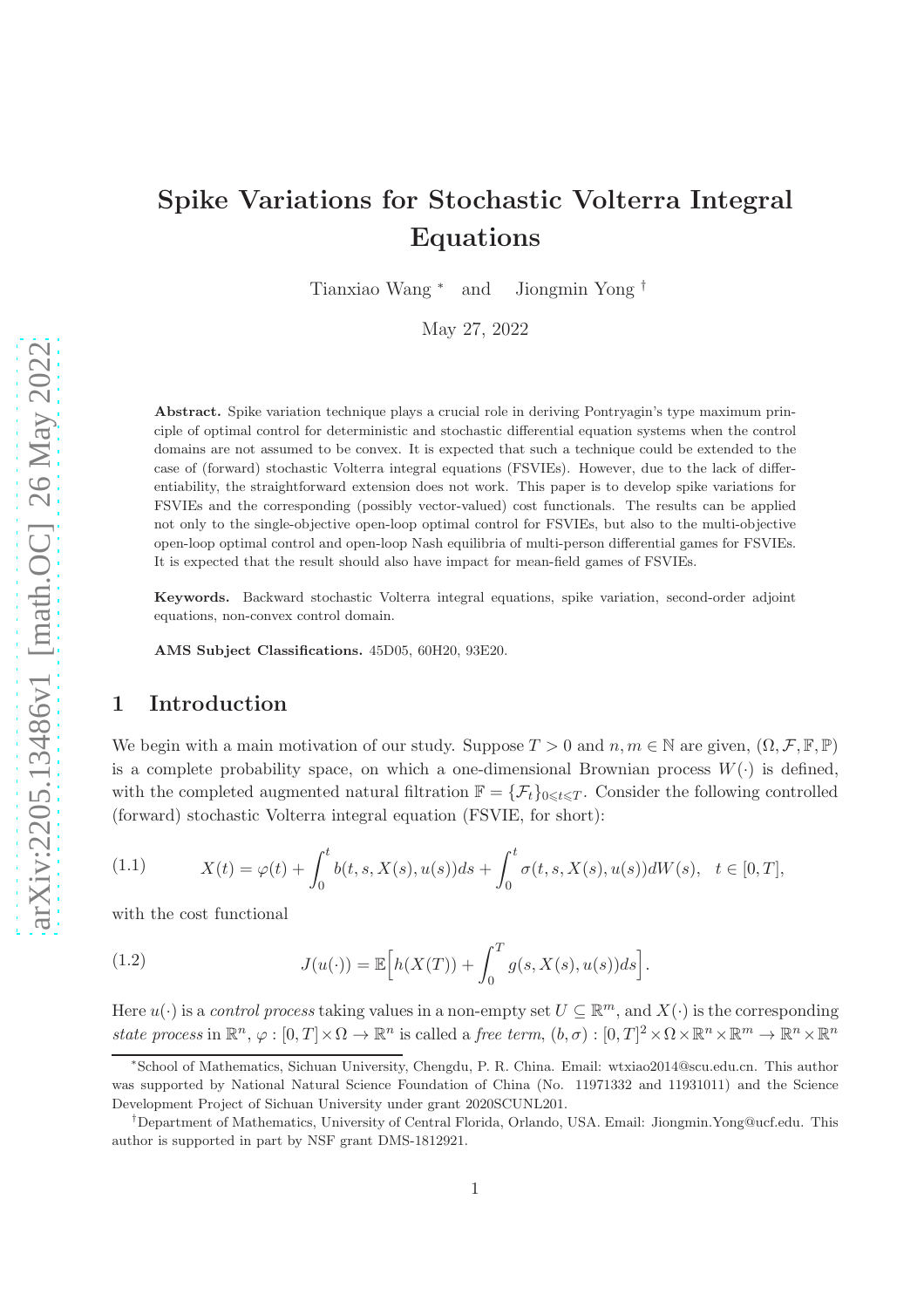is called the *generator* of the controlled FSVIE,  $h : \Omega \times \mathbb{R}^n \to \mathbb{R}$   $g : [0, T] \times \Omega \times \mathbb{R}^n \times \mathbb{R}^m \to \mathbb{R}$ are called the *terminal cost* and *running cost rate*, respectively. Under certain conditions, for any  $u(\cdot) \in \mathcal{U}_{ad}$  (a set of all admissible controls, to be defined later), [\(1.1\)](#page-0-0) admits a unique solution  $X(\cdot)$ such that  $J(u(\cdot))$  is well-defined. The optimal control problem can be stated as follows:

**Problem (C).** Find a  $\bar{u}(\cdot) \in \mathcal{U}_{ad}$  such that

(1.3) 
$$
J(\bar{u}(\cdot)) = \inf_{u(\cdot) \in \mathcal{U}_{ad}} J(u(\cdot)).
$$

If the above is true,  $\bar{u}(\cdot)$  is called an *open-loop optimal control*, the corresponding state process  $\bar{X}(\cdot)$  and  $(\bar{X}(\cdot), \bar{u}(\cdot))$  are called the (open-loop) optimal state process and an (open-loop) optimal pair, respectively.

Pontryagin's maximum principle for (deterministic) controlled ordinary differential equations (ODEs) was formulated and proved by Boltyanskii–Gamkrelidze–Pontryagin in 1956 [\[7\]](#page-42-0) (see also [\[22\]](#page-43-0)). Since then, the research in this direction attracted many authors. Shortly after, people attempted to extend the results to stochastic differential equations (SDEs, for short). In 1965, Kushner firstly proved a maximum principle for SDEs with deterministic coefficients, for which the diffusionis independent of the state and control  $(14)$ . Therefore, one can treat it almost like an ordinary differential equation (ODE, for short) and the adjoint state process can be easily identified. In 1972, Kushner further considered the case that the diffusion contains the state([\[15\]](#page-42-2)). Then the adjoint process was not successfully characterized. In 1973, Bismut [\[5\]](#page-42-3) introduced the duality between an initial value problem of SDE (called FSDE) and a terminal value problem of SDE (now called BSDE, such a name was coined by Pardoux–Peng in 1990 [\[20\]](#page-43-1)). With this, he was able to prove the maximum principle for SDEs with the diffusion contains state and control, provided the control domain is convex; the adjoint process was successfully characterized by the corresponding BSDE.There are some follow-up works. We mention Haussmann  $([12])$  $([12])$  $([12])$  and Bensoussan  $([4])$  $([4])$  $([4])$ . The maximum principle for general controlled SDEs of the following form

(1.4) 
$$
X(t) = x + \int_0^t b(s, X(s), u(s))ds + \int_0^t \sigma(s, X(s), u(s))dW(s), \quad t \in [0, T],
$$

without assuming the convexity of the control domain was proved by Peng in 1990([\[21\]](#page-43-2)), with the development of spike variation technique for SDEs. We refer to the monograph of Yong–Zhou [\[33\]](#page-43-3) for more details.

Integral equation was firstly introduced by N. H. Abel in 1825. The following-up contributors include Liouville, Fredholm, Hilbert, Bellman, Wiener, etc. We refer to Bocher [\[6\]](#page-42-6), Yosida [\[34\]](#page-43-4) for two early monographs in this topic. As a particular case, (forward) Volterra integral equation (FVIEs, for short) was introduced by Italian mathematician Vito Volterra. In contrast with ODEs, FVIEs bring us new theories (e.g., Volterra operator theory in Gohberg–Krein [\[11\]](#page-42-7)) and phenomena (e.g., the hereditary property in Bellman–Cooke [\[3\]](#page-41-0), Volterra [\[26\]](#page-43-5)). In the real world, there are many models that cannot be simply described by ODEs but by (deterministic) FVIEs. Therefore, up until now, it is still an active research topic, see, e.g., the recent monograph of Brunner [\[9\]](#page-42-8). For the optimal control theory of FVIEs, to our best knowledge, the earliest work was due to Friedman [\[10\]](#page-42-9) in 1964. Later in 1969, Vinokurov [\[25\]](#page-43-6) investigated the optimal control for FVIEs with various type constraints. There are quite a few literature concerning optimal control of FVIEs in the past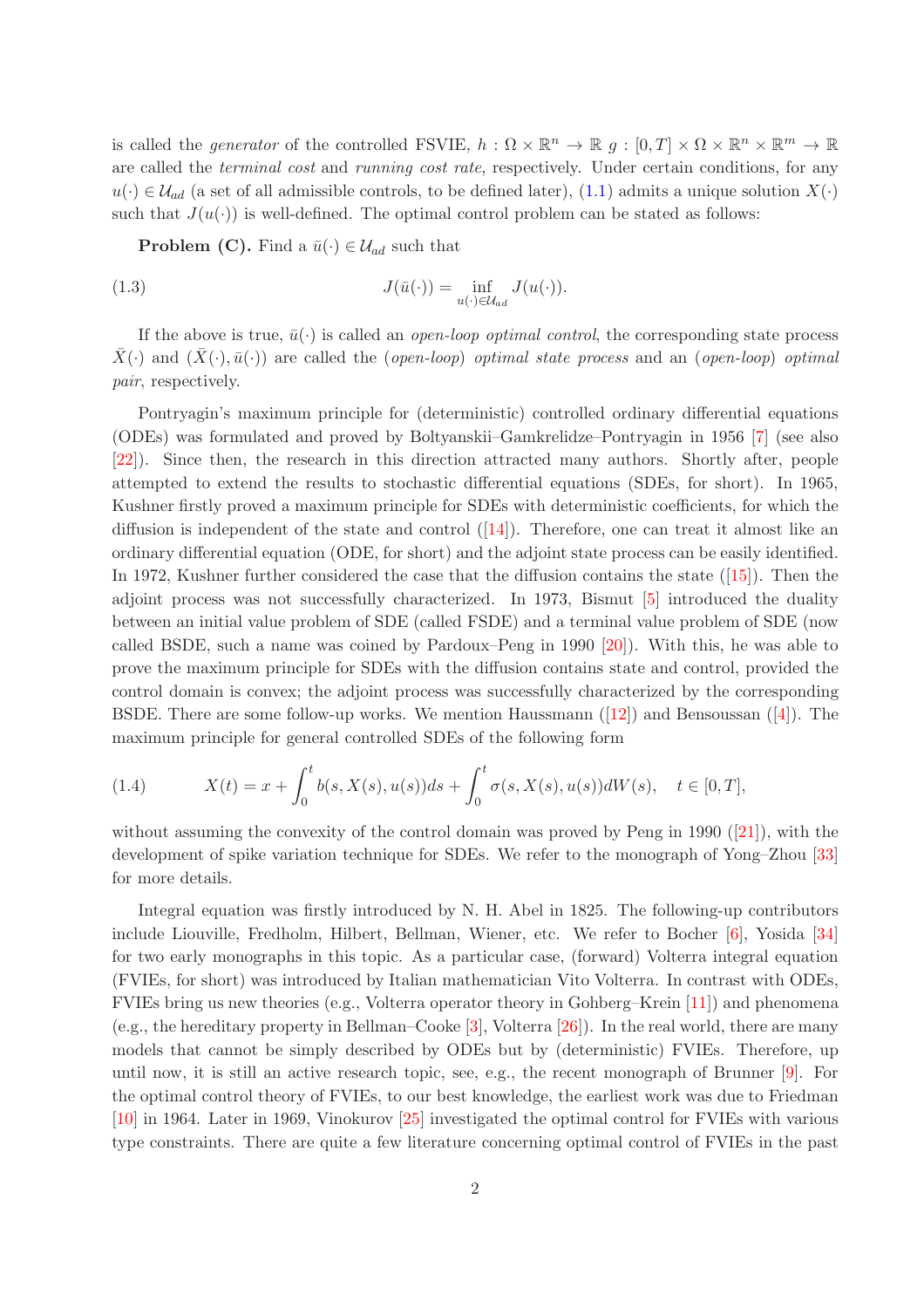several decays. We mention some of them here: Kamien–Muller [\[13\]](#page-42-10), Medhin [\[18\]](#page-42-11), Belbas [\[2\]](#page-41-1), and Bonnans–de la Vega–Dupuis [8]. Recently, Lin–Yong [\[17\]](#page-42-12) established a maximum principle for singular FVIEs with some state constraint.

In contrast with the existing literatures for optimal control of (deterministic) FVIEs, there were much less literature on optimal control of FSVIEs, to our best knowledge. The simple reason is that the theory of adjoint equation for FSVIEs, i.e., the backward SVIEs (BSVIEs, for short) was not available until the appearance of the work on Type-I BSVIEs by Lin([\[16\]](#page-42-13)) in 2002. Even then, the result was not connected with the maximum principle of FSVIEs. In 2006, Yong introduced Type-II BSVIEs and established maximum principle for FSVIEs the first time([\[31\]](#page-43-7)), provided the control domain is convex (see also Yong [\[32\]](#page-43-8)). There are some further extensions of maximum principle appeared lately. Here are some of those results. Shi–Wang–Yong [\[24\]](#page-43-9) studied the case of forward-backward SVIEs. Agram–Øksendal [\[1\]](#page-41-2) presented some investigations by means of Malliavin calculus, when the control domain  $U$  is open. Wang–Zhang [\[30\]](#page-43-10) considered the case with  $U$  being a closed set with the necessary optimality conditions were obtained from those directions that approximate convex perturbations at the optimal control are admissible. In such a case, spike variations are not necessary.

Recently, Wang [\[28\]](#page-43-11) studied the general case without assuming the convexity of the control domain U and attempted to develop the spike variation techniques for FSVIEs. In doing so, the following form quadratic functional

(1.5) 
$$
\mathscr{E}(\varepsilon) = \mathbb{E}\Big[X_1^{\varepsilon}(T)^{\top}h_{xx}X_1^{\varepsilon}(T) + \int_0^T X_1^{\varepsilon}(t)^{\top}H_{xx}(t)X_1^{\varepsilon}(t)dt\Big],
$$

appeared in the variation of the cost functional, where  $h_{xx}$  and  $H_{xx}(\cdot)$  are are functions only depend on the optimal pair  $(\bar{X}(\cdot), \bar{u}(\cdot))$ , and  $X_1^{\varepsilon}(\cdot)$  is the solution of the first-order variational equation, depending on the spike variation of the control. In the case that the control domain is convex, the above does not appear under convex perturbation. Thus, it is not necessary for [\[1,](#page-41-2) [24,](#page-43-9) [30,](#page-43-10) [31,](#page-43-7) [32\]](#page-43-8) to introduce techniques of handling the above. On the other hand, recall that similar quadratic form as  $\mathscr{E}(\varepsilon)$  appears in the FSDE case, which can be handled by a duality between the second adjoint SDE and the variational SDE satisfied by  $X_1^{\varepsilon}(\cdot)X_1^{\varepsilon}(\cdot)^{\top}$ . It is unlikely that one can obtain a good-looking linear FSVIE for  $X_1^{\varepsilon}(\cdot)X_1^{\varepsilon}(\cdot)^{\top}$ . Hence, the idea of Peng [\[21\]](#page-43-2) cannot be directly borrowed here. As a result, in Wang [\[28\]](#page-43-11), the author had to introduce two abstract and implicit operator-valued stochastic processes, which are regarded as replacement of the second-order adjoint processes, in the statement of the maximum principle. Moreover, there was no second-order adjoint equation derived that can be used to characterize such a second-order adjoint processes.

A major purpose of this paper is to derive the second-order adjoint equation for the maximum principle of Problem  $(C)$  (without assuming the convexity of the control domain U). Moreover, we willgo a little further. Recall that in 2007, Mou–Yong ([\[19\]](#page-42-14)) established a variational formula for SDEs and their possibly vector-valued cost/payoff functionals. Those results are applicable to multiobjective problems and multi-person differential games of SDEs. The proof of such a variational formula (for SDEs) is almost the same as that for single-objective optimal control problem. In the current paper, for FSVIEs, we will do the same thing, so that it will lead necessary conditions for the Pareto equilibria of multi-objective problem and Nash equilibria of multi-person differential games for FSVIEs. By letting the number of players go to infinite, and under some structure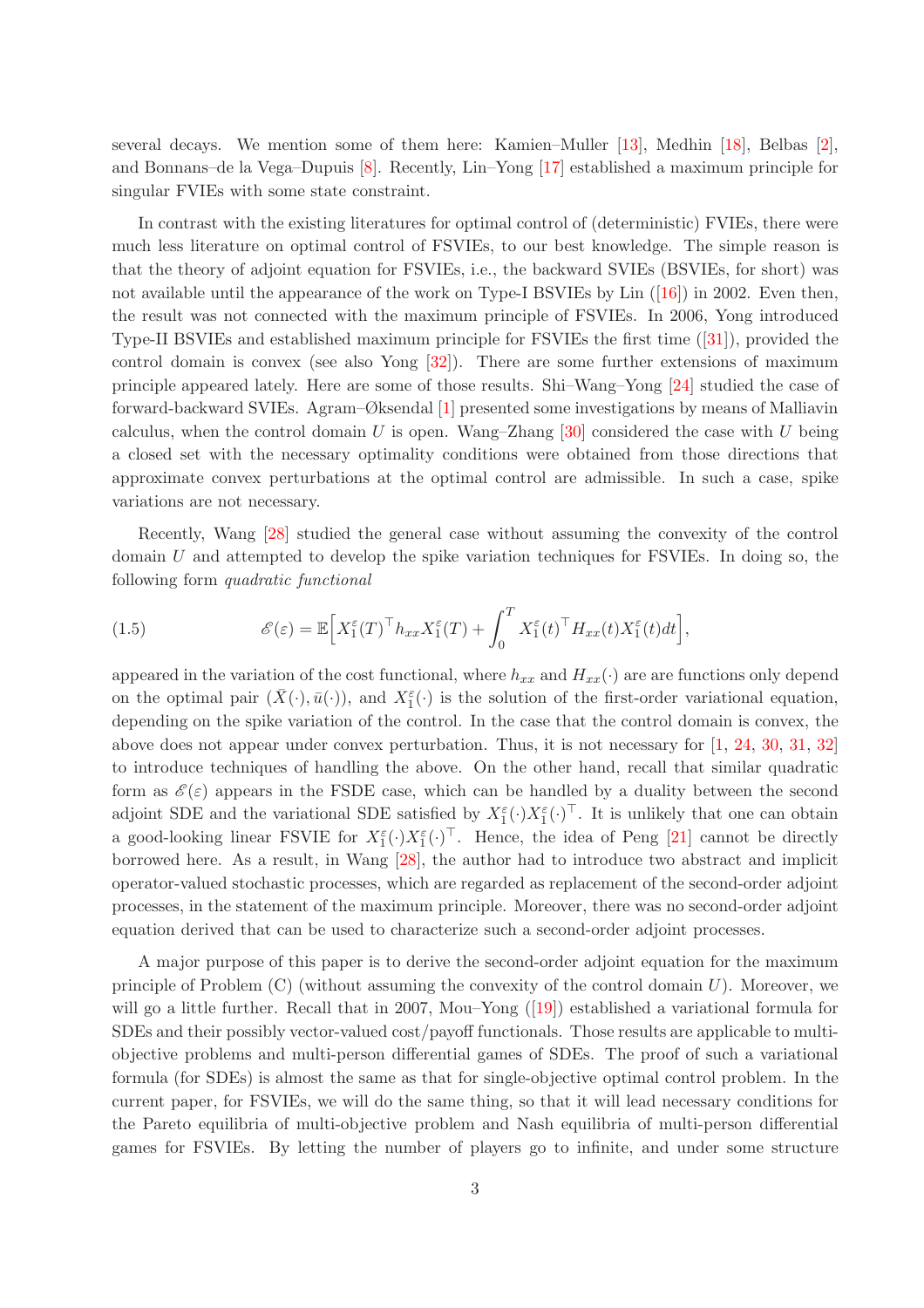conditions, it is expected to obtain the necessary conditions for the equilibria of the mean-field games governed by FSVIEs, which includes the standard SDE case. We hope to show more details in our forthcoming publications.

The rest of this paper is organized as follows. In Section 2, we present some preliminary notations and assumptions. In Section 3, we show the variation of the state and the cost functional under the spike variation of the control process. In Section 4, we give a representation of some quadratic functional by introducing a system of backward stochastic integral equations. The later one is called the second order adjoint equations. In Section 5, we prove the well-posedness of the aforementioned second order adjoint equations. In Section 6, we present the Pontryagin's type maximum principle and some extensions to multi-person differential games for FSVIEs. In the Appendix, some arguments are given to prove a result in Section 3.

## 2 Preliminaries

Let us introduce some basic spaces. First of all, let  $\mathbb{R}^n$  and  $\mathbb{R}^{n \times d}$  be the usual *n*-dimensional space of real numbers and the set of all  $(n \times d)$  real matrices, respectively. Also, let  $\mathbb{S}^n$  be the set of all  $(n \times n)$  real symmetric matrices. Next, for any Euclidean space  $\mathbb{H}$  which could be  $\mathbb{R}^n, \mathbb{R}^{n \times d}, \mathbb{S}^n$ , etc., we define:

$$
L_{\mathcal{F}_t}^p(\Omega;\mathbb{H}) = \left\{ \xi : \Omega \to \mathbb{H} \mid \xi \text{ is } \mathcal{F}_t\text{-measurable, } \|\xi\|_p \equiv \left(\mathbb{E}|\xi|^p\right)^{\frac{1}{p}} < \infty \right\}, \qquad p \in [1,\infty).
$$

In an obvious way, we can define  $L^{\infty}_{\mathcal{F}_t}(\Omega;\mathbb{H})$  which is a Banach space under the norm  $\|\cdot\|_{\infty}$ . When the range space  $\mathbb H$  is clear from the context and is not necessarily to be emphasized, we will omit H. In particular, we will denote  $L^p(\Omega) = L_p^p$  $_{\mathcal{F}_T}^p(\Omega;\mathbb{H}).$ 

Next, we introduce spaces of stochastic processes. In order to avoid repetition, all processes  $(t, \omega) \mapsto \varphi(t, \omega)$  are at least  $\mathcal{B}[0, T] \otimes \mathcal{F}_T$ -measurable without further mentioning, where  $\mathcal{B}[0, T]$  is the Borel  $\sigma$ -field of  $[0, T]$ . For  $p, q \in [1, \infty)$ ,  $\tau \in [0, T)$ ,

$$
L^{p}(\Omega; L^{q}(\tau, T; \mathbb{H})) = \Big\{ \varphi : [\tau, T] \times \Omega \to \mathbb{H} \Big| \mathbb{E} \Big( \int_{\tau}^{T} |\varphi(t)|^{q} dt \Big)^{\frac{p}{q}} < \infty \Big\},
$$
  
\n
$$
L^{p}(\Omega; L^{\infty}(\tau, T; \mathbb{H})) = \Big\{ \varphi : [\tau, T] \times \Omega \to \mathbb{H} \Big| \mathbb{E} \Big( \underset{t \in [\tau, T]}{\operatorname{esssup}} |\varphi(t)|^{p} \Big) < \infty \Big\},
$$
  
\n
$$
L^{p}(\Omega; C([\tau, T]; \mathbb{H})) = \Big\{ \varphi : [\tau, T] \times \Omega \to \mathbb{H} \Big| t \mapsto \varphi(t, \phi) \text{ is continuous, } \mathbb{E} \Big( \underset{t \in [\tau, T]}{\sup} |\varphi(t)|^{p} \Big) < \infty \Big\},
$$
  
\n
$$
L^{q}(\tau, T; L^{p}(\Omega; \mathbb{H})) = \Big\{ \varphi : [\tau, T] \times \Omega \to \mathbb{H} \Big| \int_{\tau}^{T} \Big( \mathbb{E} |\varphi(t)|^{p} \Big)^{\frac{q}{p}} dt < \infty \Big\},
$$
  
\n
$$
L^{\infty}(\tau, T; L^{p}(\Omega; \mathbb{H})) = \Big\{ \varphi : [\tau, T] \times \Omega \to \mathbb{H} \Big| \underset{t \in [\tau, T]}{\operatorname{esssup}} \Big( \mathbb{E} |\varphi(t)|^{p} \Big)^{\frac{1}{p}} < \infty \Big\},
$$
  
\n
$$
C([\tau, T]; L^{p}(\Omega; \mathbb{H})) = \Big\{ \varphi : [\tau, T] \times \Omega \to \mathbb{H} \Big| t \mapsto \varphi(t, \cdot) \text{ is continuous, } \underset{t \in [0, T]}{\sup} \Big( \mathbb{E} |\varphi(t)|^{p} \Big)^{\frac{1}{p}} < \infty \Big\}.
$$

The spaces  $L^{\infty}(\Omega; L^{\infty}(\tau, T; \mathbb{H}))$ ,  $L^{\infty}(\tau, T; L^{\infty}(\Omega; \mathbb{H}))$ ,  $L^{\infty}(\Omega; C([\tau, T]; \mathbb{H}))$ , and  $C([\tau, T]; L^{\infty}(\Omega; \mathbb{H}))$ can be defined in an obvious way. For all  $p \in [1,\infty]$ , we denote

$$
L^p(\tau, T; \mathbb{H}) = L^p(\tau, T; L^p(\Omega; \mathbb{H})) = L^p(\Omega; L^p(\tau, T; \mathbb{H})).
$$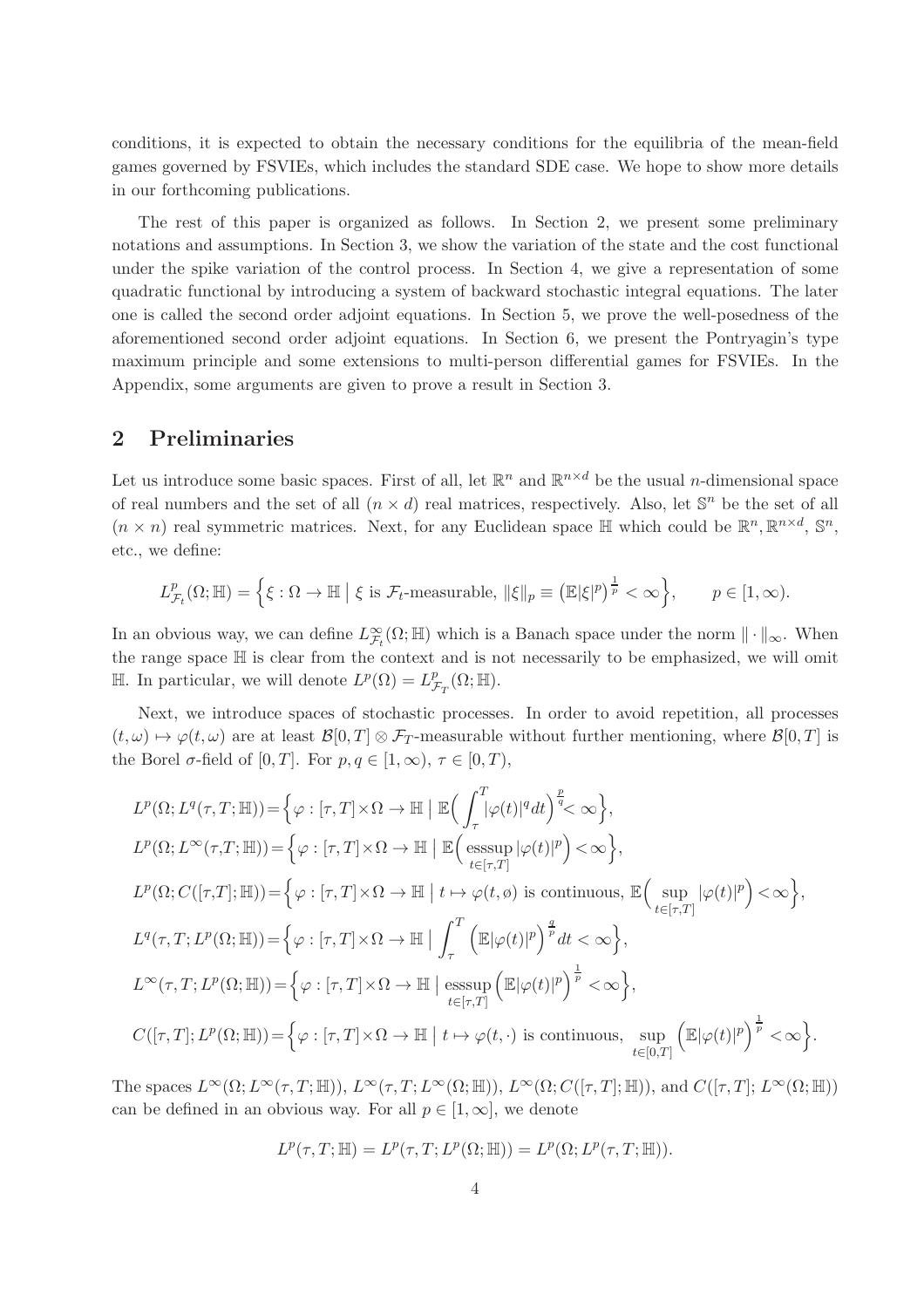Processes in the above spaces are not necessarily  $\mathbb{F}\text{-adapted}$ . The subset of, say,  $L^p(\Omega; L^q(\tau, T; \mathbb{H}))$ , consisting of all F-progressively measurable processes, is denoted by  $L^p_{\mathbb{F}}(\Omega; L^q(\tau,T;\mathbb{H}))$ . All the F-progressive version of the other spaces listed in the above can be denoted similarly, by putting F as a subscript; for example,  $C_{\mathbb{F}}([\tau, T]; L^p(\Omega; \mathbb{H}))$ , and so on. Finally, in the above, when the range space  $\mathbb H$  is clear from the context, we will omit  $\mathbb H$ ; for example,  $L^p_{\mathbb F}(\Omega;C([\tau,T]))$ .

Next, we define the upper and lower triangle domains: For each  $\tau \in [0, T)$ , let

$$
\Delta^*[\tau, T] = \left\{ (r, s) \in [\tau, T]^2 \mid \tau \leqslant r < s \leqslant T \right\},
$$
  

$$
\Delta_*[\tau, T] = \left\{ (r, s) \in [\tau, T]^2 \mid \tau \leqslant s < r \leqslant T \right\}.
$$

We introduce the following spaces.

$$
L_{\mathbb{F}}^p(\Omega; L^2(\Delta^*[\tau, T])) = \left\{ \zeta : \Delta^*[\tau, T] \times \Omega \to \mathbb{R}^n \mid \forall r \in [0, T], \zeta(r, \cdot) \in L_{\mathbb{F}}^p(\Omega; L^2(r, T; \mathbb{R}^n)), \mathbb{E} \int_{\tau}^T \left( \int_{r}^T |\zeta(r, s)|^2 ds \right)^{\frac{p}{2}} dr < \infty \right\},
$$

Also, we let

$$
L^{\infty}(\tau, T; L^{p}_{\mathbb{F}}(\Omega; L^{q}(\cdot, T; \mathbb{H}))) = \Big\{\varphi : \Delta^{*}[\tau, T] \to \mathbb{H} \Big| \operatorname{esssup}_{t \in [\tau, T]} \mathbb{E}\Big(\int_{t}^{T} |\varphi(t, s)|^{q} ds\Big)^{\frac{p}{q}} < \infty \Big\}.
$$

The case that p and/or q is equal to  $\infty$  can be defined in an obvious way. For notational simplicity, we let

$$
\mathcal{H}^2(\tau,T) := L^2_{\mathbb{F}}(\tau,T) \times L^2(\tau,T;L^2_{\mathbb{F}}(\tau,T)).
$$

In what follows, for simplicity of the presentation, we will let  $K$  be a generic constant which can be different from line to line. For  $\text{FSVIE} (1.1)$  $\text{FSVIE} (1.1)$ , we introduce the following assumptions.

(H1) Let  $T > 0$  and  $\emptyset \neq U \subset \mathbb{R}^m$ . Let  $b, \sigma : \Delta_*[0, T] \times \mathbb{R}^n \times U \times \Omega \to \mathbb{R}^n$  be measurable such that  $s \mapsto (b(t, s, x, u), \sigma(t, s, x, u))$  is F-adapted,  $x \mapsto (b(t, s, x, u), \sigma(t, s, x, u))$  is twice continuously differentiable with bounded first, second order derivatives. Further, for  $f = b, \sigma, b_x, \sigma_x$ ,

$$
|f(T, s, x, u)| \le L(1 + |x| + |u|), \qquad (s, x, u) \in [0, T] \times \mathbb{R}^n \times U,
$$
  

$$
|f(t, s, x, u) - f(t', s, x, u)| \le \rho(|t - t'|)[1 + |x| + |u|], (t, s), (t', s) \in \Delta_*[0, T], (x, u) \in \mathbb{R}^n \times U,
$$

with some constant  $L > 0$  and modulus of continuity  $\rho(\cdot)$ . Moreover, for  $f := b, \sigma$ ,

$$
(2.1) \qquad |f_{xx}(t,s,x,u)-f_{xx}(t,s,y,u)| \leq \rho(|x-y|), \quad x,y \in \mathbb{R}^n, \ u \in U, \ (t,s) \in \Delta_*[0,T].
$$

In what follows, we fix a  $p > 4$ , let  $\varphi(\cdot) \in C_{\mathbb{F}}([0,T]; L^p(\Omega; \mathbb{R}^n))$ . Next, we introduce the set of all admissible controls

$$
\mathcal{U}_{ad}:=\Big\{u:[0,T]\times \Omega\rightarrow U\ \big|\ u(\cdot)\text{ is }\mathbb{F}\text{-adapted},\sup_{t\in[0,T]}\mathbb{E}|u(t)|^p<\infty\Big\},
$$

Then under (H1), for any  $u(\cdot) \in \mathcal{U}_{ad}$ , FSVIE [\(1.1\)](#page-0-0) admits a unique solution  $X(\cdot) \equiv X(\cdot; u(\cdot)) \in$  $C_{\mathbb{F}}([0,T]; L^p(\Omega; \mathbb{R}^n))$ . For the involved functions h and g in [\(1.2\)](#page-0-1), we make the following assumption.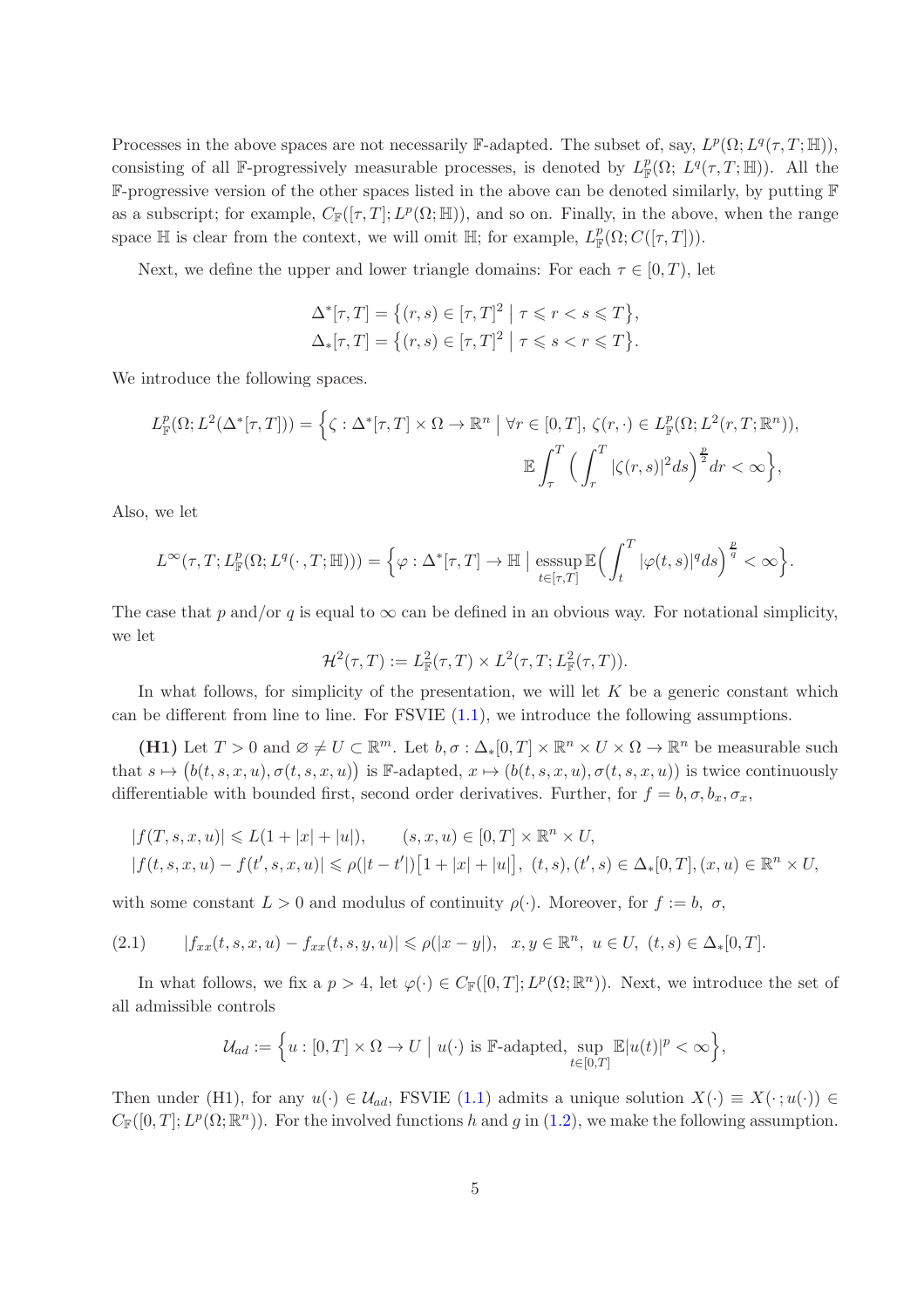(H2) Let  $h : \mathbb{R}^n \times \Omega \to \mathbb{R}, g : [0, T] \times \mathbb{R}^n \times U \times \Omega \to \mathbb{R}$  be measurable such that  $x \mapsto$  $(h(x), g(t, x, u))$  is twice continuously differentiable with

$$
[|h_x(x)| + |g_x(t, x, u)|] \le L[1 + |x| + |u|], \quad [|h_{xx}(x)| + |g_{xx}(t, x, u)|] \le L,
$$
  

$$
(t, x, u) \in [0, T] \times \mathbb{R}^n \times U,
$$

for some constant  $L > 0$  and  $(t, x, u) \mapsto g_{xx}(t, x, u)$  is continuous.

We see that under  $(H1)$ – $(H2)$ , Problem  $(C)$  is well-formulated. Further, if we let h and g take values  $\mathbb{R}^{\ell}$ , then we may discuss multi-objective problems as well as multi-person non-zero sum dynamic games (if  $m \geq 2$ ).

## 3 Variations of the State and the Cost Functional

In this section, we are going to present the variation of the state process and the cost functional under the spike variation of the control process. For Problem  $(C)$ , such a result will lead to the first order optimality condition in the form of variational inequality.

To state the main result of this section, let  $(\bar{X}(\cdot), \bar{u}(\cdot))$  be any state-control pair of the state equation. In particular, it could be an optimal pair of Problem (C). Choose any  $u \in U$ ,  $\tau \in [0, T)$ , and let  $\varepsilon > 0$  be sufficiently small such that  $\tau + \varepsilon \leq T$ , we define

(3.1) 
$$
u^{\varepsilon}(\cdot) = uI_{[\tau,\tau+\varepsilon]}(\cdot) + \bar{u}(\cdot)I_{[0,T]\setminus[\tau,\tau+\varepsilon]}(\cdot),
$$

which is called a spike variation of  $\bar{u}(\cdot)$  in the direction of u on  $[\tau, \tau + \varepsilon]$ . Let  $X^{\varepsilon}(\cdot)$  be the state process corresponding to  $u^{\varepsilon}(\cdot)$ . Our goal is to get expansions of  $X^{\varepsilon}(\cdot) - \bar{X}(\cdot)$  and  $J(u^{\varepsilon}(\cdot)) - J(\bar{u}(\cdot))$ in terms of the powers of  $\varepsilon$ .

We introduce the following abbreviations:

<span id="page-5-1"></span>(3.2)  
\n
$$
\begin{cases}\nb_x(t,s) = b_x(t,s,\bar{X}(s),\bar{u}(s)), & b_{xx}(t,s) = b_{xx}(t,s,\bar{X}(s),\bar{u}(s)), \\
\sigma_x(t,s) = \sigma_x(t,s,\bar{X}(s),\bar{u}(s)), & \sigma_{xx}(t,s) = \sigma_{xx}(t,s,\bar{X}(s),\bar{u}(s)), \\
g_x(t,s) = g_x(t,s,\bar{X}(s),\bar{u}(s)), & g_{xx}(t,s) = g_{xx}(t,s,\bar{X}(s),\bar{u}(s)), \\
h_x = h_x(\bar{X}(T)), & h_{xx} = h_{xx}(\bar{X}(T)), \\
\delta b(t,s) = b(t,s,\bar{X}(s),u) - b(t,s,\bar{X}(s),\bar{u}(s)), \\
\delta b_x(t,s) = b_x(t,s,\bar{X}(s),u) - b_x(t,s,\bar{X}(s),\bar{u}(s)), \\
\delta \sigma_x(t,s) = \sigma_t(t,s,\bar{X}(s),u) - \sigma(t,s,\bar{X}(s),\bar{u}(s)), \\
\delta \sigma_x(t,s) = \sigma_x(t,s,\bar{X}(s),u) - \sigma_x(t,s,\bar{X}(s),\bar{u}(s)).\n\end{cases}
$$

With the above notation, we introduce the following variational equations:

<span id="page-5-0"></span>(3.3) 
$$
X_1^{\varepsilon}(t) = \int_0^t b_x(t,s)X_1^{\varepsilon}(s)ds + \int_0^t [\sigma_x(t,s)X_1^{\varepsilon}(s) + \delta\sigma(t,s)I_{[\tau,\tau+\varepsilon]}(s)]dW(s), \quad t \in [0,T],
$$

and

<span id="page-5-2"></span>(3.4)  

$$
X_2^{\varepsilon}(t) = \int_0^t \left( b_x(t,s) X_2^{\varepsilon}(s) + \frac{1}{2} b_{xx}(t,s) X_1^{\varepsilon}(s)^2 + \delta b(t,s) I_{[\tau,\tau+\varepsilon]}(s) \right) ds + \int_0^t \left( \sigma_x(t,s) X_2^{\varepsilon}(s) + \frac{1}{2} \sigma_{xx}(t,s) X_1^{\varepsilon}(s)^2 + \delta \sigma_x(t,s) X_1^{\varepsilon}(s) I_{[\tau,\tau+\varepsilon]}(s) \right) dW(s),
$$
  
 $t \in [0,T].$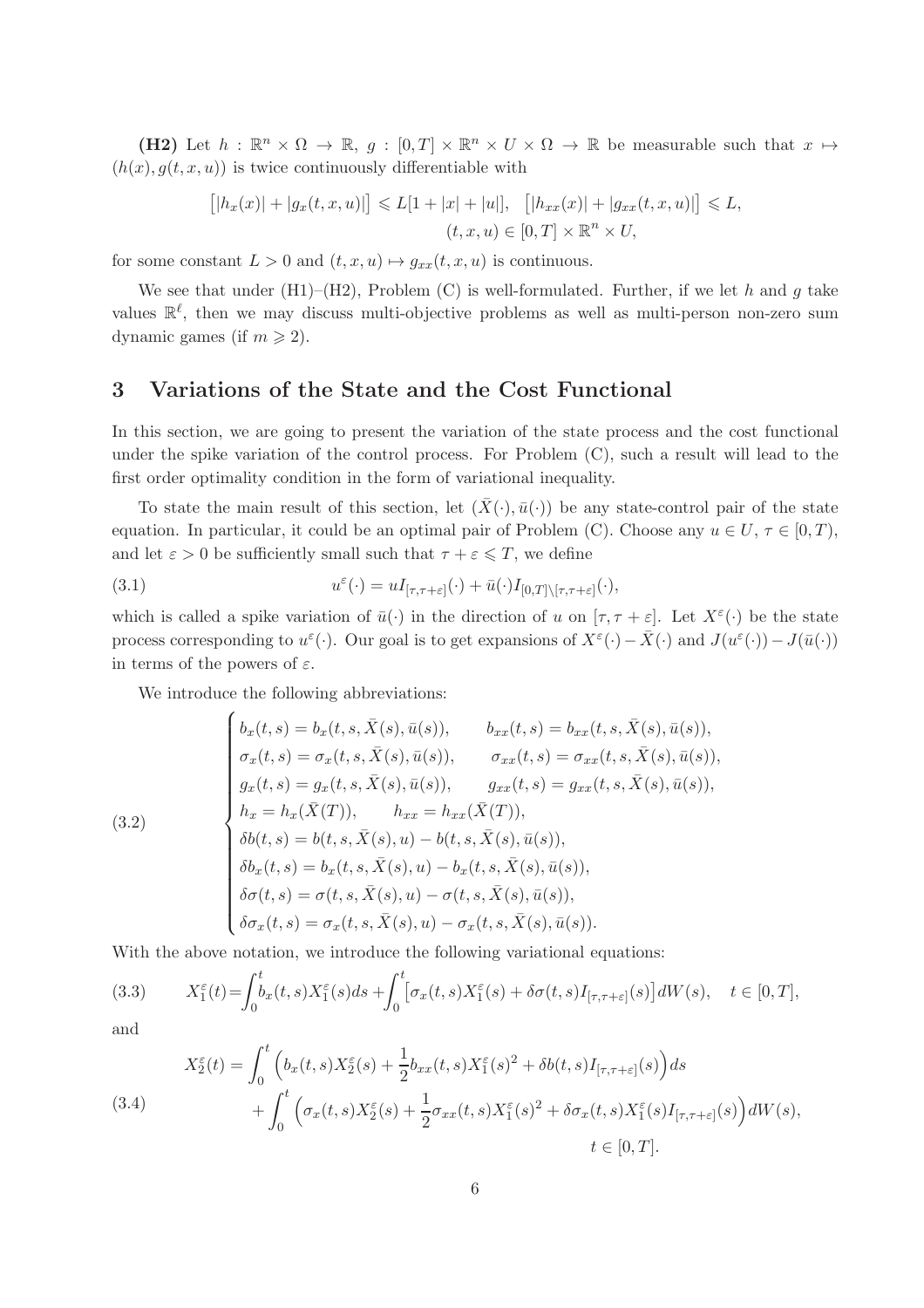Under (H1), the above have unique strong solutions  $X_1^{\varepsilon}(\cdot)$  and  $X_2^{\varepsilon}(\cdot)$ . We also introduce the following first-order adjoint equations:

<span id="page-6-3"></span>(3.5) 
$$
\begin{cases} \eta(t) = h_x^{\top} - \int_t^T \zeta(s) dW(s), & t \in [0, T], \\ Y(t) = g_x(t)^{\top} + b_x(T, t)^{\top} h_x^{\top} + \sigma_x(T, t)^{\top} \zeta(t) \\ + \int_t^T \left( b_x(s, t)^{\top} Y(s) + \sigma_x(s, t)^{\top} Z(s, t) \right) ds - \int_t^T Z(t, s) dW(s), & t \in [0, T]. \end{cases}
$$

The first equation of the above is the simplest BSDE which is just a martingale representation. The second is a Type-II BSVIE which has a unique adapted M-solution([\[32\]](#page-43-8)). It is clear that the solutions  $(\eta(\cdot), \zeta(\cdot))$  and  $(Y(\cdot), Z(\cdot, \cdot))$  are only depending on  $(\bar{X}(\cdot), \bar{u}(\cdot))$  (and independent of the spike variation of the control). Finally, let us define the following Hamiltonian:

<span id="page-6-2"></span>(3.6)  

$$
H(s, x, u, \eta(s), \zeta(s), Y(\cdot), Z(\cdot, s)) = \langle \eta(s), b(T, s, x, u) \rangle + \langle \zeta(s), \sigma(T, s, x, u) \rangle + g(s, x, u)
$$

$$
+ \mathbb{E}_s \int_s^T \langle Y(t), b(t, s, x, u) \rangle + \langle Z(t, s), \sigma(t, s, x, u) \rangle dt.
$$

Hereafter  $\mathbb{E}_s = \mathbb{E}[\cdot | \mathcal{F}_s]$  is the conditional expectation operator. Then the main result of this section can be stated as follows.

<span id="page-6-4"></span>**Theorem 3.1.** Let (H1)–(H2) hold. Then for any  $k \in [2, p]$  (recall  $p > 4$ ),

<span id="page-6-0"></span>(3.7) 
$$
\begin{cases}\n\sup_{s\in[0,T]} \mathbb{E}|X^{\varepsilon}(s) - \bar{X}(s)|^{k} = O(\varepsilon^{\frac{k}{2}}), & \sup_{s\in[0,T]} \mathbb{E}|X^{\varepsilon}_{1}(s)|^{k} = O(\varepsilon^{\frac{k}{2}}), \\
\sup_{s\in[0,T]} \mathbb{E}|X^{\varepsilon}(s) - \bar{X}(s) - X^{\varepsilon}_{1}(s)|^{k} = O(\varepsilon^{k}), & \sup_{s\in[0,T]} \mathbb{E}|X^{\varepsilon}_{2}(s)|^{k} = O(\varepsilon^{k}), \\
\sup_{s\in[0,T]} \mathbb{E}|X^{\varepsilon}(s) - \bar{X}(s) - X^{\varepsilon}_{1}(s) - X^{\varepsilon}_{2}(s)|^{2} = o(\varepsilon^{2}).\n\end{cases}
$$

Moreover,

<span id="page-6-5"></span>(3.8) 
$$
J(u^{\varepsilon}(\cdot)) - J(\bar{u}(\cdot)) = \mathbb{E} \int_{\tau}^{\tau+\varepsilon} \Delta H(s) ds + \frac{1}{2} \mathscr{E}(\varepsilon) + o(\varepsilon),
$$

where

<span id="page-6-1"></span>(3.9)  
\n
$$
\begin{cases}\n\Delta H(s) = H(s, \bar{X}(s), u, \eta(s), \zeta(s), Y(\cdot), Z(\cdot, s)) \\
\qquad - H(s, \bar{X}(s), \bar{u}(s), \eta(s), \zeta(s), Y(\cdot), Z(\cdot, s)), \\
\mathscr{E}(\varepsilon) = \mathbb{E}\Big[X_1^{\varepsilon}(T)^{\top} h_{xx}(\bar{X}(T))X_1^{\varepsilon}(T) \\
\qquad + \int_0^T X_1^{\varepsilon}(s)^{\top} H_{xx}(s, \bar{X}(s), \bar{u}(s), \eta(s), \zeta(s), Y(\cdot), Z(\cdot, s))X_1^{\varepsilon}(s)ds\Big] \\
\equiv \mathbb{E}\Big[X_1^{\varepsilon}(T)^{\top} h_{xx}X_1^{\varepsilon}(T) + \int_0^T X_1^{\varepsilon}(s)^{\top} H_{xx}(s)X_1^{\varepsilon}(s)ds\Big], \\
H_{xx}(s) = H_{xx}(s, \bar{X}(s), \bar{u}(s), \eta(s), \zeta(s), Y(\cdot), Z(\cdot, s)).\n\end{cases}
$$

The above is essentially shown in [\[28\]](#page-43-11) with the main idea of [\[21\]](#page-43-2) (see also [\[33\]](#page-43-3)). For convenience of the readers, we provide a detailed proof in the appendix.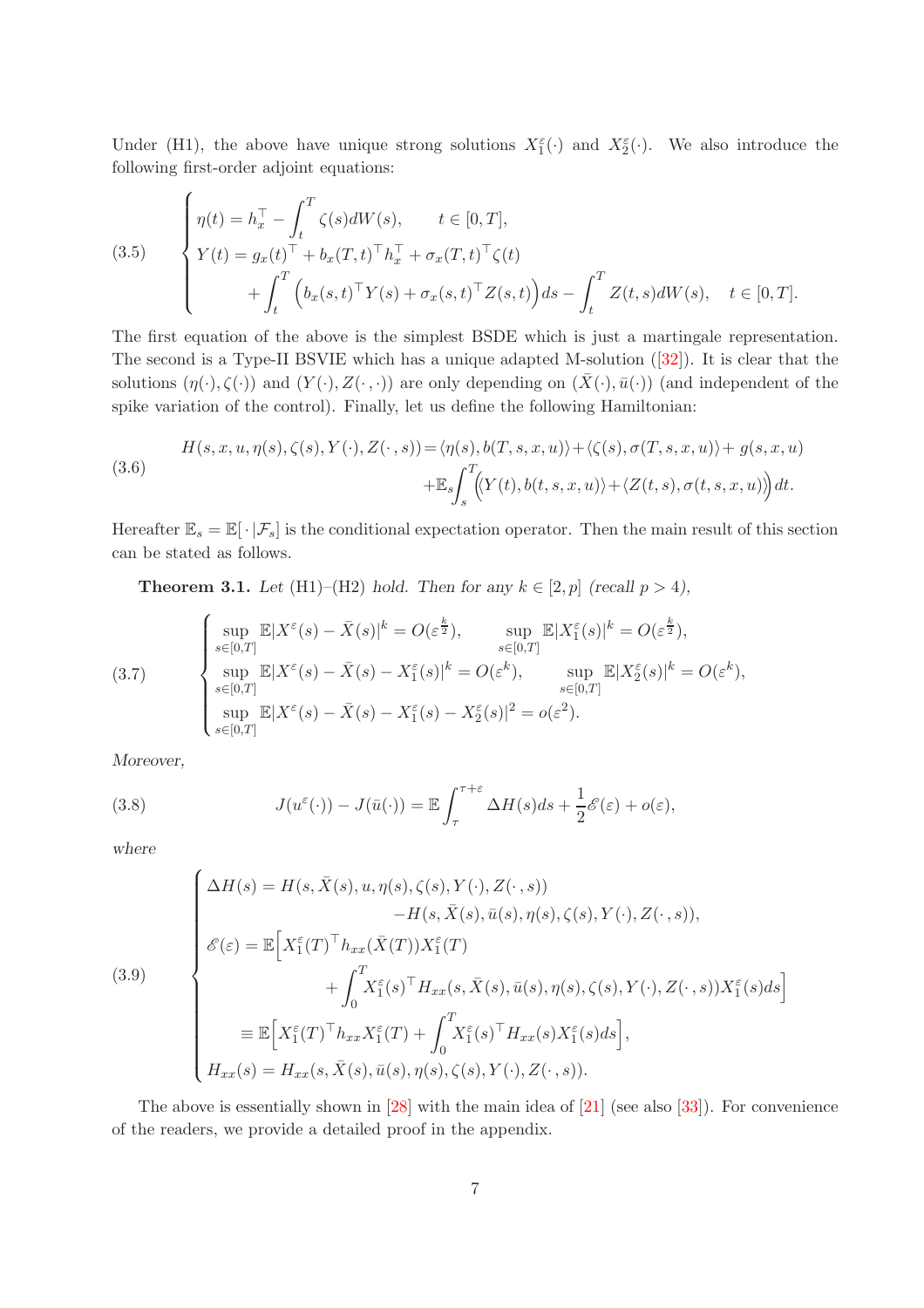## 4 Representation of the Quadratic Form.

For notational simplicity, we suppress superscript  $\varepsilon$  in  $X_1^{\varepsilon}(\cdot)$  and  $X_2^{\varepsilon}(\cdot)$ . Recalling [\(3.3\)](#page-5-0), we have

$$
X_1(t) = 0, \qquad t \in [0, \tau],
$$
  
\n
$$
X_1(t) = \int_{\tau}^t b_x(t, s) X_1(s) ds + \int_{\tau}^t \left[ \sigma_x(t, s) X_1(s) + \delta \sigma^{\varepsilon}(t, s) \right] dW(s), \quad t \in [\tau, T],
$$

where

$$
\delta\sigma^\varepsilon(t,s)=\delta\sigma(t,s)I_{[\tau,\tau+\varepsilon]}(s).
$$

Thus,  $X_1(\cdot)$  is the image of  $\delta\sigma^{\varepsilon}(\cdot,\cdot)$  under a linear operator, i.e.,

$$
X_1(t) = \Phi[\delta \sigma^{\varepsilon}(\cdot, \cdot)](t), \qquad t \in [\tau, T],
$$

for some operator  $\Phi$ . Let

$$
X_1(T) = \Phi[\delta \sigma^{\varepsilon}(\cdot, \cdot)](T) \equiv \widehat{\Phi}[\delta \sigma^{\varepsilon}(\cdot, \cdot)].
$$

Consequently, by misuse the notation, we roughly have

(4.1) 
$$
\mathscr{E}(\varepsilon) = \langle (\widehat{\Phi}^* h_{xx} \widehat{\Phi} + \Phi^* H_{xx} \Phi) \delta \sigma^\varepsilon, \delta \sigma^\varepsilon \rangle.
$$

In the above, the dependence of  $\mathscr{E}(\varepsilon)$  on  $\delta\sigma^{\varepsilon}(\cdot,\cdot)$  is not directly enough, due to the fact that the operator Φ is a little complicated. The purpose of this section is to obtain a more direct form of  $\mathscr{E}(\cdot)$  in terms of  $\delta\sigma^{\varepsilon}(\cdot,\cdot)$  so that the second adjoint equation can be derived.

Let us introduce an auxiliary process  $\mathcal{X}_1(\cdot,\cdot)$  as follows

(4.2) 
$$
\mathcal{X}_1(t,r) = \int_{\tau}^r b_x(t,s)X_1(s)ds + \int_{\tau}^r [\sigma_x(t,s)X_1(s) + \delta\sigma^{\varepsilon}(t,s)]dW(s), \quad \tau \leq r \leq t \leq T.
$$

Similar form also appeared in [\[27\]](#page-43-12). Note that  $r \mapsto \mathcal{X}_1(t, r)$  is F-adapted on  $[\tau, t]$ , for any  $t \in [\tau, T]$ , and from the second condition in [\(3.7\)](#page-6-0),

(4.3) 
$$
\sup_{t \in [\tau, T]} \mathbb{E} \Big[ \sup_{r \in [\tau, t]} |\mathcal{X}_1(t, r)|^p \Big] = O(\varepsilon^{\frac{p}{2}}).
$$

Further, it is clear that

$$
\mathcal{X}_1(r,r) = X_1(r), \qquad r \in [\tau, T].
$$

Thus,

<span id="page-7-1"></span>(4.4) 
$$
\mathscr{E}(\varepsilon) = \mathbb{E}\Big[\mathcal{X}_1(T,T)^\top h_{xx}\mathcal{X}_1(T,T) + \int_0^T \mathcal{X}_1(s,s)^\top H_{xx}(s)\mathcal{X}_1(s,s)ds\Big].
$$

It is crucial that  $r \mapsto \mathcal{X}_1(t, r)$  satisfies an SDE on  $[\tau, t]$ , and Itô's formula can be applied. We now treat the terms in  $\mathscr{E}(\varepsilon)$  (see [\(3.9\)](#page-6-1)). To this end, we first carry out a general calculation which will be used several times below.

Let  $\Theta: \Delta_*[\tau, T] \times \Omega \to \mathbb{R}^{n \times n}$  be a process such that for each  $t \in [\tau, T]$ ,  $s \mapsto \Theta(t, s)$  is F-adapted on  $[\tau, t]$ , and  $\Theta(t, \cdot)$  is square integrable. For each  $(t, s) \in \Delta_*[\tau, T]$ , by martingale representation theorem, there exists a unique  $\Lambda(t, s, \cdot)$  such that

<span id="page-7-0"></span>(4.5) 
$$
\Pi(t,s,r) \equiv \mathbb{E}_r[\Theta(t,s)] = \Theta(t,s) - \int_r^s \Lambda(t,s,\theta)dW(\theta), \qquad \tau \leqslant r \leqslant s \leqslant t \leqslant T.
$$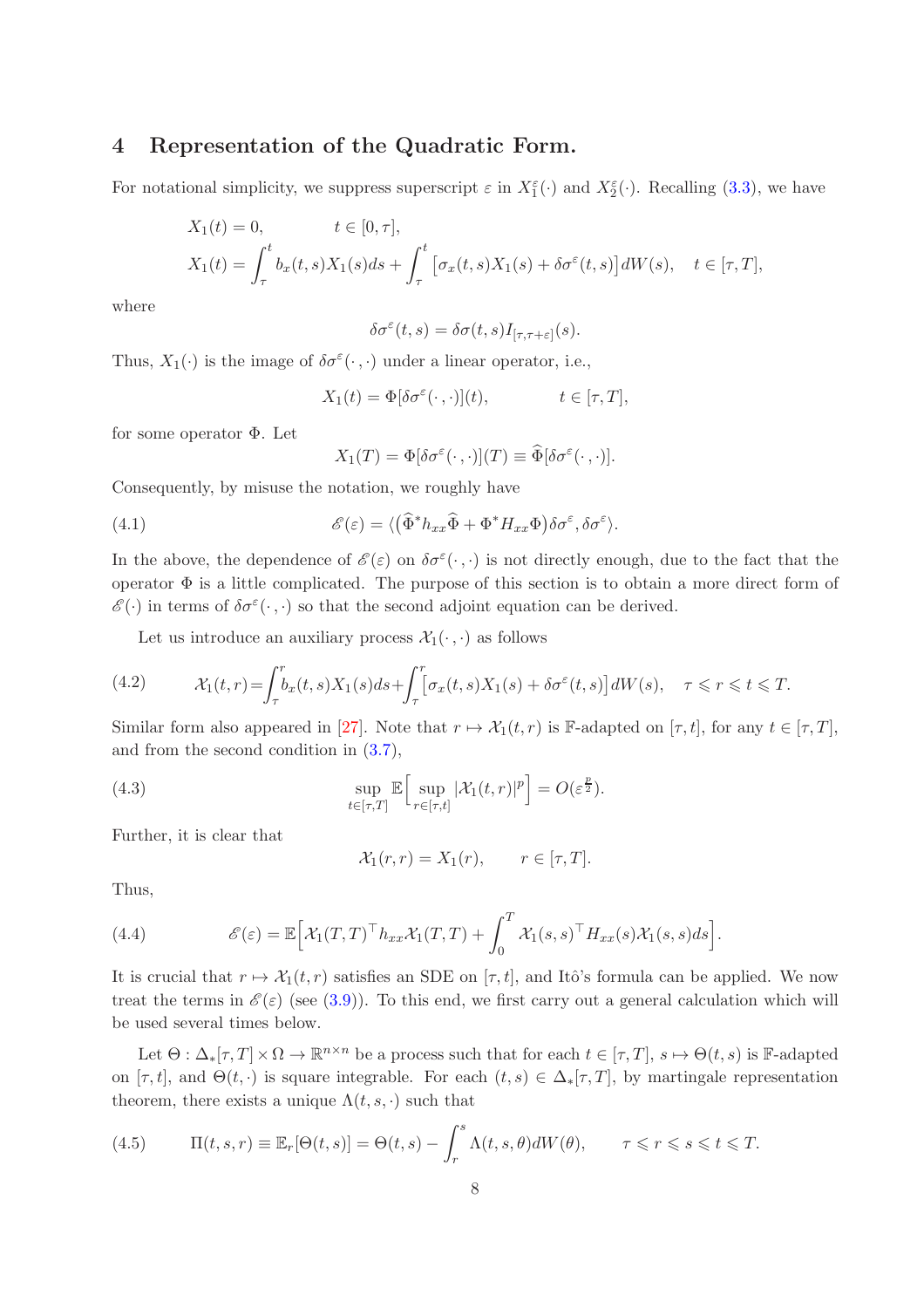Then, applying Itô's formula to the map  $r \mapsto \Pi(t, s, r) \mathcal{X}_1(s, r)$ , we get

$$
d\big[\Pi(t,s,r)\mathcal{X}_1(s,r)\big] = \bigg[\bigg(\Pi(t,s,r)b_x(s,r) + \Lambda(t,s,r)\sigma_x(s,r)\bigg)X_1(r) + \Lambda(t,s,r)\delta\sigma^{\varepsilon}(s,r)\bigg]dr + \bigg[\Lambda(t,s,r)\mathcal{X}_1(s,r) + \Pi(t,s,r)\bigg(\sigma_x(s,r)X_1(r) + \delta\sigma^{\varepsilon}(s,r)\bigg)\bigg]dW(r).
$$

Further, applying the Itô's formula to the map  $r \mapsto \mathcal{X}_1(t,r)^\top \Pi(t,s,r) \mathcal{X}_1(s,r)$  yields

$$
d[\mathcal{X}_1(t,r)^\top \Pi(t,s,r)\mathcal{X}_1(s,r)]
$$
  
\n
$$
= [\mathcal{X}_1(r)^\top b_x(t,r)^\top \Pi(t,s,r)\mathcal{X}_1(s,r) + \mathcal{X}_1(t,r)^\top (\Pi(t,s,r)b_x(s,r) + \Lambda(t,s,r)\sigma_x(s,r))\mathcal{X}_1(r)
$$
  
\n
$$
+ \mathcal{X}_1(r,s)^\top \Lambda(t,s,r)\delta\sigma^{\varepsilon}(s,r) + (\mathcal{X}_1(r)^\top \sigma_x(t,r)^\top + \delta\sigma^{\varepsilon}(t,r)^\top)
$$
  
\n
$$
\cdot (\Lambda(t,s,r)\mathcal{X}_1(s,r) + \Pi(t,s,r)\sigma_x(s,r)\mathcal{X}_1(r) + \Pi(t,s,r)\delta\sigma^{\varepsilon}(s,r))] dr + \Gamma(t,s,r) dW(r)
$$
  
\n
$$
= [\mathcal{X}_1(r)^\top (b_x(t,r)^\top \Pi(t,s,r) + \sigma_x(t,r)^\top \Lambda(t,s,r))\mathcal{X}_1(s,r)
$$
  
\n
$$
+ \mathcal{X}_1(t,r)^\top (\Pi(t,s,r)b_x(s,r) + \Lambda(t,s,r)\sigma_x(s,r))\mathcal{X}_1(r)
$$
  
\n
$$
+ \mathcal{X}_1(r)^\top \sigma_x(t,r)^\top \Pi(t,s,r)\sigma_x(s,r)\mathcal{X}_1(r) + \delta\sigma^{\varepsilon}(t,r)^\top \Pi(t,s,r)\delta\sigma^{\varepsilon}(s,r)
$$
  
\n
$$
+ \delta\sigma^{\varepsilon}(s,r)^\top (\Lambda(t,s,r)\mathcal{X}_1(s,r) + \Pi(t,s,r)\sigma_x(s,r)\mathcal{X}_1(r))
$$
  
\n
$$
+ \mathcal{X}_1(r)^\top \sigma_x(t,r)^\top \Pi(t,s,r)\delta\sigma^{\varepsilon}(s,r)] dr + \Gamma((t,s,r)dW(r),
$$

where

(4.6) 
$$
\Gamma(t,s,r) = \left(X_1(r)^\top \sigma_x(t,r)^\top + \delta \sigma^\varepsilon(t,r)^\top\right) \Pi(t,s,r) \mathcal{X}_1(s,r) +\mathcal{X}_1(t,r)^\top \Big[\Lambda(t,s,r) \mathcal{X}_1(s,r) + \Pi(t,s,r) \Big(\sigma_x(s,r) X_1(r) + \delta \sigma^\varepsilon(s,r)\Big)\Big].
$$

By the integrability of  $(\Pi, \Lambda)$ ,  $X_1$ ,  $X_1$ , and  $(\text{H1})$ , we see that

<span id="page-8-0"></span>(4.7) 
$$
\mathbb{E} \int_0^T \left[ \delta \sigma^{\varepsilon}(s,r)^{\top} \Big( \Lambda(t,s,r) \mathcal{X}_1(s,r) + \Pi(t,s,r) \sigma_x(s,r) X_1(r) \Big) + X_1(r)^{\top} \sigma_x(t,r)^{\top} \Pi(t,s,r) \delta \sigma^{\varepsilon}(s,r) \right] dr = o(\varepsilon).
$$

Thus, (noting  $\tau \leqslant r \leqslant s \leqslant t \leqslant T$ )

<span id="page-8-1"></span>
$$
\mathbb{E}\left[\mathcal{X}_1(t,r)^\top\Pi(t,s,r)\mathcal{X}_1(s,r)\right]
$$
\n
$$
= \mathbb{E}\int_{\tau}^r \left[X_1(\theta)^\top \left(b_x(t,\theta)^\top\Pi(t,s,\theta) + \sigma_x(t,\theta)^\top\Lambda(t,s,\theta)\right)\mathcal{X}_1(s,\theta) + \mathcal{X}_1(t,\theta)^\top \left(\Pi(t,s,\theta)b_x(s,\theta) + \Lambda(t,s,\theta)\sigma_x(s,\theta)\right)X_1(\theta) + X_1(\theta)^\top\sigma_x(t,\theta)^\top\Pi(t,s,\theta)\sigma_x(s,\theta)X_1(\theta) + \delta\sigma^\varepsilon(t,\theta)^\top\Pi(t,s,\theta)\delta\sigma^\varepsilon(s,\theta)\right]d\theta + o(\varepsilon).
$$
\n(4.8)

In the above, some standard classical localization arguments via stopping times have been used. We point out that the arguments of Itô's formula on  $\mathcal{X}_1$  also appeared in [\[27\]](#page-43-12). Next let us look at the terms in  $\mathscr{E}(\varepsilon)$  (see [\(3.9\)](#page-6-1)).

Step 1. Treatment of the first term in  $\mathscr{E}(\varepsilon)$ .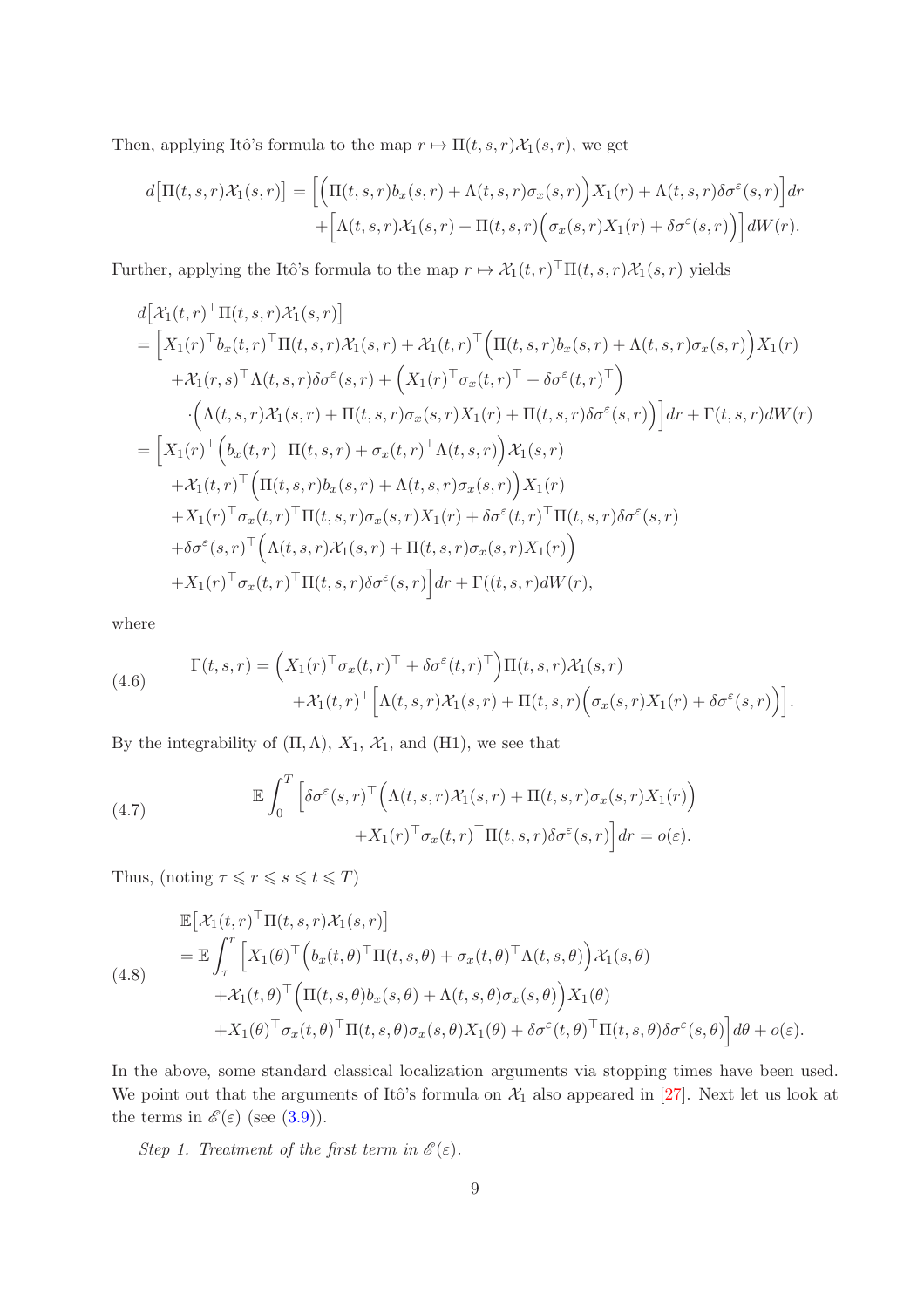Take  $t = s = T$  and  $\Theta(T, T) = h_{xx}$  in [\(4.5\)](#page-7-0). Then the adapted solution of (4.5) is

$$
(\Pi(T, T, r), \Lambda(T, T, r)) \equiv (P_1(r), Q_1(r)), \qquad r \in [\tau, T],
$$

and  $(4.5)$  reads

(4.9) 
$$
P_1(r) = h_{xx} - \int_r^T Q_1(\theta) dW(\theta), \qquad r \in [\tau, T].
$$

By the uniqueness,  $P_1(\cdot)$  and  $Q_1(\cdot)$  take values in  $\mathbb{S}^n$ . Making use of [\(3.7\)](#page-6-0) and (H1), one has

$$
\mathbb{E} \int_{\tau}^{\tau+\varepsilon} |X_1(s)||P_1(s)||\delta\sigma(T,s)|ds \n\leqslant \left[\mathbb{E} \int_{\tau}^{\tau+\varepsilon} |X_1(s)|^4 ds\right]^{\frac{1}{4}} \left[\mathbb{E} \int_{\tau}^{\tau+\varepsilon} |\delta\sigma(T,s)|^4 ds\right]^{\frac{1}{4}} \left[\mathbb{E} \int_{\tau}^{\tau+\varepsilon} |P_1(s)|^2 ds\right]^{\frac{1}{2}} = o(\varepsilon),
$$

and

$$
\mathbb{E} \int_{\tau}^{\tau+\varepsilon} |\mathcal{X}_1(T,s)||Q_1(s)||\delta\sigma(T,s)|ds \n\leqslant \left[\mathbb{E} \int_{\tau}^{\tau+\varepsilon} |\mathcal{X}_1(T,s)|^4 ds\right]^{\frac{1}{4}} \left[\mathbb{E} \int_{\tau}^{\tau+\varepsilon} |\delta\sigma(T,s)|^4 ds\right]^{\frac{1}{4}} \left[\mathbb{E} \int_{\tau}^{\tau+\varepsilon} |Q_1(s)|^2 ds\right]^{\frac{1}{2}} = o(\varepsilon).
$$

Therefore, [\(4.7\)](#page-8-0) follows. On the other hand, we have

$$
\Gamma(T,T,r) = \mathcal{X}_1(T,r)^\top \Big[ Q_1(r) \mathcal{X}_1(T,r) + P_1(r) \Big( \sigma_x(T,r) X_1(r) + \delta \sigma^\varepsilon(T,r) \Big) \Big] + \Big[ X_1(r)^\top \sigma_x(T,r)^\top + \delta \sigma^\varepsilon(T,r)^\top \Big] P_1(r) \mathcal{X}_1(T,r).
$$

By the integrability of  $X_1$ ,  $\mathcal{X}_1$ ,  $(P_1, Q_1)$ , for any  $r \in [\tau, T]$ ,

$$
\int_{\tau}^{r} |\Gamma(T,T,s)|^2 ds \leq K \int_{\tau}^{r} \left[ |\mathcal{X}_1(T,s)|^2 |X_1(s)|^2 |P_1(s)|^2 + |\mathcal{X}_1(T,s)|^4 |Q_1(s)|^2 \right] ds
$$
  
+K 
$$
\int_{\tau}^{r} |\mathcal{X}_1(T,s)|^2 |P_1(s)|^2 |\delta \sigma(T,s)|^2 ds
$$
  

$$
\leq K \Big( \sup_{s \in [\tau,T]} |\mathcal{X}_1(T,s)|^2 \sup_{s \in [\tau,T]} |P_1(s)|^2 \int_{\tau}^{T} |X_1(s)|^2 + \sup_{s \in [\tau,T]} |\mathcal{X}_1(T,s)|^4 \int_{\tau}^{T} |Q_1(s)|^2 ds
$$
  
+ sup 
$$
|\mathcal{X}_1(T,s)|^2 \sup_{s \in [\tau,T]} |P_1(s)|^2 \int_{\tau}^{T} |\delta \sigma(T,s)|^2 ds \Big) < \infty, \quad \text{a.s.}
$$

We introduce the following stopping time

$$
\bar{\mu}_m := \inf \left\{ r \in [\tau, T] \mid \int_{\tau}^{\tau} |\Gamma(T, T, s)|^2 ds \geqslant m \right\} \wedge T.
$$

Since

$$
|\mathcal{X}_1(T,\mu_m)^{\top} P_1(\mu_m) \mathcal{X}_1(T,\mu_m)| \leq \sup_{r \in [\tau,T]} |\mathcal{X}_1(T,r)|^2 \sup_{r \in [\tau,T]} |P_1(r)|,
$$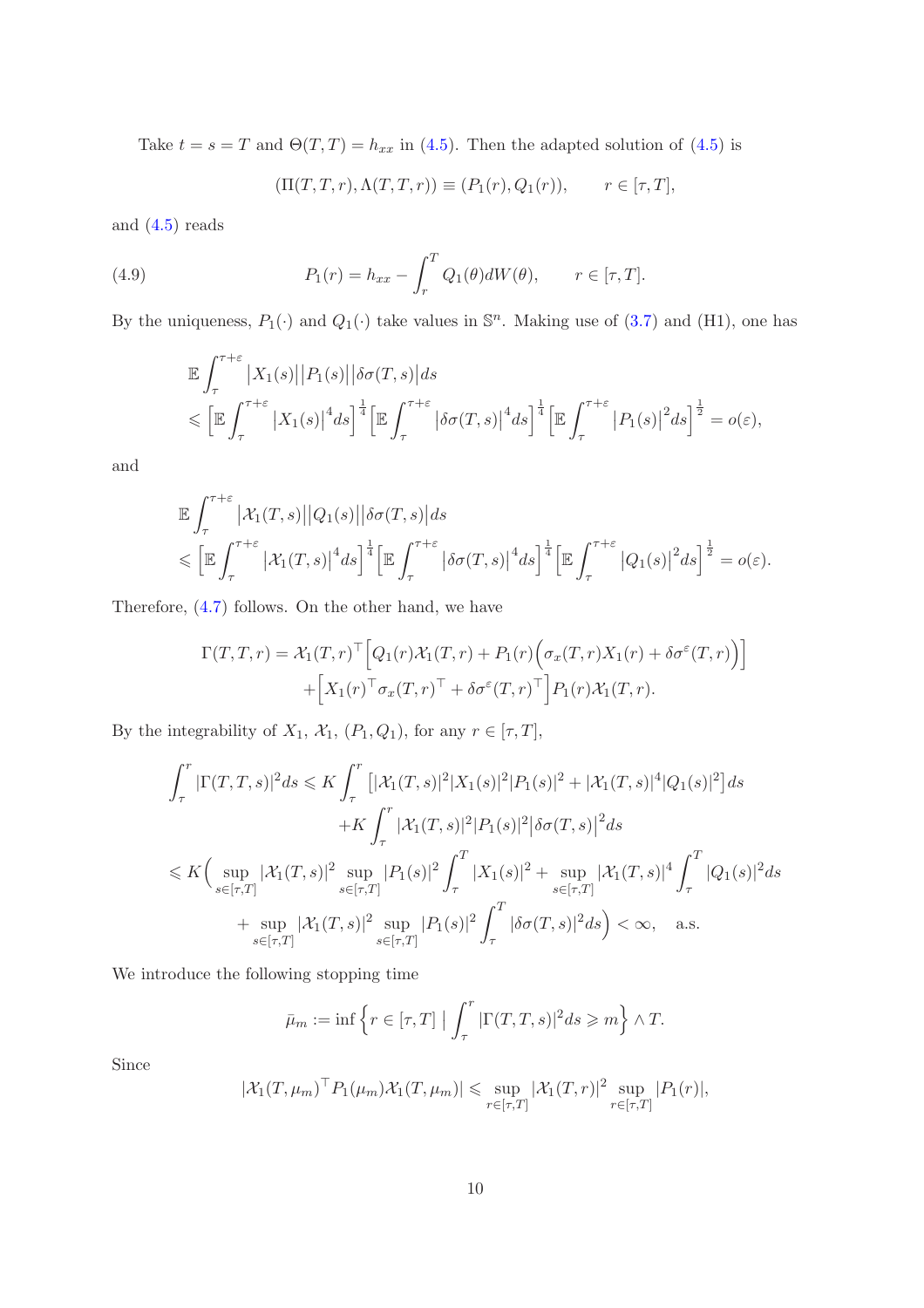where the right-hand side is integrable (independent of  $m$ ). Using dominated convergence theorem, by sending  $m$  to infinity, we have the following result, which is a particular case of  $(4.8)$ 

$$
\mathbb{E}\left[X_1(T)^{\top}h_{xx}X_1(T)\right] = \mathbb{E}\left[\mathcal{X}_1(T,T)^{\top}P_1(T)\mathcal{X}_1(T,T)\right]
$$
\n
$$
= \mathbb{E}\int_{\tau}^{T}\left[X_1(r)^{\top}\left(b_x(T,r)^{\top}P_1(r) + \sigma_x(T,r)^{\top}Q_1(r)\right)\mathcal{X}_1(T,r)\right] + \mathcal{X}_1(T,r)^{\top}\left(P_1(r)b_x(T,r) + Q_1(r)\sigma_x(T,r)\right)X_1(r)
$$
\n
$$
+ X_1(r)^{\top}\sigma_x(T,r)^{\top}P_1(r)\sigma_x(T,r)X_1(r) + \delta\sigma^{\varepsilon}(T,r)^{\top}P_1(r)\delta\sigma^{\varepsilon}(T,r)\right]dr + o(\varepsilon)
$$
\n
$$
\equiv \mathbb{E}\int_{\tau}^{T}\left[X_1(r)^{\top}F_1(r)\mathcal{X}_1(T,r) + \mathcal{X}_1(T,r)^{\top}F_1(r)^{\top}X_1(r)\right]
$$

$$
\begin{aligned} J_{\tau} \downarrow^{\tau} \downarrow^{\tau} \downarrow^{\tau} \downarrow^{\tau} \downarrow^{\tau} \downarrow^{\tau} \downarrow^{\tau} \downarrow^{\tau} \downarrow^{\tau} \downarrow^{\tau} \downarrow^{\tau} \\ + X_1(r)^\top G_1(r) X_1(r) + \delta \sigma^{\varepsilon}(T, r)^\top P_1(r) \delta \sigma^{\varepsilon}(T, r) \Big] dr + o(\varepsilon). \end{aligned}
$$

Here

 $(4.10)$ 

$$
\begin{cases} F_1(r) = b_x(T,r)^\top P_1(r) + \sigma_x(T,r)^\top Q_1(r), \\ G_1(r) = \sigma_x(T,r)^\top P_1(r) \sigma_x(T,r). \end{cases}
$$

Both  $F_1$  and  $G_1$  are  $\mathcal{F}_r$ -measurable and independent of  $u^{\varepsilon}(\cdot)$ . Consequently,

(4.11) 
$$
\mathscr{E}(\varepsilon) = \mathbb{E} \int_{\tau}^{T} \left[ X_1(r)^{\top} F_1(r) \mathcal{X}_1(T, r) + \mathcal{X}_1(T, r)^{\top} F_1(r)^{\top} X_1(r) + X_1(r)^{\top} \left( H_{xx}(r) + G_1(r) \right) X_1(r) + \delta \sigma^{\varepsilon}(T, r)^{\top} P_1(r) \delta \sigma^{\varepsilon}(T, r) \right] dr + o(\varepsilon).
$$

Step 2. Treatment of the term  $X_1(r)^\top F_1(r)X_1(T,r)$  and its transpose.

Take  $t = T$  in [\(4.5\)](#page-7-0) and let  $\Theta(T, s)$  be undetermined (which is  $\mathcal{F}_s$ -measurable). By martingale representation, one has

<span id="page-10-2"></span>(4.12) 
$$
\Theta(T,s) = \Pi_2(T,s,x) + \int_r^s \Lambda_2(T,s,\theta)dW(\theta), \qquad \tau \leqslant r \leqslant s \leqslant T,
$$

with

<span id="page-10-1"></span>(4.13) 
$$
\Pi_2(T, s, r) = \mathbb{E}_r[\Theta(T, s)], \qquad \tau \leqslant r \leqslant s \leqslant T.
$$

The above is also equivalent to

(4.14) 
$$
\Pi_2(T, s, r) = \Theta(T, s) - \int_r^s \Lambda_2(T, s, \theta) dW(\theta), \qquad \tau \leq r \leq s \leq T,
$$

In this case, [\(4.8\)](#page-8-1) reads

<span id="page-10-0"></span>
$$
\mathbb{E}\left[\mathcal{X}_1(T,r)^\top\Theta(T,r)X_1(r)\right] = \mathbb{E}\left[\mathcal{X}_1(T,r)^\top\Pi_2(T,s,r)\mathcal{X}_1(s,r)\right]\Big|_{s=r}
$$
\n
$$
= \mathbb{E}\int_{\tau}^r \left[X_1(\theta)^\top \left(b_x(T,\theta)^\top\Pi_2(T,r,\theta) + \sigma_x(T,\theta)^\top\Lambda_2(T,r,\theta)\right)\mathcal{X}_1(r,\theta) + \mathcal{X}_1(T,\theta)^\top \left(\Pi_2(T,r,\theta)b_x(r,\theta) + \Lambda_2(T,r,\theta)\sigma_x(r,\theta)\right)X_1(\theta) + X_1(\theta)^\top\sigma_x(T,\theta)^\top\Pi_2(T,r,\theta)\sigma_x(r,\theta)X_1(\theta) + \delta\sigma^{\varepsilon}(T,\theta)^\top\Pi_2(T,r,\theta)\delta\sigma^{\varepsilon}(r,\theta)\right]d\theta + o(\varepsilon)
$$
\n
$$
\equiv \mathbb{E}\int_{\tau}^r \left[X_1(\theta)^\top F_2(r,\theta)\mathcal{X}_1(r,\theta) + \mathcal{X}_1(T,\theta)^\top\widetilde{F}_2(r,\theta)^\top X_1(\theta) + X_1(\theta)^\top G_2(r,\theta)X_1(\theta) + \delta\sigma^{\varepsilon}(T,\theta)^\top\Pi_2(T,r,\theta)\delta\sigma^{\varepsilon}(r,\theta)\right]d\theta + o(\varepsilon),
$$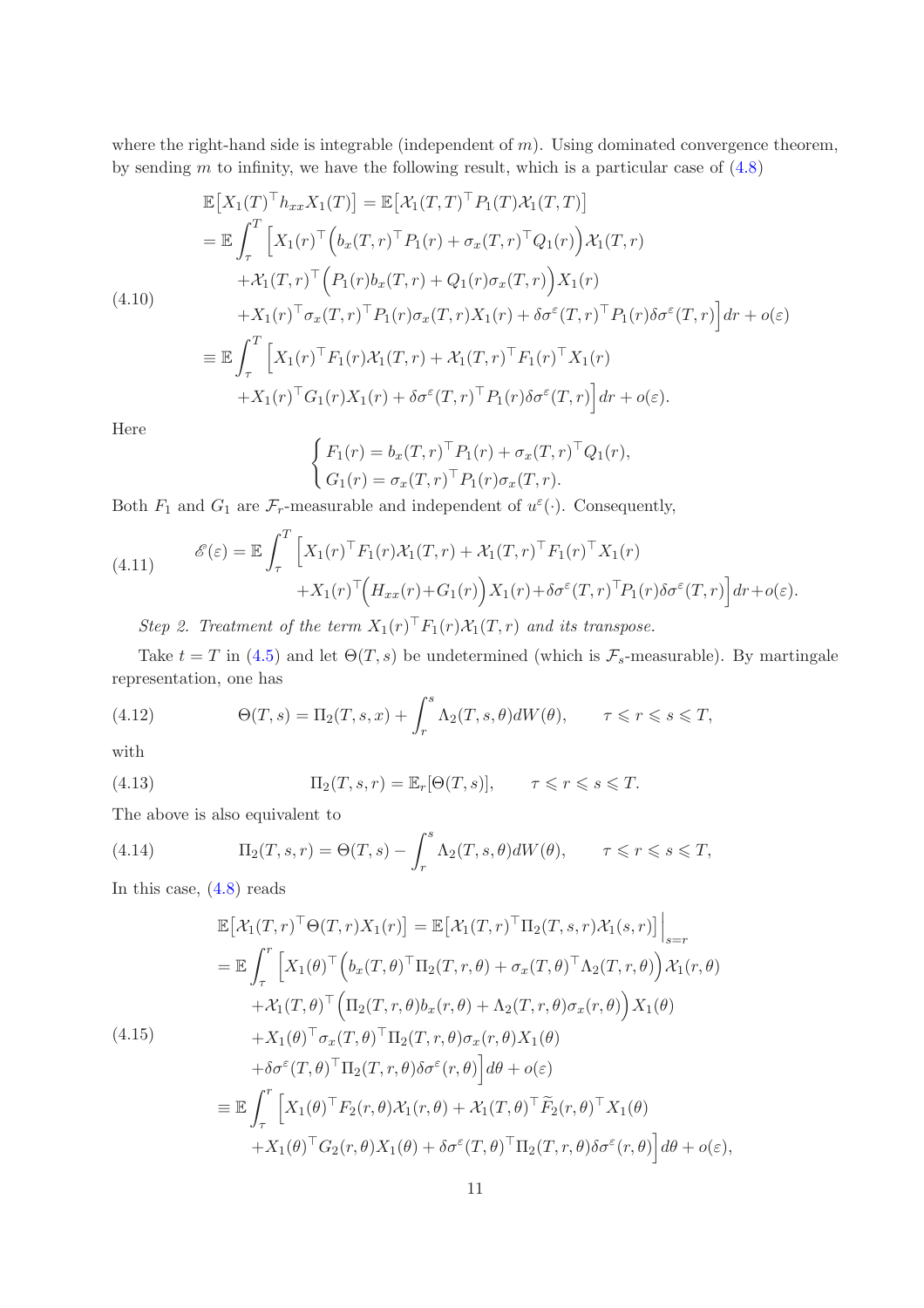where

$$
\begin{cases}\nF_2(r,\theta) = b_x(T,\theta)^\top \Pi_2(T,r,\theta) + \sigma_x(T,\theta)^\top \Lambda_2(T,r,\theta), \\
\widetilde{F}_2(r,\theta) = b_x(r,\theta)^\top \Pi_2(T,r,\theta)^\top + \sigma_x(r,\theta)^\top \Lambda_2(T,r,\theta)^\top, \\
G_2(r,\theta) = \frac{1}{2} \Big( \sigma_x(T,\theta)^\top \Pi_2(T,r,\theta) \sigma_x(r,\theta) + \sigma_x(r,\theta)^\top \Pi_2(T,r,\theta)^\top \sigma_x(T,\theta) \Big).\n\end{cases}
$$

The transpose of [\(4.15\)](#page-10-0) reads

(4.16)  
\n
$$
\mathbb{E}\left[X_1(r)^{\top}\Theta(T,r)^{\top}\mathcal{X}_1(T,r)\right]
$$
\n
$$
= \mathbb{E}\int_{\tau}^{r} \left[\mathcal{X}_1(r,\theta)^{\top}F_2(r,\theta)^{\top}X_1(\theta) + X_1(\theta)^{\top}\widetilde{F}_2(r,\theta)\mathcal{X}_1(T,\theta) + X_1(\theta)^{\top}G_2(r,\theta)X_1(\theta) + \delta\sigma^{\varepsilon}(r,\theta)^{\top}\Pi_2(T,r,\theta)^{\top}\delta\sigma^{\varepsilon}(T,\theta)\right]d\theta + o(\varepsilon).
$$

Thus,

$$
\mathbb{E} \int_{\tau}^{T} \left[ \mathcal{X}_{1}(T,r)^{\top} \Theta(T,r) X_{1}(r) + X_{1}(r)^{\top} \Theta(T,r)^{\top} \mathcal{X}_{1}(T,r) \right] dr \n= \mathbb{E} \int_{\tau}^{T} \int_{\tau}^{r} \left[ X_{1}(\theta)^{\top} F_{2}(r,\theta) \mathcal{X}_{1}(r,\theta) + \mathcal{X}_{1}(r,\theta) F_{2}(r,\theta)^{\top} X_{1}(\theta) \right. \n+ \mathcal{X}_{1}(T,\theta)^{\top} \widetilde{F}_{2}(r,\theta)^{\top} X_{1}(\theta) + X_{1}(\theta)^{\top} \widetilde{F}_{2}(r,\theta) \mathcal{X}_{1}(T,\theta) + 2X_{1}(\theta)^{\top} G_{2}(r,\theta) X_{1}(\theta) \n+ \delta \sigma^{\varepsilon}(T,\theta)^{\top} \Pi_{2}(T,r,\theta) \delta \sigma^{\varepsilon}(r,\theta) + \delta \sigma^{\varepsilon}(r,\theta)^{\top} \Pi_{2}(T,r,\theta)^{\top} \delta \sigma^{\varepsilon}(T,\theta) \right] d\theta dr + o(\varepsilon) \n= \mathbb{E} \int_{\tau}^{T} \int_{r}^{T} \left[ X_{1}(r)^{\top} F_{2}(\theta,r) \mathcal{X}_{1}(\theta,r) + \mathcal{X}_{1}(\theta,r) F_{2}(\theta,r)^{\top} X_{1}(r) \right. \n+ \mathcal{X}_{1}(T,r)^{\top} \widetilde{F}_{2}(\theta,r)^{\top} X_{1}(r) + X_{1}(r)^{\top} \widetilde{F}_{2}(\theta,r) \mathcal{X}_{1}(T,r) + 2X_{1}(r)^{\top} G_{2}(\theta,r) X_{1}(r) \right. \n+ \delta \sigma^{\varepsilon}(T,r)^{\top} \Pi_{2}(T,\theta,r) \delta \sigma^{\varepsilon}(\theta,r) + \delta \sigma^{\varepsilon}(\theta,r)^{\top} \Pi_{2}(T,\theta,r)^{\top} \delta \sigma^{\varepsilon}(T,r) \Big] d\theta dr + o(\varepsilon).
$$

Consequently,

$$
\mathbb{E}\left[X_1(T)^{\top}h_{xx}X_1(T)\right]
$$
\n
$$
= \mathbb{E}\int_{\tau}^{T}\left[X_1(r)^{\top}\left(F_1(r) - \Theta(T,r)^{\top} + \int_{r}^{T}\widetilde{F}_2(\theta,r)d\theta\right)\mathcal{X}_1(T,r)\right] + \mathcal{X}_1(T,r)^{\top}\left(F_1(r)^{\top} - \Theta(T,r) + \int_{r}^{T}\widetilde{F}_2(\theta,r)^{\top}d\theta\right)X_1(r) + \int_{r}^{T}\left[X_1(r)^{\top}F_2(\theta,r)\mathcal{X}_1(\theta,r) + \mathcal{X}_1(\theta,r)^{\top}F_2(\theta,r)^{\top}X_1(r)\right]d\theta + X_1(r)^{\top}\left(G_1(r) + 2\int_{r}^{T}G_2(\theta,r)d\theta\right)X_1(r) + \delta\sigma^{\varepsilon}(T,r)^{\top}P_1(r)\delta\sigma^{\varepsilon}(T,r) + \int_{r}^{T}\left[\delta\sigma^{\varepsilon}(T,r)^{\top}\Pi_2(T,\theta,r)\delta\sigma^{\varepsilon}(\theta,r) + \delta\sigma^{\varepsilon}(\theta,r)^{\top}\Pi_2(T,\theta,r)^{\top}\delta\sigma^{\varepsilon}(T,r)\right]d\theta\right]dr + o(\varepsilon).
$$

Thus, by taking

$$
\Theta(T,r) = F_1(r)^\top + \int_r^T \widetilde{F}_2(\theta, r)^\top d\theta
$$
  
=  $P_1(r)b_x(T,r) + Q_1(r)\sigma_x(T,r) + \int_r^T \left(\Pi_2(T,\theta,r)b_x(\theta,r) + \Lambda_2(T,\theta,r)\sigma_x(\theta,r)\right)d\theta,$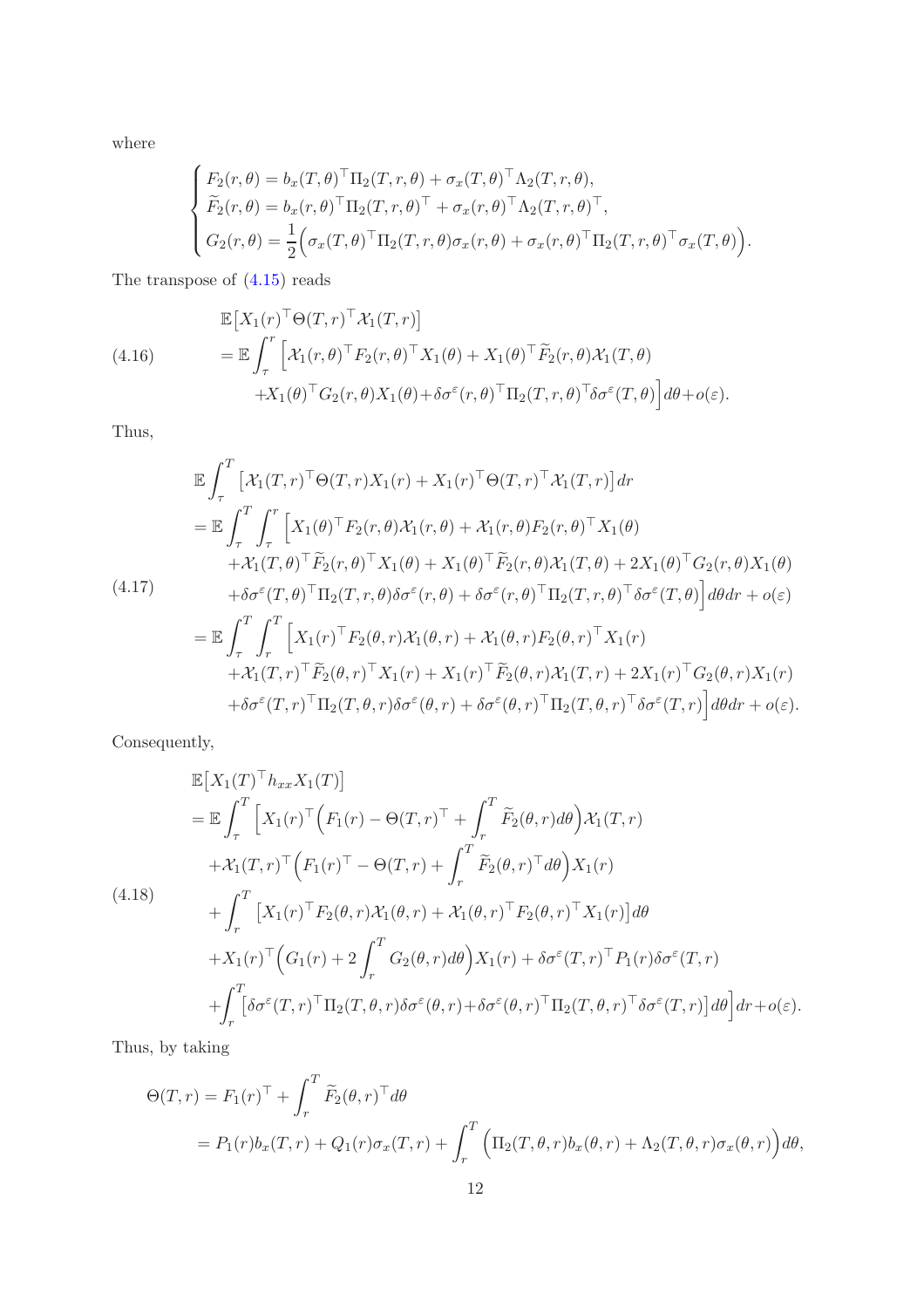which is  $\mathcal{F}_r$ -measurable, we can eliminate the term of the form  $X_1(r)^\top(\cdots)\mathcal{X}_1(T,r)$  and its transpose. Now, we set

$$
P_2(s) = \Theta(T, s)^\top
$$
,  $Q_2(s, r) = \Lambda_2(T, s, r)^\top$ ,  $\tau \leq r \leq s \leq T$ .

Then, noting [\(4.13\)](#page-10-1),

$$
P_2(s) = \mathbb{E}_s \Big[ b_x(T, s)^\top P_1(s) + \sigma_x(T, s)^\top Q_1(s) + \int_s^T \Big( b_x(\theta, s)^\top P_2(\theta) + \sigma_x(\theta, s)^\top Q_2(\theta, s) \Big) d\theta \Big]
$$
  
=  $b_x(T, s)^\top P_1(s) + \sigma_x(T, s)^\top Q_1(s) + \int_s^T \Big( b_x(\theta, s)^\top P_2(\theta) + \sigma_x(\theta, s)^\top Q_2(\theta, s) \Big) d\theta$   
-  $\int_s^T \widetilde{Q}_2(s, \theta) dW(\theta),$ 

for some  $Q_2(\cdot, \cdot)$  defined on  $\Delta^*[\tau, T]$ , with a suitable integrability. At the same time, [\(4.12\)](#page-10-2) reads

$$
P_2(s) = \mathbb{E}_r[P_2(s)] + \int_r^s Q_2(s,\theta)dW(\theta), \qquad \tau \leq r \leq s \leq T,
$$

with  $Q_2(s,\theta)$  defined on  $\Delta_*[t,T]$ . We now extend  $Q_2(s,\theta)$  from  $\Delta_*[\tau,T]$  to  $[\tau,T]^2$  by

$$
Q_2(s,\theta) = \widetilde{Q}_2(s,\theta), \qquad \tau \leq s \leq \theta \leq T.
$$

Then  $(P_2(\cdot), Q_2(\cdot, \cdot))$  is the unique adapted M-solution to the following Type-II BSVIE:

(4.19) 
$$
P_2(s) = b_x(T, s)^\top P_1(s) + \sigma_x(T, s)^\top Q_1(s) + \int_s^T \left(b_x(\theta, s)^\top P_2(\theta) + \sigma_x(\theta, s)^\top Q_2(\theta, s)\right) d\theta - \int_s^T Q_2(s, \theta) dW(\theta), \qquad s \in [\tau, T],
$$

which is independent of  $u^{\varepsilon}(\cdot)$ . Having the above result, we obtain:

(4.20)  
\n
$$
\mathcal{E}(\varepsilon) = \mathbb{E} \int_{\tau}^{T} \Big[ X_{1}(r)^{\top} \Big( H_{xx}(r) + G_{1}(r) + 2 \int_{r}^{T} G_{2}(\theta, r) d\theta \Big) X_{1}(r) + \int_{r}^{T} \Big( X_{1}(r)^{\top} F_{2}(\theta, r) \mathcal{X}_{1}(\theta, r) + \mathcal{X}_{1}(\theta, r)^{\top} F_{2}(\theta, r)^{\top} X_{1}(r) \Big) d\theta + \delta \sigma^{\varepsilon}(T, r)^{\top} P_{1}(r) \delta \sigma^{\varepsilon}(T, r) + \int_{r}^{T} \Big( \delta \sigma^{\varepsilon}(T, r)^{\top} P_{2}(\theta)^{\top} \delta \sigma^{\varepsilon}(\theta, r) + \delta \sigma^{\varepsilon}(\theta, r)^{\top} P_{2}(\theta) \delta \sigma^{\varepsilon}(T, r) \Big) d\theta \Big] dr + o(\varepsilon).
$$

Step 3. Treatment of the term  $\mathcal{X}_1(\theta,r)^\top(\cdots)X_1(r)$ , and its transpose.

Let  $\Theta(t,s) = \Theta_3(t,s)$  be undetermined and the adapted solution to the corresponding BSDE be  $(\Pi_3(t, s, \cdot), \Lambda_3(t, s, \cdot)),$  i.e.,

(4.21) 
$$
\mathbb{E}_r[\Theta_3(t,s)] \equiv \Pi_3(t,s,r) = \Theta_3(t,s) - \int_r^s \Lambda_3(t,s,\theta) dW(\theta), \qquad \tau \leqslant r \leqslant s \leqslant t \leqslant T.
$$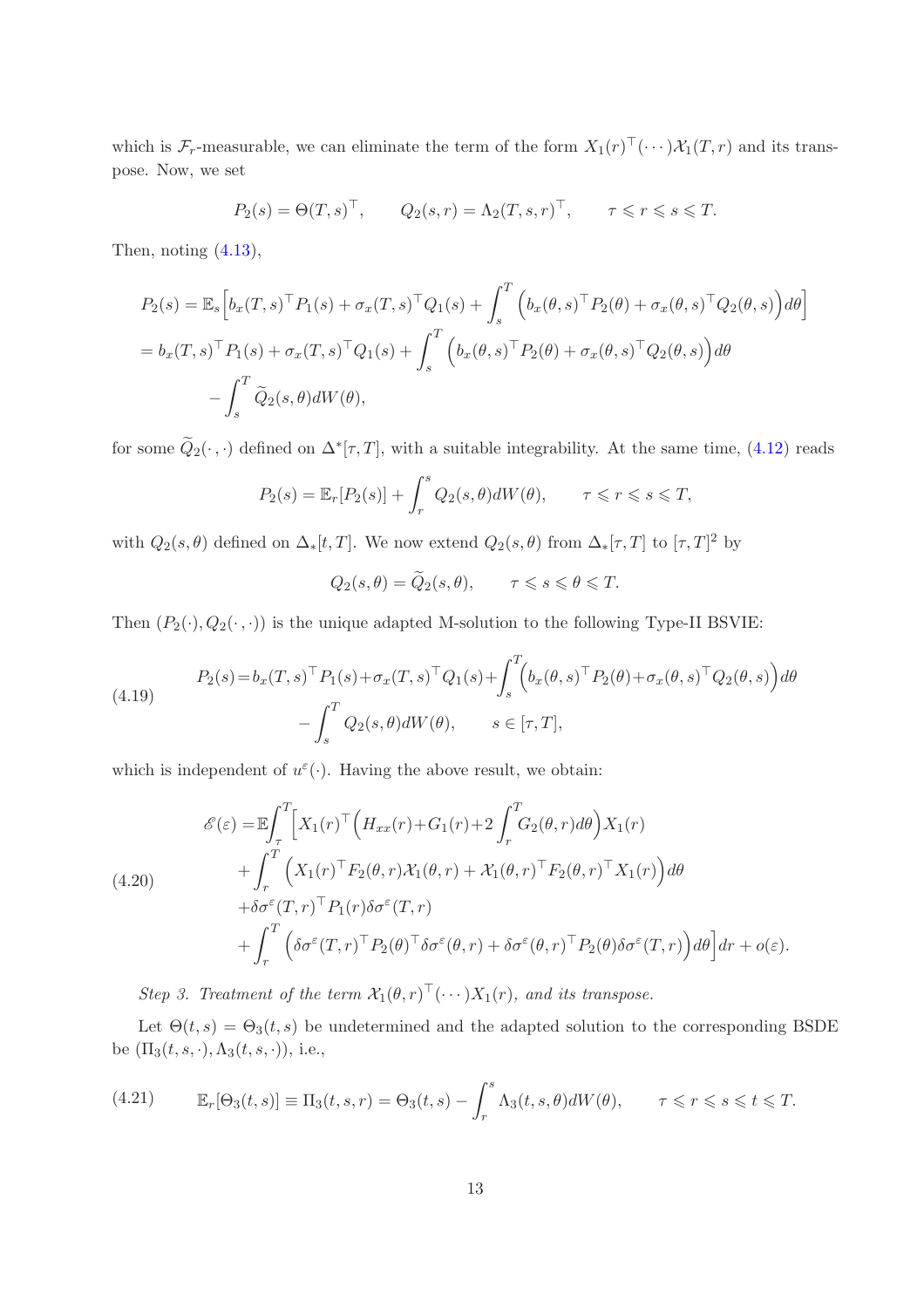Then, [\(4.8\)](#page-8-1) reads

$$
\mathbb{E}\left[\mathcal{X}_{1}(\theta,r)^{\top}\Theta_{3}(\theta,r)X_{1}(r)\right] = \mathbb{E}\left[\mathcal{X}_{1}(\theta,r)^{\top}\Pi_{3}(\theta,s,r)\mathcal{X}_{1}(s,r)\right]\Big|_{s=r}
$$
\n
$$
= \mathbb{E}\int_{\tau}^{r}\left[X_{1}(\theta')^{\top}\left(b_{x}(\theta,\theta')^{\top}\Pi_{3}(\theta,r,\theta') + \sigma_{x}(\theta,\theta')^{\top}\Lambda_{3}(\theta,r,\theta')\right)\mathcal{X}_{1}(r,\theta')\right] + \mathcal{X}_{1}(\theta,\theta')^{\top}\left(\Pi_{3}(\theta,r,\theta')b_{x}(r,\theta') + \Lambda_{3}(\theta,r,\theta')\sigma_{x}(r,\theta')\right)X_{1}(\theta')\right] + X_{1}(\theta')^{\top}\sigma_{x}(\theta,\theta')^{\top}\Pi_{3}(\theta,r,\theta')\sigma_{x}(r,\theta')X_{1}(\theta') + \delta\sigma^{\varepsilon}(\theta,\theta')^{\top}\Pi_{3}(\theta,r,\theta')\delta\sigma^{\varepsilon}(r,\theta')\right]d\theta' + o(\varepsilon)
$$
\n
$$
\equiv \mathbb{E}\int_{\tau}^{r}\left[X_{1}(\theta')^{\top}F_{3}(\theta,r,\theta')\mathcal{X}_{1}(r,\theta') + \mathcal{X}_{1}(\theta,\theta')^{\top}\widetilde{F}_{3}(\theta,r,\theta')^{\top}X_{1}(\theta')\right]d\theta' + o(\varepsilon) + X_{1}(\theta')^{\top}G_{3}(\theta,r,\theta')X_{1}(\theta') + \delta\sigma^{\varepsilon}(\theta,\theta')^{\top}\Pi_{3}(\theta,r,\theta')\delta\sigma^{\varepsilon}(r,\theta')\right]d\theta' + o(\varepsilon),
$$

where (note that  $\tau \leq \theta' \leqslant r \leqslant \theta \leqslant T$ )

(4.22) 
$$
\begin{cases} F_3(\theta, r, \theta') = b_x(\theta, \theta')^\top \Pi_3(\theta, r, \theta') + \sigma_x(\theta, \theta')^\top \Lambda_3(\theta, r, \theta'), \\ \widetilde{F}_3(\theta, r, \theta') = b_x(r, \theta')^\top \Pi_3(\theta, r, \theta')^\top + \sigma_x(r, \theta')^\top \Lambda_3(\theta, r, \theta')^\top, \\ G_3(\theta, r, \theta') = \frac{1}{2} \Big( \sigma_x(\theta, \theta')^\top \Pi_3(\theta, r, \theta') \sigma_x(r, \theta') + \sigma_x(r, \theta')^\top \Pi_3(\theta, r, \theta')^\top \sigma_x(\theta, \theta') \Big). \end{cases}
$$

Therefore,

<span id="page-13-0"></span>(4.23)  
\n
$$
\mathbb{E} \int_{\tau}^{T} \int_{r}^{T} \mathcal{X}_{1}(\theta, r)^{\top} \Theta_{3}(\theta, r) X_{1}(r) d\theta dr\n= \mathbb{E} \int_{\tau}^{T} \int_{r}^{T} \int_{\tau}^{T} \left[ X_{1}(\theta')^{\top} F_{3}(\theta, r, \theta') \mathcal{X}_{1}(r, \theta') + \mathcal{X}_{1}(\theta, \theta')^{\top} \widetilde{F}_{3}(\theta, r, \theta')^{\top} X_{1}(\theta') \right. \\
\left. + X_{1}(\theta')^{\top} G_{3}(\theta, r, \theta') X_{1}(\theta') + \delta \sigma^{\varepsilon}(\theta, \theta')^{\top} \Pi_{3}(\theta, r, \theta') \delta \sigma^{\varepsilon}(r, \theta') \right] d\theta' d\theta dr + o(\varepsilon).
$$

In the right-hand of the above, each iterated integrals will be exchanged the integral order a little differently. We look at the first term.

$$
\int_{\tau}^{T} \int_{r}^{T} \int_{\tau}^{r} X_{1}(\theta')^{\top} F_{3}(\theta, r, \theta') \mathcal{X}_{1}(r, \theta') d\theta' d\theta dr \n= \int_{\tau}^{T} \int_{\tau}^{r} \Big( \int_{r}^{T} X_{1}(\theta')^{\top} F_{3}(\theta, r, \theta') \mathcal{X}_{1}(r, \theta') d\theta \Big) d\theta' dr \n= \int_{\tau}^{T} \int_{\theta'}^{T} \Big( \int_{r}^{T} X_{1}(\theta')^{\top} F_{3}(\theta, r, \theta') \mathcal{X}_{1}(r, \theta') d\theta \Big) dr d\theta' \n= \int_{\tau}^{T} \int_{r}^{T} \Big( \int_{\theta'}^{T} X_{1}(r)^{\top} F_{3}(\theta, \theta', r) \mathcal{X}_{1}(\theta', r) d\theta \Big) d\theta' dr \n= \int_{\tau}^{T} \int_{r}^{T} X_{1}(r)^{\top} \Big( \int_{\theta}^{T} F_{3}(\theta', \theta, r) d\theta' \Big) \mathcal{X}_{1}(\theta, r) d\theta dr \n= \int_{\tau}^{T} \int_{r}^{T} \mathcal{X}_{1}(\theta, r)^{\top} \Big( \int_{\theta}^{T} F_{3}(\theta', \theta, r)^{\top} d\theta' \Big) X_{1}(r) d\theta dr.
$$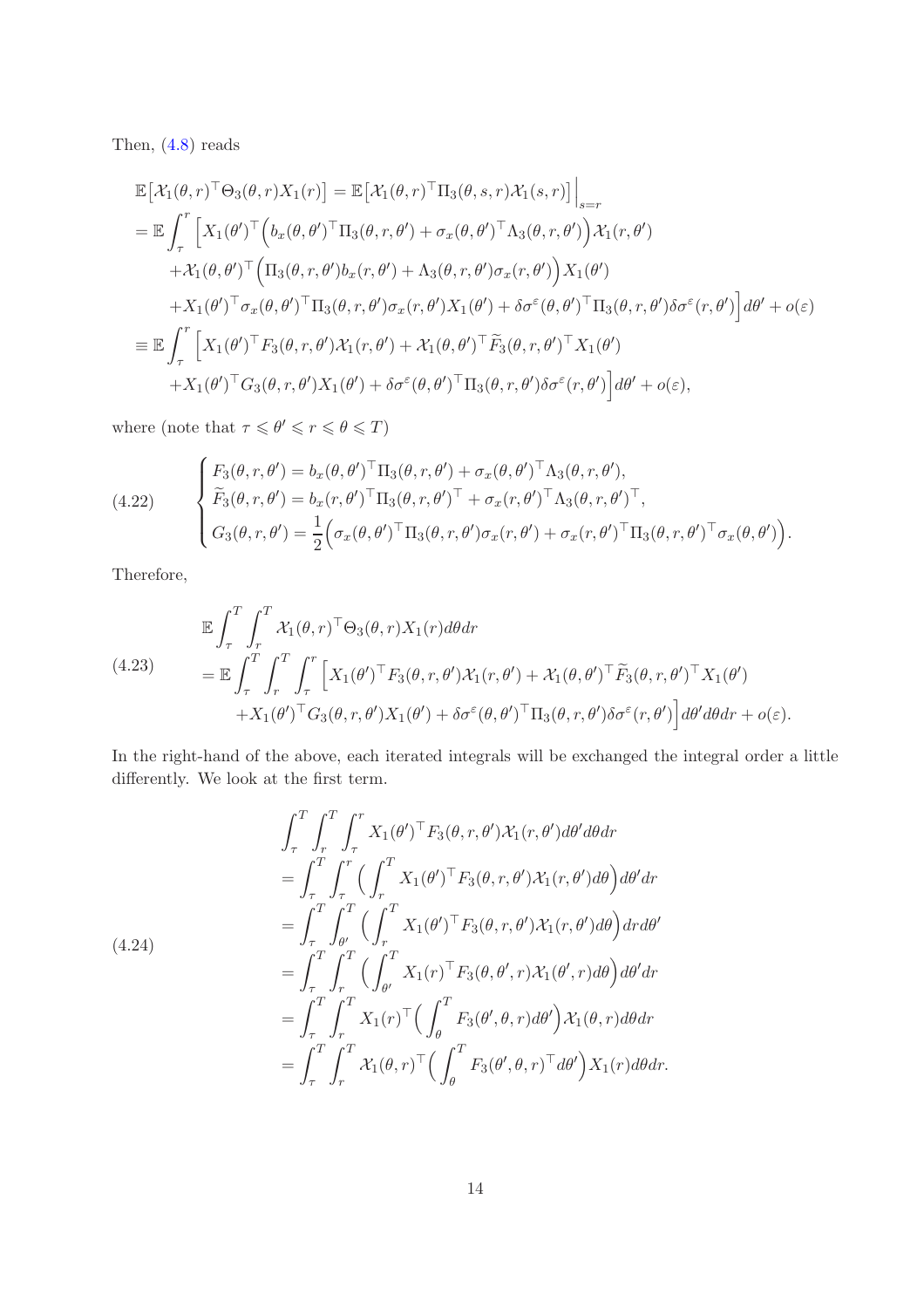The second term can be treated as follows:

<span id="page-14-0"></span>
$$
\int_{\tau}^{T} \int_{\tau}^{T} \int_{\tau}^{r} \mathcal{X}_{1}(\theta, \theta')^{\top} \widetilde{F}_{3}(\theta, r, \theta')^{\top} \mathcal{X}_{1}(\theta') d\theta' d\theta dr \n= \int_{\tau}^{T} \int_{\tau}^{r} \Big( \int_{r}^{T} \mathcal{X}_{1}(\theta, \theta')^{\top} \widetilde{F}_{3}(\theta, r, \theta')^{\top} \mathcal{X}_{1}(\theta') d\theta \Big) d\theta' dr \n= \int_{\tau}^{T} \int_{\theta'}^{T} \Big( \int_{r}^{T} \mathcal{X}_{1}(\theta, \theta')^{\top} \widetilde{F}_{3}(\theta, r, \theta')^{\top} \mathcal{X}_{1}(\theta') d\theta \Big) dr d\theta' \n= \int_{\tau}^{T} \int_{r}^{T} \Big( \int_{\theta'}^{T} \mathcal{X}_{1}(\theta, r)^{\top} \widetilde{F}_{3}(\theta, \theta', r)^{\top} \mathcal{X}_{1}(r) d\theta \Big) d\theta' dr \n= \int_{\tau}^{T} \int_{r}^{T} \mathcal{X}_{1}(\theta, r)^{\top} \Big( \int_{r}^{\theta} \widetilde{F}_{3}(\theta, \theta', r)^{\top} d\theta' \Big) \mathcal{X}_{1}(r) d\theta dr.
$$

For the given  $\Theta_3(\theta, \theta')$  defined for  $\tau \leq \theta' \leq \theta \leq T$ , we extend it to  $[\tau, T]^2$  by defining

$$
\Theta_3(\theta, \theta') = \Theta_3(\theta', \theta)^{\top}, \qquad \tau \leq \theta \leq \theta' \leq T.
$$

Thus,  $\Theta_3(\theta, \theta')$  is now defined on  $[\tau, T]^2$  and is  $\mathcal{F}_{\theta \wedge \theta'}$ -measurable. Correspondingly, we extend  $\Pi_3(\cdot,\cdot,r)$  and  $\Lambda_3(\cdot,\cdot,r)$  as follows:

<span id="page-14-1"></span>(4.26) 
$$
\Pi_3(\theta, \theta', r) = \Pi_3(\theta', \theta, r)^\top, \quad \Lambda_3(\theta, \theta', r) = \Lambda_3(\theta', \theta, r)^\top, \quad \tau \leq r \leq \theta \leq \theta' \leq T.
$$

Consequently, we have extensions of  $F_3(\cdot, \cdot, r)$  and  $\widetilde{F}_3(\cdot, \cdot, r)$ :

$$
\widetilde{F}_3(\theta', \theta, r) = b_x(\theta, r)^\top \Pi_3(\theta', \theta, r)^\top + \sigma_x(\theta, r)^\top \Lambda_3(\theta', \theta, r)^\top \n= b_x(\theta, r)^\top \Pi_3(\theta, \theta', r) + \sigma_x(\theta, r)^\top \Lambda_3(\theta, \theta', r) \equiv F_3(\theta, \theta', r), \qquad \tau \leq r \leq \theta \leq \theta' \leq T.
$$

and

$$
F_3(\theta', \theta, r) = b_x(\theta', r)^\top \Pi_3(\theta', \theta, r) + \sigma_x(\theta', r)^\top \Lambda_3(\theta', \theta, r)
$$
  
=  $b_x(\theta', r)^\top \Pi_3(\theta, \theta', r)^\top + \sigma_x(\theta', r)^\top \Lambda_3(\theta, \theta', r)^\top \equiv \widetilde{F}_3(\theta, \theta', r) \qquad \tau \leq r \leq \theta \leq \theta' \leq T.$ 

Therefore, the last term in  $(4.25)$  can be written as

(4.27)  
\n
$$
\int_{\tau}^{T} \int_{r}^{T} \int_{\tau}^{r} \mathcal{X}_{1}(\theta, \theta')^{\top} \widetilde{F}_{3}(\theta, r, \theta')^{\top} X_{1}(\theta') d\theta' d\theta dr
$$
\n
$$
= \int_{\tau}^{T} \int_{r}^{T} \mathcal{X}_{1}(\theta, r)^{\top} \Big( \int_{r}^{\theta} \widetilde{F}_{3}(\theta, \theta', r)^{\top} d\theta' \Big) X_{1}(r) d\theta dr
$$
\n
$$
= \int_{\tau}^{T} \int_{r}^{T} \mathcal{X}_{1}(\theta, r)^{\top} \Big( \int_{r}^{\theta} F_{3}(\theta', \theta, r)^{\top} d\theta' \Big) X_{1}(r) d\theta dr.
$$

For the third term of [\(4.23\)](#page-13-0), we note that by [\(4.26\)](#page-14-1) and the definition of  $G_3(\theta', \theta, r)$ , one has

$$
G_3(\theta', \theta, r) = \frac{1}{2} \Big( \sigma_x(\theta', r)^\top \Pi_3(\theta', \theta, r) \sigma_x(\theta, r) + \sigma_x(\theta, r)^\top \Pi_3(\theta', \theta, r)^\top \sigma_x(\theta', r) \Big),
$$
  
= 
$$
\frac{1}{2} \Big( \sigma_x(\theta', r)^\top \Pi_3(\theta, \theta', r)^\top \sigma_x(\theta, r) + \sigma_x(\theta, r)^\top \Pi_3(\theta, \theta', r) \sigma_x(\theta', r) \Big) = G_3(\theta, \theta', r)^\top.
$$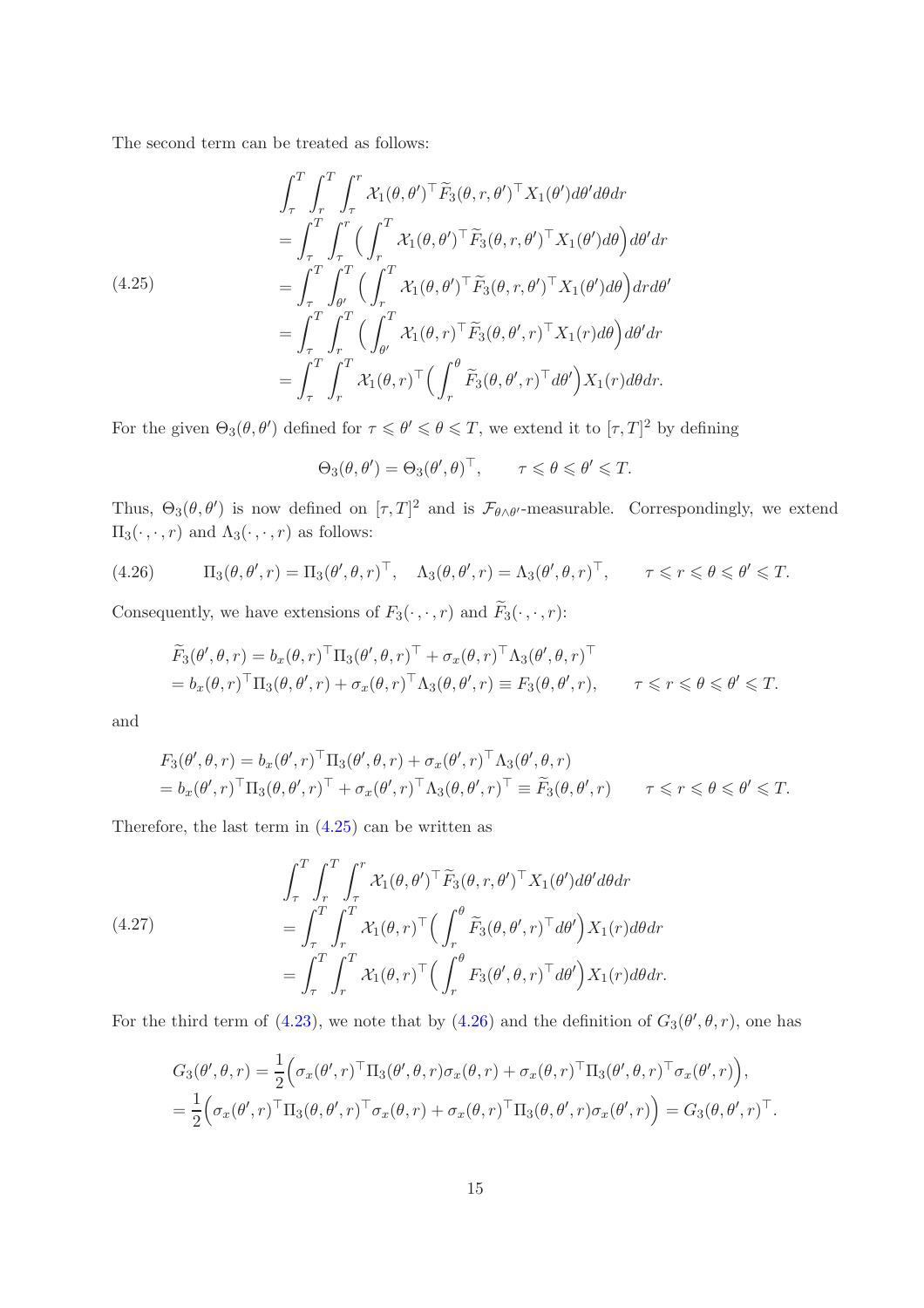Hence,

$$
\int_{\tau}^{T} \int_{r}^{T} \int_{\tau}^{r} X_{1}(\theta')^{\top} G_{3}(\theta, r, \theta') X_{1}(\theta') d\theta' d\theta dr \n= \int_{\tau}^{T} \int_{\tau}^{r} \Big( \int_{r}^{T} X_{1}(\theta')^{\top} G_{3}(\theta, r, \theta') X_{1}(\theta') d\theta \Big) d\theta' dr \n= \int_{\tau}^{T} X_{1}(\theta')^{\top} \Big( \int_{\theta'}^{T} \int_{r}^{T} G_{3}(\theta, r, \theta') d\theta \Big) dr X_{1}(\theta') d\theta' \n= \int_{\tau}^{T} X_{1}(r)^{\top} \Big( \int_{r}^{T} \int_{\theta'}^{T} G_{3}(\theta, \theta', r) d\theta d\theta' \Big) X_{1}(r) dr \n= \int_{\tau}^{T} X_{1}(r)^{\top} \Big( \int_{r}^{T} \int_{r}^{\theta} G_{3}(\theta, \theta', r) d\theta' d\theta \Big) X_{1}(r) dr \n= \int_{\tau}^{T} X_{1}(r)^{\top} \Big( \int_{r}^{T} \int_{r}^{\theta'} G_{3}(\theta', \theta, r) d\theta d\theta' \Big) X_{1}(r) dr \n= \int_{\tau}^{T} X_{1}(r)^{\top} \Big( \int_{r}^{T} \int_{r}^{\theta'} G_{3}(\theta, \theta', r) d\theta d\theta' \Big) X_{1}(r) dr.
$$

In the last equality, we have used the fact that the transpose of a scalar is equal to itself. Therefore, the fourth line and the seventh line of the above can be combined together, and we end up with

(4.28) 
$$
\int_{\tau}^{T} \int_{\tau}^{T} \int_{\tau}^{T} X_{1}(\theta')^{\top} G_{3}(\theta, r, \theta') X_{1}(\theta') d\theta' d\theta dr \n= \frac{1}{2} \int_{\tau}^{T} X_{1}(r)^{\top} \Big( \int_{r}^{T} \int_{r}^{T} G_{3}(\theta, \theta', r) d\theta d\theta' \Big) X_{1}(r) dr.
$$

Finally, for the fourth term of [\(4.23\)](#page-13-0), similar as the treatment of third term, we have

$$
\int_{\tau}^{T} \int_{r}^{T} \int_{\tau}^{r} \delta \sigma^{\varepsilon}(\theta, \theta')^{\top} \Pi_{3}(\theta, r, \theta') \delta \sigma^{\varepsilon}(r, \theta') d\theta' d\theta dr \n= \int_{\tau}^{T} \int_{\tau}^{r} \Big( \int_{r}^{T} \delta \sigma^{\varepsilon}(\theta, \theta')^{\top} \Pi_{3}(\theta, r, \theta') \delta \sigma^{\varepsilon}(r, \theta') d\theta \Big) d\theta' dr \n= \int_{\tau}^{T} \int_{\theta'}^{T} \int_{r}^{T} \delta \sigma^{\varepsilon}(\theta, \theta')^{\top} \Pi_{3}(\theta, r, \theta') \delta \sigma^{\varepsilon}(r, \theta') d\theta dr d\theta' \n= \int_{\tau}^{T} \int_{r}^{T} \int_{\theta'}^{T} \delta \sigma^{\varepsilon}(\theta, r)^{\top} \Pi_{3}(\theta, \theta', r) \delta \sigma^{\varepsilon}(\theta', r) d\theta d\theta' dr \n= \int_{\tau}^{T} \int_{r}^{T} \int_{\theta'}^{T} \delta \sigma^{\varepsilon}(\theta', r)^{\top} \Pi_{3}(\theta, \theta', r)^{\top} \delta \sigma^{\varepsilon}(\theta, r) d\theta d\theta' dr \n= \int_{\tau}^{T} \int_{r}^{T} \int_{\theta'}^{T} \delta \sigma^{\varepsilon}(\theta', r)^{\top} \Pi_{3}(\theta', \theta, r) \delta \sigma^{\varepsilon}(\theta, r) d\theta d\theta' dr \n= \int_{\tau}^{T} \int_{r}^{T} \int_{r}^{\theta} \delta \sigma^{\varepsilon}(\theta', r)^{\top} \Pi_{3}(\theta', \theta, r) \delta \sigma^{\varepsilon}(\theta, r) d\theta' d\theta dr \n= \int_{\tau}^{T} \int_{r}^{T} \int_{r}^{\theta'} \delta \sigma^{\varepsilon}(\theta, r)^{\top} \Pi_{3}(\theta, \theta', r) \delta \sigma^{\varepsilon}(\theta', r) d\theta d\theta' dr.
$$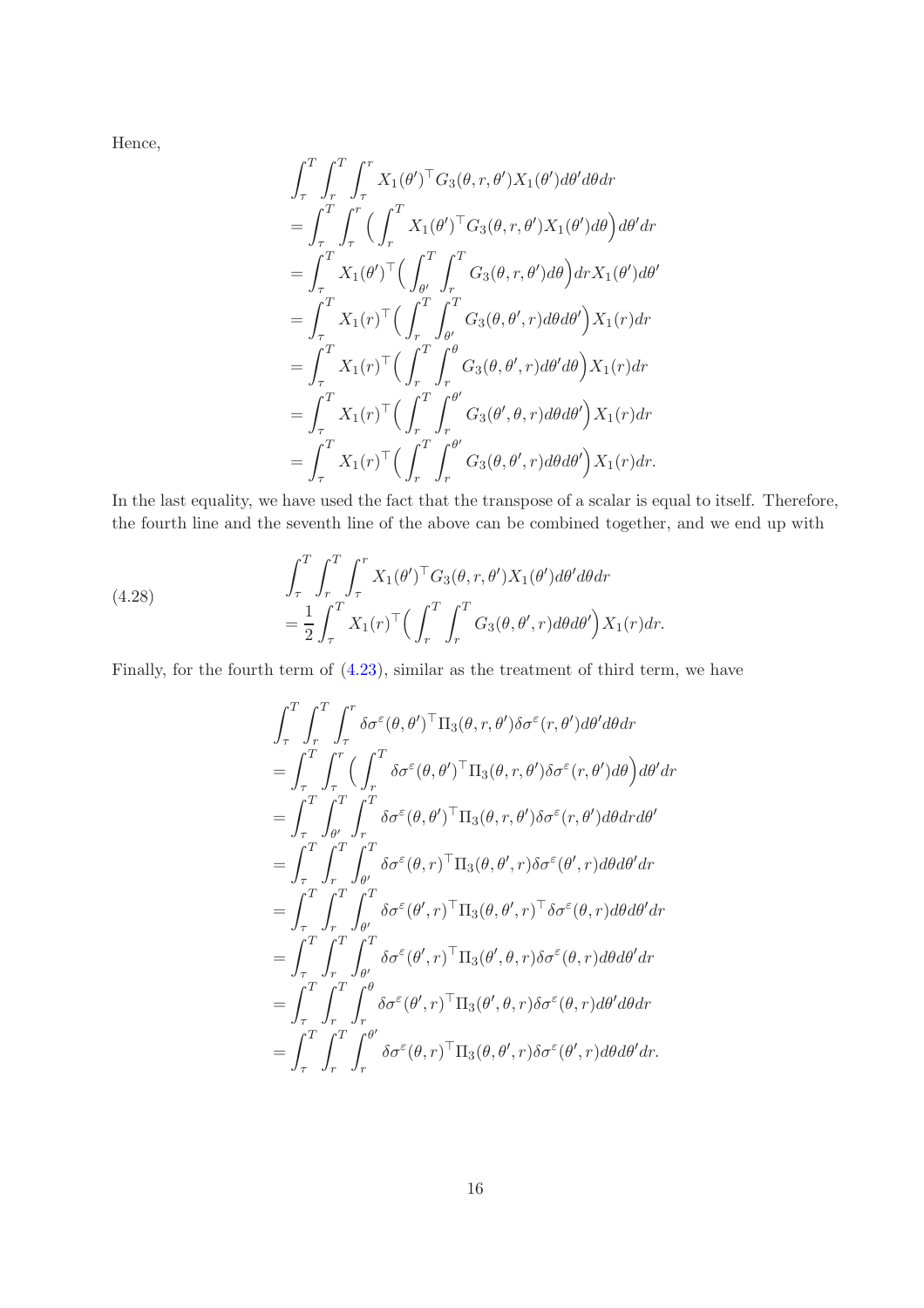The same as before, by combining the fourth line and the eighth line, we obtain

$$
\int_{\tau}^{T} \int_{r}^{T} \int_{\tau}^{r} \delta \sigma^{\varepsilon}(\theta, \theta')^{\top} \Pi_{3}(\theta, r, \theta') \delta \sigma^{\varepsilon}(r, \theta') d\theta' d\theta dr \n= \frac{1}{2} \int_{\tau}^{T} \int_{r}^{T} \int_{r}^{T} \delta \sigma^{\varepsilon}(\theta, r)^{\top} \Pi_{3}(\theta, \theta', r) \delta \sigma^{\varepsilon}(\theta', r) d\theta d\theta' dr.
$$

Hence,

$$
\mathbb{E} \int_{\tau}^{T} \int_{r}^{T} \mathcal{X}_{1}(\theta, r)^{\top} \Theta_{3}(\theta, r) X_{1}(r) d\theta dr \n= \mathbb{E} \int_{\tau}^{T} \int_{r}^{T} \int_{\tau}^{r} \left[ X_{1}(\theta')^{\top} F_{3}(\theta, r, \theta') \mathcal{X}_{1}(r, \theta') + \mathcal{X}_{1}(\theta, \theta')^{\top} \tilde{F}_{3}(\theta, r, \theta')^{\top} X_{1}(\theta') \right. \n+ X_{1}(\theta')^{\top} G_{3}(\theta, r, \theta') X_{1}(\theta') + \delta \sigma^{\varepsilon}(\theta, \theta')^{\top} \Pi_{3}(\theta, r, \theta') \delta \sigma^{\varepsilon}(r, \theta') \right] d\theta' d\theta dr + o(\varepsilon) \n= \int_{\tau}^{T} \int_{r}^{T} \mathcal{X}_{1}(\theta, r)^{\top} \Big( \int_{r}^{T} F_{3}(\theta', \theta, r)^{\top} d\theta' \Big) X_{1}(r) d\theta dr \n+ \frac{1}{2} \int_{\tau}^{T} X_{1}(r)^{\top} \Big( \int_{r}^{T} \int_{r}^{T} G_{3}(\theta, \theta', r) d\theta d\theta' \Big) X_{1}(r) dr \n+ \frac{1}{2} \int_{\tau}^{T} \int_{r}^{T} \int_{r}^{T} \delta \sigma^{\varepsilon}(\theta, r)^{\top} \Pi_{3}(\theta, \theta', r) \delta \sigma^{\varepsilon}(\theta', r) d\theta d\theta' dr.
$$

Consequently,

$$
\mathbb{E} \int_{\tau}^{T} \int_{r}^{T} \Big( X_{1}(r)^{\top} \Theta_{3}(\theta, r)^{\top} \mathcal{X}_{1}(\theta, r) + \mathcal{X}_{1}(\theta, r)^{\top} \Theta_{3}(\theta, r) X_{1}(r) \Big) d\theta dr \n= \int_{\tau}^{T} \int_{r}^{T} \mathcal{X}_{1}(\theta, r)^{\top} \Big( \int_{r}^{T} F_{3}(\theta', \theta, r)^{\top} d\theta' \Big) X_{1}(r) d\theta dr \n+ \int_{\tau}^{T} \int_{r}^{T} X_{1}(r)^{\top} \Big( \int_{r}^{T} F_{3}(\theta', \theta, r) d\theta' \Big) \mathcal{X}_{1}(\theta, r) d\theta dr \n+ \int_{\tau}^{T} X_{1}(r)^{\top} \Big( \int_{r}^{T} \int_{r}^{T} G_{3}(\theta, \theta', r) d\theta d\theta' \Big) X_{1}(r) dr \n+ \frac{1}{2} \int_{\tau}^{T} \int_{r}^{T} \int_{r}^{T} \delta \sigma^{\varepsilon}(\theta, r)^{\top} \Big( \Pi_{3}(\theta, \theta', r) + \Pi_{3}(\theta', \theta, r) \Big) \delta \sigma^{\varepsilon}(\theta', r) d\theta d\theta' dr.
$$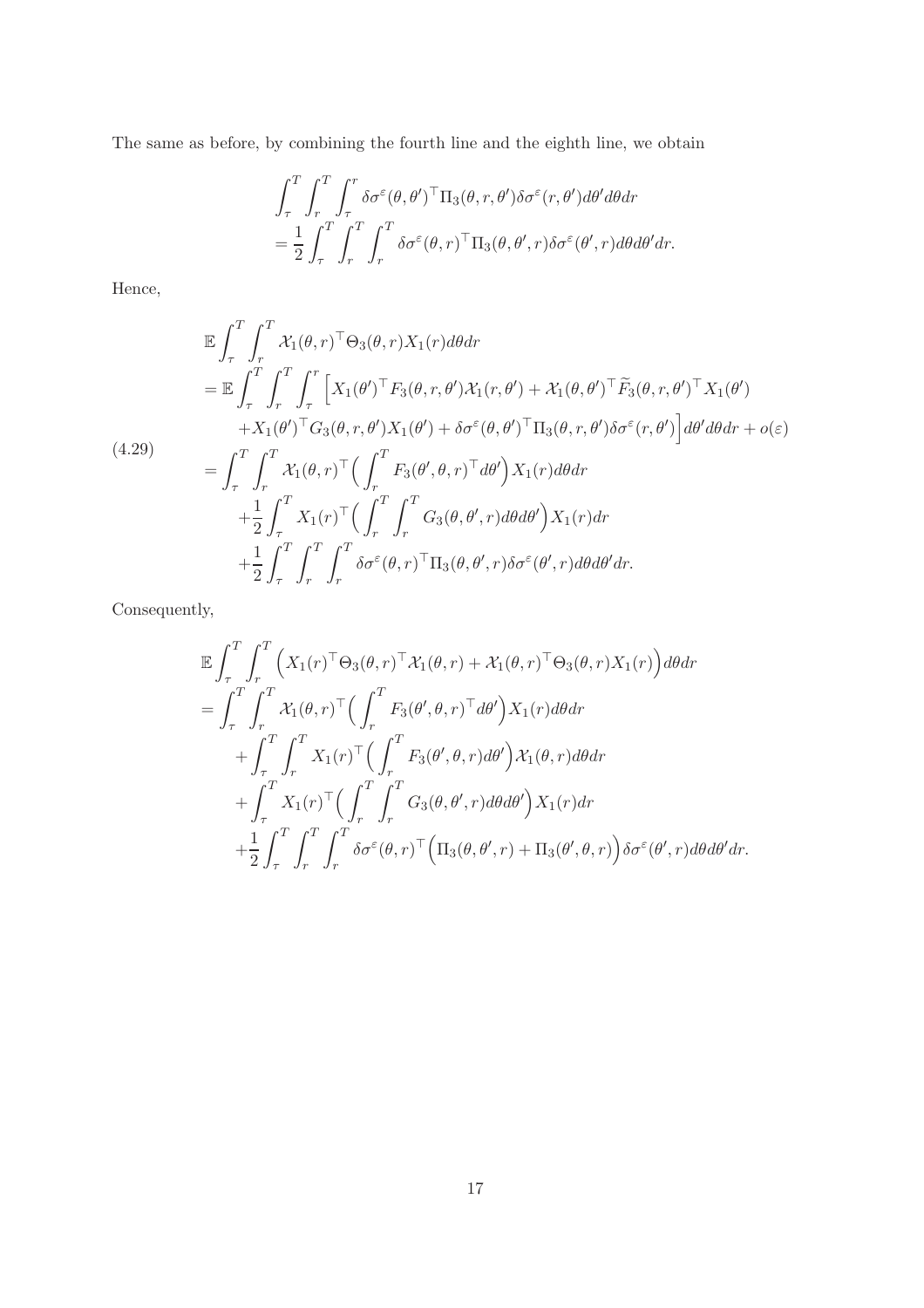Thus,

$$
\mathcal{E}(\varepsilon) = \mathbb{E} \int_{\tau}^{T} \left[ X_{1}(r)^{\top} \left( H_{xx}(r) + G_{1}(r) + 2 \int_{r}^{T} G_{2}(\theta, r) d\theta \right) X_{1}(r) \right. \\ \left. + \int_{r}^{T} \left( X_{1}(r)^{\top} F_{2}(\theta, r) \mathcal{X}_{1}(\theta, r) + \mathcal{X}_{1}(\theta, r)^{\top} F_{2}(\theta, r)^{\top} X_{1}(r) \right) d\theta \right. \\ \left. + \delta \sigma^{\varepsilon}(T, r)^{\top} P_{1}(r) \delta \sigma^{\varepsilon}(T, r) \right. \\ \left. + \int_{r}^{T} \left( \delta \sigma^{\varepsilon}(T, r)^{\top} P_{2}(\theta)^{\top} \delta \sigma^{\varepsilon}(\theta, r) + \delta \sigma^{\varepsilon}(\theta, r)^{\top} P_{2}(\theta) \delta \sigma^{\varepsilon}(T, r) \right) d\theta \right] dr + o(\varepsilon)
$$
  
\n
$$
= \mathbb{E} \int_{\tau}^{T} \left\{ X_{1}(r)^{\top} \left[ H_{xx}(r) + G_{1}(r) + 2 \int_{r}^{T} G_{2}(\theta, r) d\theta + \int_{r}^{T} \int_{r}^{T} G_{3}(\theta, \theta', r) d\theta d\theta' \right] X_{1}(r) \right. \\ \left. + \int_{r}^{T} \left[ X_{1}(r)^{\top} \left( F_{2}(\theta, r) - \Theta_{3}(\theta, r)^{\top} + \int_{r}^{T} F_{3}(\theta', \theta, r) d\theta' \right) X_{1}(\theta, r) \right. \\ \left. + \mathcal{X}_{1}(\theta, r)^{\top} \left( F_{2}(\theta, r)^{\top} - \Theta_{3}(\theta, r) + \int_{r}^{T} F_{3}(\theta', \theta, r)^{\top} d\theta' \right) X_{1}(r) \right] d\theta \right. \\ \left. + \delta \sigma^{\varepsilon}(T, r)^{\top} P_{1}(r) \delta \sigma^{\varepsilon}(T, r)
$$
  
\n
$$
+ \int_{r}^{T} \left[ \delta \sigma^{\varepsilon}(T, r)^{\top} P_{2}(\theta)^{\top} \delta \sigma^{\varepsilon}(\theta, r) +
$$

Step 4. Treatment of the term of the form  $X_1(r)^\top (\cdots) X_1(r)$ .

We take  $t = s$  in [\(4.5\)](#page-7-0) with  $\Theta(s, s) = \Theta_4(s)$  taking values in  $\mathbb{S}^n$ , undetermined. Let the adapted solution of [\(4.5\)](#page-7-0) be  $(\Pi_4(s, s, r), \Lambda_4(s, s, r))$   $(r \in [\tau, s])$ . In this case, (4.5) reads

(4.31) 
$$
\Pi_4(s,s,r) = \Theta_4(s) - \int_r^s \Lambda_4(s,s,\theta) dW(\theta), \qquad r \in [\tau,s], \quad s \leq T.
$$

Since  $\Theta_4(s)$  is symmetric, both  $\Pi_4(s,s,r)$  and  $\Lambda_4(s,s,r)$  are symmetric. Now, [\(4.8\)](#page-8-1) becomes

$$
\mathbb{E}\left[X_{1}(r)^{\top}\Theta_{4}(r)X_{1}(r)\right] = \mathbb{E}\left[\mathcal{X}_{1}(s,r)\Pi_{4}(s,s,r)\mathcal{X}_{1}(s,r)\right]\Big|_{s=r}
$$
\n
$$
= \mathbb{E}\int_{\tau}^{r}\left[X_{1}(\theta)^{\top}\Big(b_{x}(r,\theta)^{\top}\Pi_{4}(r,r,\theta)+\sigma_{x}(r,\theta)^{\top}\Lambda_{4}(r,r,\theta)\mathcal{X}_{1}(r,\theta)\right] + \mathcal{X}_{1}(r,\theta)^{\top}\Big(\Pi_{4}(r,r,\theta)b_{x}(r,\theta)+\Lambda_{4}(r,r,\theta)\sigma_{x}(r,\theta)\Big)X_{1}(\theta) + X_{1}(\theta)^{\top}\sigma_{x}(r,\theta)^{\top}\Pi_{4}(r,r,\theta)\sigma_{x}(r,\theta)X_{1}(\theta) + \delta\sigma^{\varepsilon}(r,\theta)^{\top}\Pi_{4}(r,r,\theta)\delta\sigma^{\varepsilon}(r,\theta)\Big]d\theta + o(\varepsilon)
$$
\n
$$
= \mathbb{E}\int_{\tau}^{r}\left[X_{1}(\theta)^{\top}F_{4}(r,\theta)\mathcal{X}_{1}(r,\theta)+\mathcal{X}_{1}(r,\theta)^{\top}F_{4}(r,\theta)^{\top}X_{1}(\theta)\right] + X_{1}(\theta)^{\top}G_{4}(r,\theta)X_{1}(\theta) + \delta\sigma^{\varepsilon}(r,\theta)^{\top}\Pi_{4}(r,r,\theta)\delta\sigma^{\varepsilon}(r,\theta)\Big]d\theta + o(\varepsilon),
$$

where

$$
\begin{cases} F_4(r,\theta) = b_x(r,\theta)^\top \Pi_4(r,r,\theta) + \sigma_x(r,\theta)^\top \Lambda_4(r,r,\theta), \\ G_4(r,\theta) = \sigma_x(r,\theta)^\top \Pi_4(r,r,\theta) \sigma_x(r,\theta). \end{cases}
$$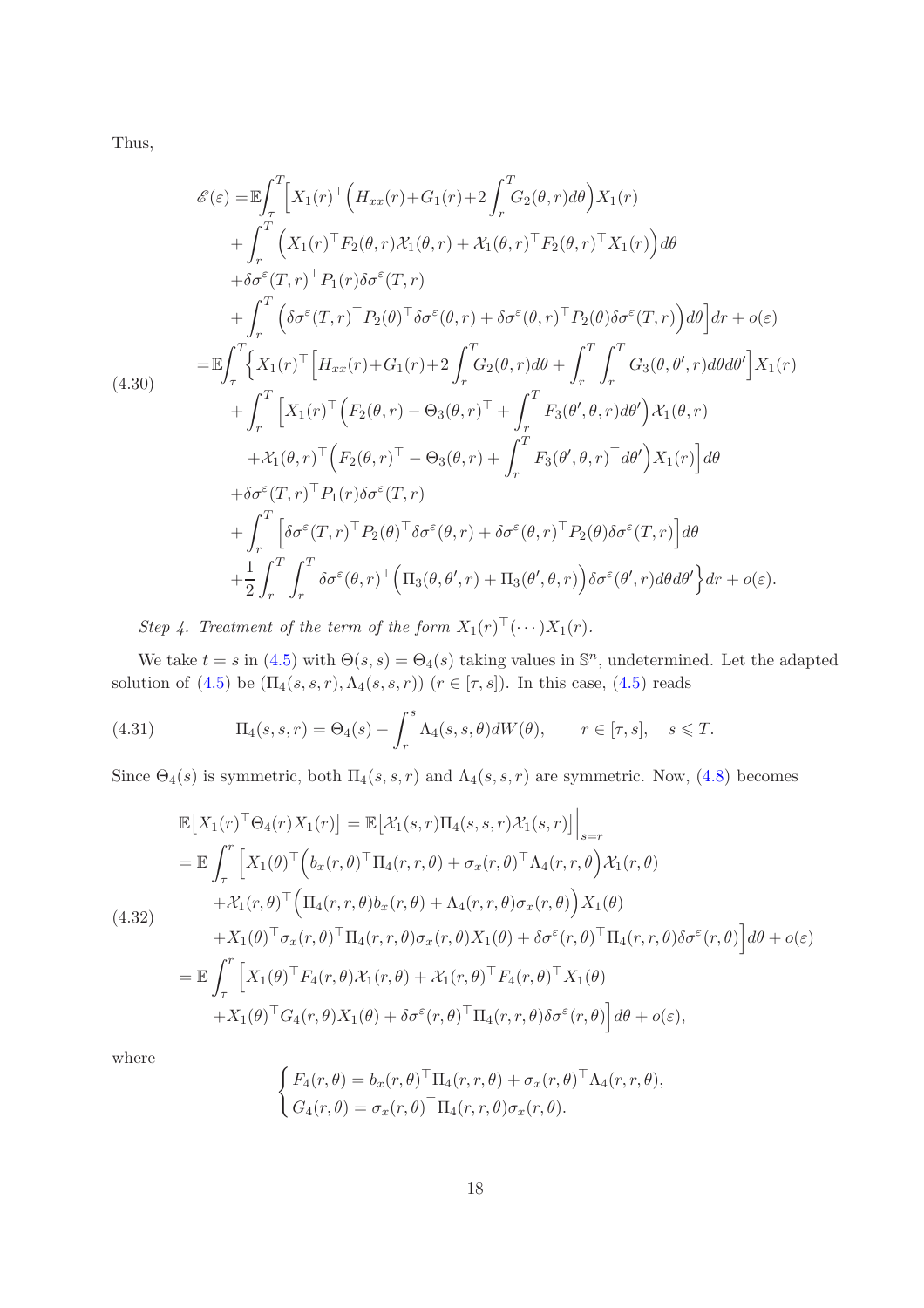Then integrate it over  $[\tau,T],$  one has

$$
\mathbb{E} \int_{\tau}^{T} \left[ X_{1}(r)^{\top} \Theta_{4}(r) X_{1}(r) \right] dr \n= \mathbb{E} \int_{\tau}^{T} \int_{\tau}^{r} \left[ X_{1}(\theta)^{\top} F_{4}(r, \theta) \mathcal{X}_{1}(r, \theta) + \mathcal{X}_{1}(r, \theta)^{\top} F_{4}(r, \theta)^{\top} X_{1}(\theta) \right. \n+ X_{1}(\theta)^{\top} G_{4}(r, \theta) X_{1}(\theta) + \delta \sigma^{\varepsilon}(r, \theta)^{\top} \Pi_{4}(r, r, \theta) \delta \sigma^{\varepsilon}(r, \theta) \right] d\theta dr + o(\varepsilon) \n= \mathbb{E} \int_{\tau}^{T} \int_{r}^{T} \left[ X_{1}(r)^{\top} F_{4}(\theta, r) \mathcal{X}_{1}(\theta, r) + \mathcal{X}_{1}(\theta, r)^{\top} F_{4}(\theta, r)^{\top} X_{1}(r) \right. \n+ X_{1}(r)^{\top} G_{4}(\theta, r) X_{1}(r) + \delta \sigma^{\varepsilon}(\theta, r)^{\top} \Pi_{4}(\theta, \theta, r) \delta \sigma^{\varepsilon}(\theta, r) \right] d\theta dr + o(\varepsilon).
$$

As a result,

$$
\mathcal{E}(\varepsilon) = \mathbb{E} \int_{\tau}^{T} \left\{ X_{1}(r)^{\top} \left[ H_{xx}(r) + G_{1}(r) + 2 \int_{r}^{T} G_{2}(\theta, r) d\theta + \int_{r}^{T} \int_{r}^{T} G_{3}(\theta, \theta', r) d\theta d\theta' \right] X_{1}(r) \right. \\ \left. + \int_{r}^{T} \left[ X_{1}(r)^{\top} \left( F_{2}(\theta, r) - \Theta_{3}(\theta, r)^{\top} + \int_{r}^{T} F_{3}(\theta', \theta, r) d\theta' \right) X_{1}(\theta, r) \right. \\ \left. + \mathcal{X}_{1}(\theta, r)^{\top} \left( F_{2}(\theta, r)^{\top} - \Theta_{3}(\theta, r) + \int_{r}^{T} F_{3}(\theta', \theta, r)^{\top} d\theta' \right) X_{1}(r) \right] d\theta \right. \\ \left. + \delta \sigma^{\varepsilon}(T, r)^{\top} P_{1}(r) \delta \sigma^{\varepsilon}(T, r) \\ \left. + \int_{r}^{T} \left[ \delta \sigma^{\varepsilon}(T, r)^{\top} P_{2}(\theta)^{\top} \delta \sigma^{\varepsilon}(\theta, r) + \delta \sigma^{\varepsilon}(\theta, r)^{\top} P_{2}(\theta) \delta \sigma^{\varepsilon}(T, r) \right] d\theta \right. \\ \left. + \frac{1}{2} \int_{r}^{T} \int_{r}^{T} \delta \sigma^{\varepsilon}(\theta, r)^{\top} \left( \Pi_{3}(\theta, \theta', r) + \Pi_{3}(\theta', \theta, r) \right) \delta \sigma^{\varepsilon}(\theta', r) d\theta d\theta' \right\} dr + o(\varepsilon) \right. \\ \left. \left. (4.33) \qquad \qquad = \mathbb{E} \int_{\tau}^{T} \left\{ X_{1}(r)^{\top} \left[ H_{xx}(r) + G_{1}(r) - \Theta_{4}(r) + \int_{r}^{T} (2G_{2}(\theta, r) + G_{4}(\theta, r)) \right) d\theta \right. \\ \left. + \int_{r}^{T} \left[ X_{1}(r)^{\top} \left( F_{2}(\theta, r) + F_{4}(\theta, r) - \Theta_{3}(\theta, r)^{\top} + \int_{r}^{T} F_{3
$$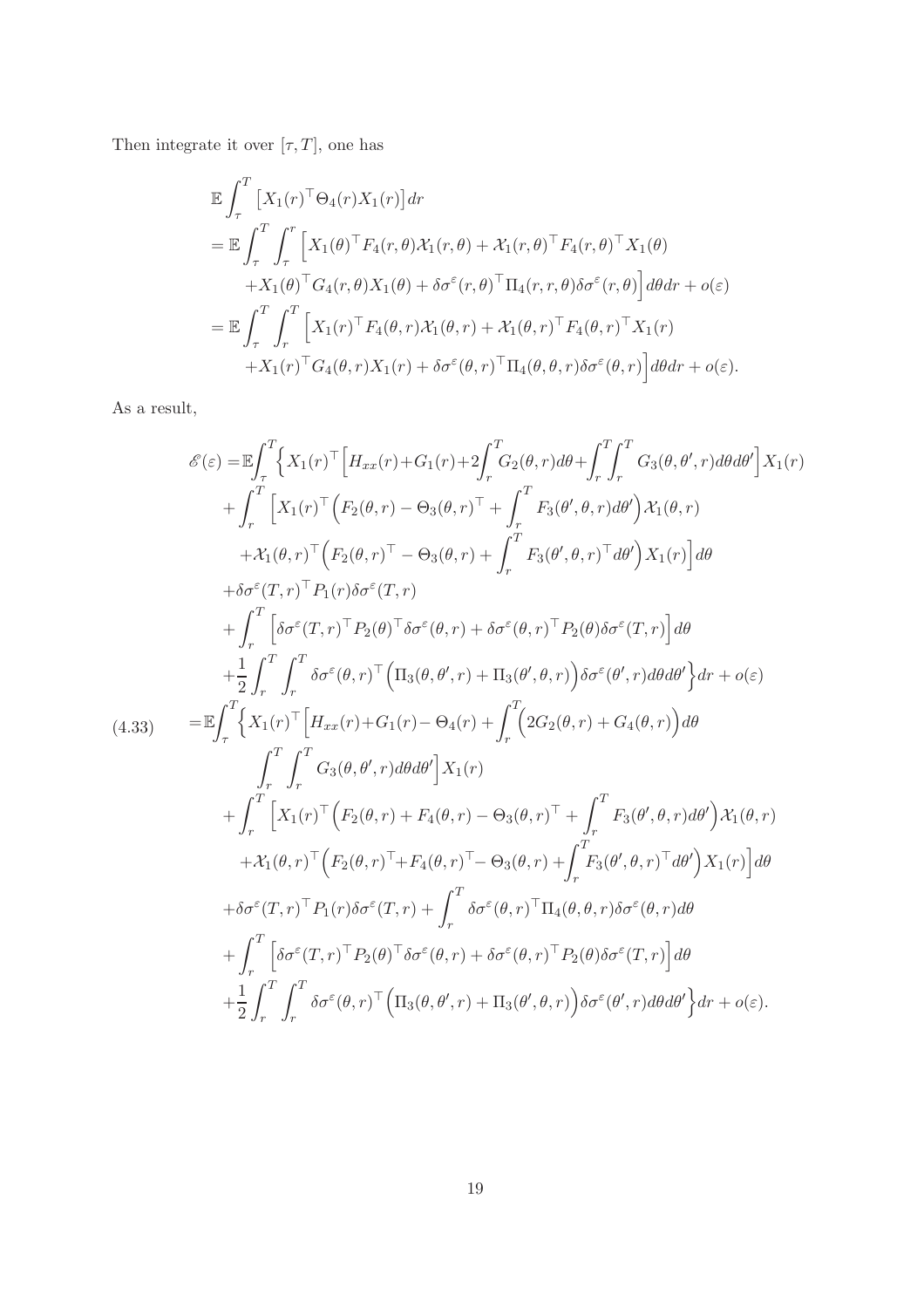Hence, to eliminate  $X_1(r)^\top(\cdots)\mathcal{X}_1(\theta,r)$  and its transpose, we should let

$$
\Theta_{3}(\theta,r)^{\top} = F_{2}(\theta,r) + F_{4}(\theta,r) + \int_{r}^{T} F_{3}(\theta',\theta,r) d\theta'
$$
  
\n
$$
= b_{x}(T,r)^{\top} \mathbb{E}_{r} P_{2}(\theta)^{\top} + \sigma_{x}(T,r)^{\top} Q_{2}(\theta,r)^{\top} + b_{x}(\theta,r)^{\top} \Pi_{4}(\theta,\theta,r) + \sigma_{x}(\theta,r)^{\top} \Lambda_{4}(\theta,\theta,r)
$$
  
\n
$$
+ \int_{r}^{T} \left( b_{x}(\theta',r)^{\top} \Pi_{3}(\theta',\theta,r) + \sigma_{x}(\theta',r)^{\top} \Lambda_{3}(\theta',\theta,r) \right) d\theta'
$$
  
\n
$$
= \mathbb{E}_{r} \left[ b_{x}(T,r)^{\top} P_{2}(\theta)^{\top} + \sigma_{x}(T,r)^{\top} Q_{2}(\theta,r)^{\top} + b_{x}(\theta,r)^{\top} \Theta_{4}(\theta,\theta) + \sigma_{x}(\theta,r)^{\top} \Lambda_{4}(\theta,\theta,r)
$$
  
\n
$$
+ \int_{r}^{T} \left( b_{x}(\theta',r)^{\top} \Theta_{3}(\theta,\theta')^{\top} + \sigma_{x}(\theta',r)^{\top} \Lambda_{3}(\theta,\theta',r)^{\top} \right) d\theta'
$$
  
\n
$$
= b_{x}(T,r)^{\top} P_{2}(\theta)^{\top} + \sigma_{x}(T,r)^{\top} Q_{2}(\theta,r)^{\top} + b_{x}(\theta,r)^{\top} \Theta_{4}(\theta,\theta) + \sigma_{x}(\theta,r)^{\top} \Lambda_{4}(\theta,\theta,r)
$$
  
\n
$$
+ \int_{r}^{T} \left( b_{x}(\theta',r)^{\top} \Theta_{3}(\theta,\theta')^{\top} + \sigma_{x}(\theta',r)^{\top} \Lambda_{3}(\theta,\theta',r)^{\top} \right) d\theta' - \int_{r}^{T} \widetilde{Q}_{3}(\theta,r,\theta') dW(\theta'),
$$
  
\n
$$
\tau \leq r \leq \theta \leq T.
$$

Similarly, in order to eliminate the term  $X_1(r)^\top (\cdots) X_1(r)$ , we should let

$$
\Theta_4(r) = H_{xx}(r) + \sigma_x(T,r)^{\top} P_1(r) \sigma_x(T,r) + \int_r^T \Big( \sigma_x(T,r)^{\top} P_2(\theta)^{\top} \sigma_x(\theta,r) + \sigma_x(\theta,r)^{\top} P_2(\theta) \sigma_x(T,r) + \sigma_x(\theta,r)^{\top} \Theta_4(\theta,\theta) \sigma_x(\theta,r) \Big) d\theta + \frac{1}{2} \int_r^T \int_r^T \Big( \sigma_x(\theta,r)^{\top} \Theta_3(\theta,\theta') \sigma_x(\theta',r) + \sigma_x(\theta',r)^{\top} \Theta_3(\theta,\theta')^{\top} \sigma_x(\theta,r) \Big) d\theta d\theta' - \int_r^T \widetilde{Q}_4(r,\theta) dW(\theta), \quad \tau \leq r \leq T.
$$

Set

$$
P_3(\theta, \theta') = \Theta_3(\theta, \theta')^\top, \quad Q_3(\theta, \theta', r) = \Lambda_3(\theta, \theta', r)^\top, \qquad \tau \leq \theta' \leq \theta \leq T,
$$
  

$$
P_4(\theta) = \Theta_4(\theta), \quad Q_4(\theta, r) = \Lambda_4(\theta, \theta, r), \qquad \tau \leq r \leq \theta \leq T.
$$

Then,

$$
P_3(\theta, r) = b_x(T, r)^{\top} P_2(\theta)^{\top} + \sigma_x(T, r)^{\top} Q_2(\theta, r)^{\top} + b_x(\theta, r)^{\top} P_4(\theta, \theta) + \sigma_x(\theta, r)^{\top} Q_4(\theta, r)
$$
  
+ 
$$
\int_r^T \left( b_x(\theta', r)^{\top} P_3(\theta, \theta') + \sigma_x(\theta', r)^{\top} Q_3(\theta, \theta', r) \right) d\theta' - \int_r^T \widetilde{Q}_3(\theta, r, \theta') dW(\theta'),
$$
  

$$
\tau \leq r \leq \theta \leq T,
$$

and

$$
P_4(r) = H_{xx}(r) + \sigma_x(T,r)^{\top} P_1(r) \sigma_x(T,r) + \int_r^T \left(\sigma_x(T,r)^{\top} P_2(\theta)^{\top} \sigma_x(\theta,r) + \sigma_x(\theta,r)^{\top} P_2(\theta) \sigma_x(T,r) + \sigma_x(\theta,r)^{\top} P_4(\theta) \sigma_x(\theta,r)\right) d\theta
$$
  
+ 
$$
\frac{1}{2} \int_r^T \int_r^T \left(\sigma_x(\theta,r)^{\top} P_3(\theta',\theta) \sigma_x(\theta',r) + \sigma_x(\theta',r)^{\top} P_3(\theta',\theta)^{\top} \sigma_x(\theta,r)\right) d\theta d\theta'
$$
  
- 
$$
\int_r^T \widetilde{Q}_4(r,\theta) dW(\theta), \qquad \tau \leq r \leq T.
$$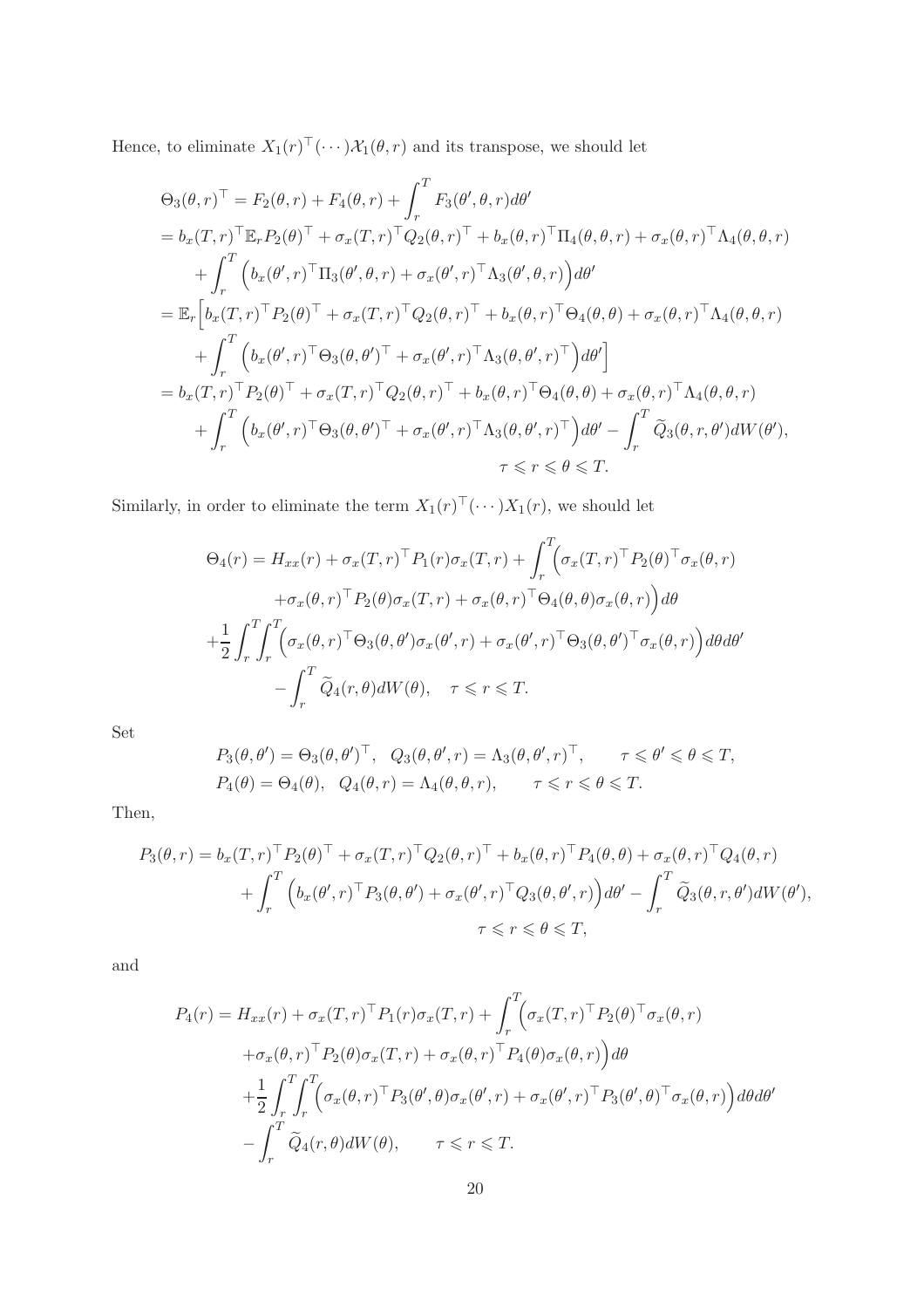Similar to before, we extend  $Q_3(\theta, \theta', r)$  from  $\theta' \geq r$  to  $\theta' \leq r$  by  $\widetilde{Q}_3(\theta, \theta', r)$  and extend  $Q_4(\theta, r)$ from  $\theta \geq r$  to  $\theta \leq r$  by  $Q_4(\theta, r)$ . Hence, we obtain

$$
P_3(\theta, r) = b_x(T, r)^{\top} P_2(\theta)^{\top} + \sigma_x(T, r)^{\top} Q_2(\theta, r)^{\top} + b_x(\theta, r)^{\top} P_4(\theta, \theta) + \sigma_x(\theta, r)^{\top} Q_4(\theta, r)
$$
  
+ 
$$
\int_r^T \left( b_x(\theta', r)^{\top} P_3(\theta, \theta') + \sigma_x(\theta', r)^{\top} Q_3(\theta, \theta', r) \right) d\theta' - \int_r^T Q_3(\theta, r, \theta') dW(\theta'),
$$
  

$$
\tau \leq r \leq \theta \leq T,
$$

and

$$
P_4(r) = H_{xx}(r) + \sigma_x(T,r)^{\top} P_1(r) \sigma_x(T,r) + \int_r^T \left(\sigma_x(T,r)^{\top} P_2(\theta)^{\top} \sigma_x(\theta,r) + \sigma_x(\theta,r)^{\top} P_2(\theta) \sigma_x(T,r) + \sigma_x(\theta,r)^{\top} P_4(\theta) \sigma_x(\theta,r)\right) d\theta
$$
  
+ 
$$
\frac{1}{2} \int_r^T \int_r^T \left(\sigma_x(\theta,r)^{\top} P_3(\theta',\theta) \sigma_x(\theta',r) + \sigma_x(\theta',r)^{\top} P_3(\theta',\theta)^{\top} \sigma_x(\theta,r)\right) d\theta d\theta'
$$
  
- 
$$
\int_r^T Q_4(r,\theta) dW(\theta), \qquad \tau \leq r \leq T.
$$

Summing the above up, we obtain the following system: (4.34)

<span id="page-20-0"></span>
$$
\left\{\n\begin{aligned}\nP_1(r) &= h_{xx} - \int_r^T Q_1(\theta) dW(\theta), \qquad \tau \leq r \leq T, \\
P_2(s) &= b_x(T, s)^\top P_1(s) + \sigma_x(T, s)^\top Q_1(s) + \int_s^T \Big(b_x(\theta, s)^\top P_2(\theta) + \sigma_x(\theta, s)^\top Q_2(\theta, s)\Big) d\theta \\
&\quad - \int_s^T Q_2(s, \theta) dW(\theta), \qquad \tau \leq s \leq T, \\
P_3(\theta, r) &= b_x(T, r)^\top P_2(\theta)^\top + \sigma_x(T, r)^\top Q_2(\theta, r)^\top + b_x(\theta, r)^\top P_4(\theta) + \sigma_x(\theta, r)^\top Q_4(\theta, r) \\
&\quad + \int_r^T \Big(b_x(\theta', r)^\top P_3(\theta, \theta') + \sigma_x(\theta', r)^\top Q_3(\theta, \theta', r)\Big) d\theta' - \int_r^T Q_3(\theta, r, \theta') dW(\theta'), \\
&\quad \tau \leq r \leq \theta \leq T, \\
P_3(\theta, r) &= P_3(r, \theta)^\top, \quad Q_3(\theta, r, \theta') = Q_3(r, \theta, \theta')^\top, \quad \tau \leq \theta' \leq \theta \leq r \leq T, \\
P_4(r) &= H_{xx}(r) + \sigma_x(T, r)^\top P_1(r) \sigma_x(T, r) + \int_r^T \Big(\sigma_x(T, r)^\top P_2(\theta)^\top \sigma_x(\theta, r) \\
&\quad + \sigma_x(\theta, r)^\top P_2(\theta) \sigma_x(T, r) + \sigma_x(\theta, r)^\top P_4(\theta) \sigma_x(\theta, r) \Big) d\theta \\
&\quad + \frac{1}{2} \int_r^T \int_r^T \Big(\sigma_x(\theta, r)^\top P_3(\theta', \theta) \sigma_x(\theta', r) + \sigma_x(\theta', r)^\top P_3(\theta', \theta)^\top \sigma_x(\theta, r) \Big) d\theta d\theta' \\
&\quad - \int_r^T Q_4(r, \theta) dW(\theta), \qquad \tau \leq r \leq T,\n\end{aligned}\n\right.
$$

subject to the following constraints

<span id="page-20-1"></span>(4.35)  

$$
\begin{cases}\nP_2(s) = \mathbb{E}_r P_2(s) + \int_r^s Q_2(s,\theta) dW(\theta), & \tau \le s \le T, \\
P_3(\theta, r) = \mathbb{E}_{\theta'} P_3(\theta, r) + \int_{\theta'}^{r \wedge \theta} Q_3(\theta, r, s) dW(s), & \tau \le \theta' \le (\theta \wedge r) \le T, \\
P_4(s) = \mathbb{E}_r P_4(s) + \int_r^s Q_4(s,\theta) dW(\theta), & \tau \le s \le T.\n\end{cases}
$$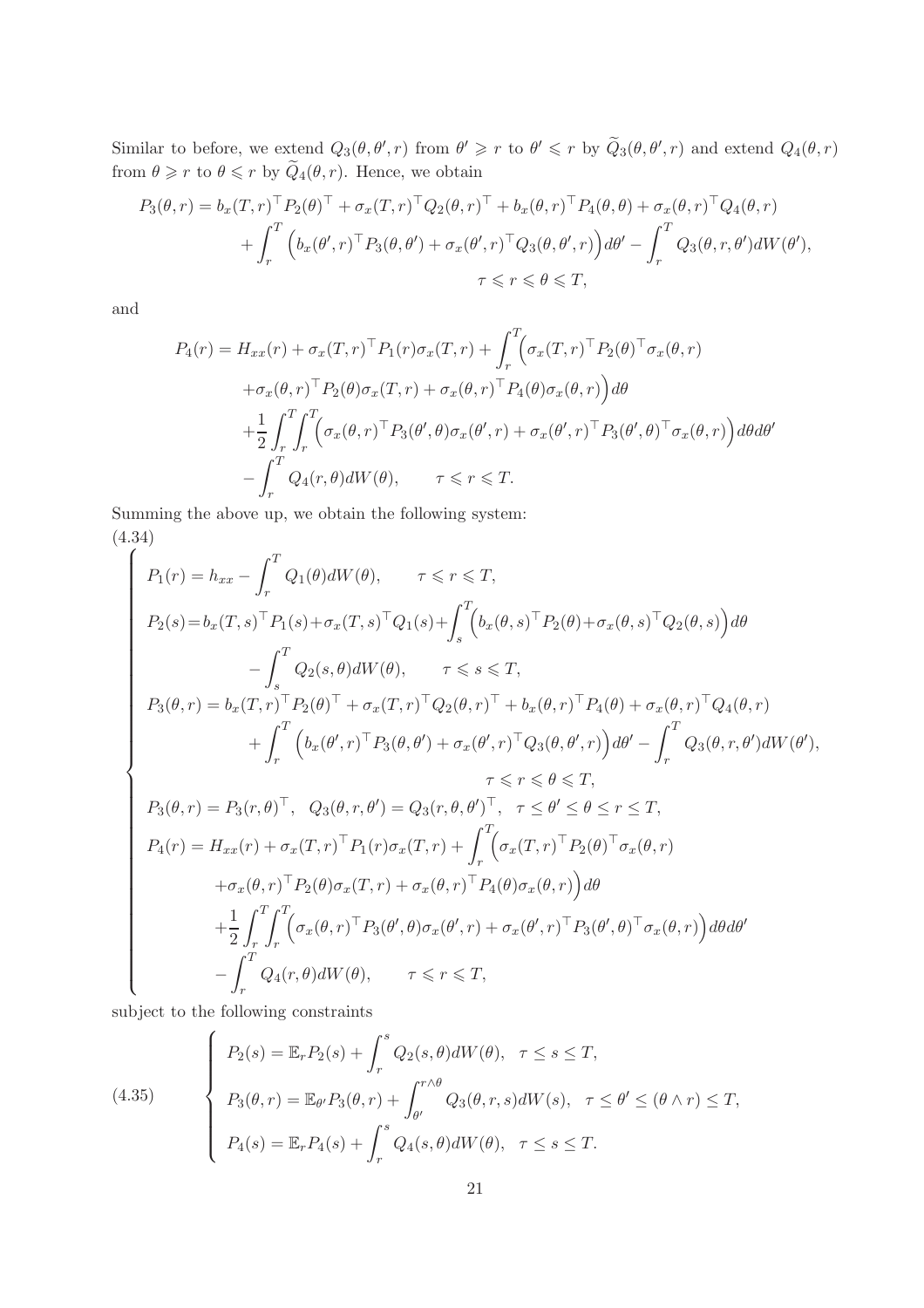The above is called the second order adjoint equations. We have

<span id="page-21-0"></span>(4.36)  
\n
$$
\mathcal{E}(\varepsilon) = \mathbb{E} \int_{\tau}^{T} \left\{ \delta \sigma^{\varepsilon}(T, r)^{\top} P_{1}(r) \delta \sigma^{\varepsilon}(T, r) + \int_{r}^{T} \delta \sigma^{\varepsilon}(\theta, r)^{\top} P_{4}(\theta) \delta \sigma^{\varepsilon}(\theta, r) d\theta \right. \\ \left. + \int_{r}^{T} \left[ \delta \sigma^{\varepsilon}(T, r)^{\top} P_{2}(\theta)^{\top} \delta \sigma^{\varepsilon}(\theta, r) + \delta \sigma^{\varepsilon}(\theta, r)^{\top} P_{2}(\theta) \delta \sigma^{\varepsilon}(T, r) \right] d\theta \right. \\ \left. + \frac{1}{2} \int_{r}^{T} \int_{r}^{T} \delta \sigma^{\varepsilon}(\theta, r)^{\top} \left( P_{3}(\theta, \theta') + P_{3}(\theta, \theta')^{\top} \right) \delta \sigma^{\varepsilon}(\theta', r) d\theta d\theta' \right\} dr + o(\varepsilon).
$$

We state the following proposition as a summary of the above derivation.

<span id="page-21-4"></span>**Proposition 4.1.** Let (H1)–(H2) hold and  $(\bar{X}(\cdot), \bar{u}(\cdot))$  be a given state-control pair. Let [\(4.34\)](#page-20-0) admit an adapted solution  $(P_i, Q_i)$   $(1 \leq i \leq 4)$  such that  $(4.35)$  holds and

$$
(P_1, Q_1) \in L^2_{\mathbb{F}}(\Omega; C([\tau, T]; \mathbb{S}^n) \times L^2_{\mathbb{F}}(\tau, T; \mathbb{S}^n),
$$
  

$$
(P_2, P_3, P_4) \in \mathcal{H}^2_{\mathcal{S}}(\tau, T; \mathbb{R}^{n \times n}) \times L^2_{\mathbb{F}}(\tau, T; \mathbb{R}^{n \times n}).
$$

Then [\(4.36\)](#page-21-0) holds.

## 5 Well-posedness of the Second Order Adjoint Equations

In this section, let us investigate the well-posedness of system [\(4.34\)](#page-20-0). To begin with, let us make some careful observations. The existence and uniqueness of  $(P_1, Q_1)$  is easy to easy, while the well-posedness of  $(P_2, Q_2)$  is followed by BSVIEs theory in [\[32\]](#page-43-8). The remaining solvability of  $(4.34)$ lies in  $(P_3, Q_3, P_4, Q_4)$ . For the equation of  $(P_4, Q_4)$ , it is a classical linear BSVIE with given  $(P_1, P_2, P_3)$ . However, as to the equation of  $(P_3, Q_3)$ , its well-posedness can not be directly given by the current BSVIEs theory. In fact, under the traditional BSVIEs, here the Lebesgue integral involves the value of  $(P_3, Q_3)$  in square area  $[\tau, T]^2$  but not a triangle area. Therefore, we need to carefully treat such a new feature.

To begin with, we first look at the well-posedness of the following system

<span id="page-21-1"></span>(5.1)  

$$
\begin{cases}\nP(s,r) = F(s,r) + \int_r^T \left[ b_x(t,r)^\top \mathbb{E}_r P(s,t) + \sigma_x(t,r)^\top Q(s,t,r) \right] dt, & s \geq r, \\
P(s,r) = F(s,r) + \int_s^T \left[ \mathbb{E}_s P(t,r) b_x(t,s) + Q(t,r,s) \sigma_x(t,s) \right] dt, & s \leq r, \\
\mathbb{E}_r P(s,t) = P(s,t) - \int_r^{t \wedge s} Q(s,t,v) dW(v), & r \in [\tau, t \wedge s], \ (s,t) \in [\tau, T]^2.\n\end{cases}
$$

<span id="page-21-3"></span>**Lemma 5.1.** Suppose  $F(\cdot, \cdot) \in L^2_{\mathcal{S}}(\tau, T; L^2_{\mathbb{F}}(\tau, T))$ , and  $b_x$ ,  $\sigma_x$  (see [\(3.2\)](#page-5-1)) are bounded. Then [\(5.1\)](#page-21-1) admits a unique solution  $P(\cdot, \cdot) \in L^2_{\mathcal{S}}(\tau, T; L^2_{\mathbb{F}}(\tau, T))$ . In addition, for any  $\rho \in [\tau, T]$ , the following estimate holds:

<span id="page-21-2"></span>(5.2) 
$$
\mathbb{E}\int_{\rho}^{T}\int_{\rho}^{T}|P(s,r)|^{2}drds \leq K\mathbb{E}\int_{\rho}^{T}\int_{\rho}^{s}|F(s,r)|^{2}drds,
$$

where K only depends on  $||b_x||_{\infty}$ ,  $||\sigma_x||_{\infty}$  and T, but not  $\rho$ .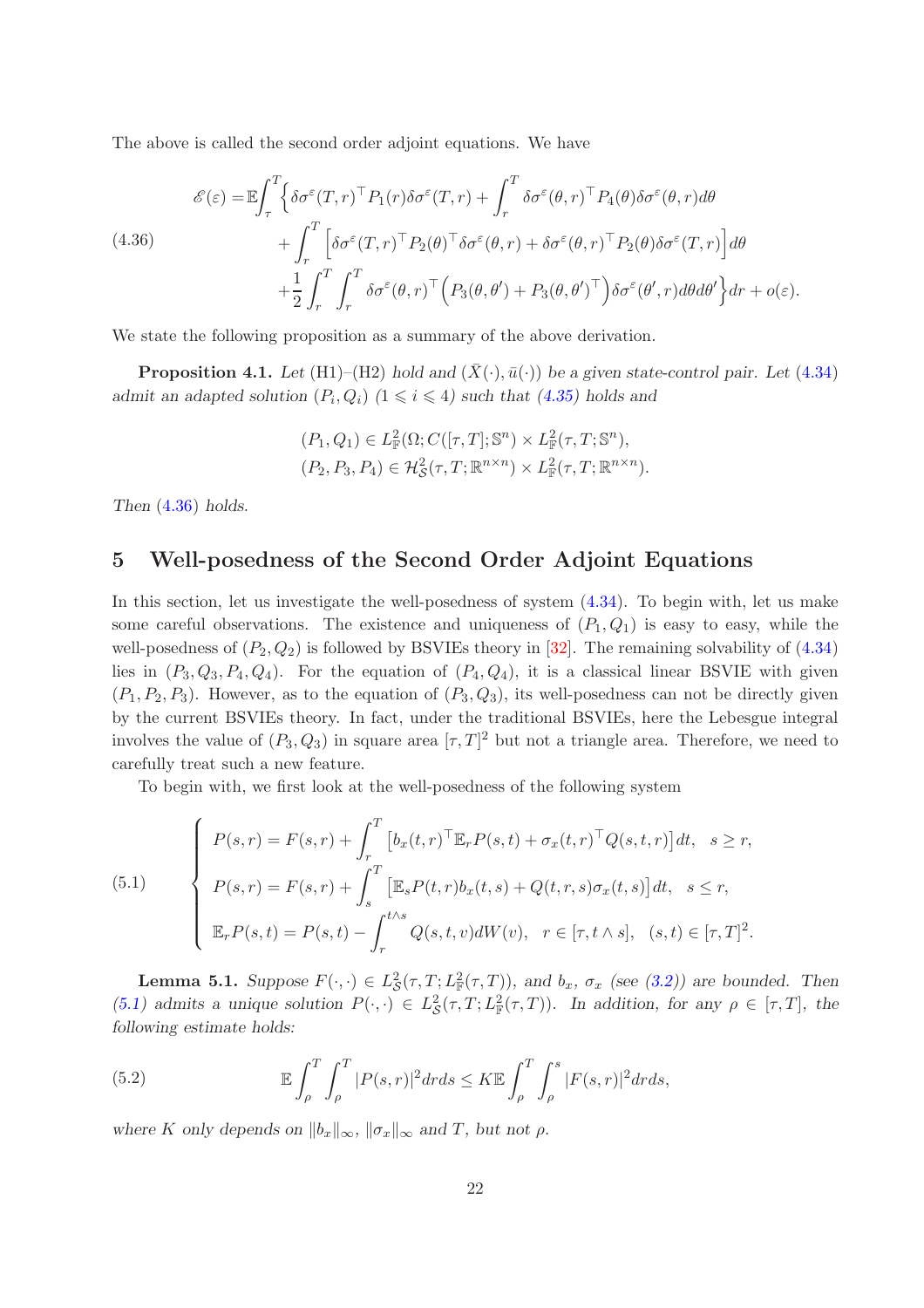*Proof.* For any  $\rho \in [\tau, T]$ , we prove the conclusion of  $P(\cdot, \cdot) \in L^2_{\mathcal{S}}(\rho, T; L^2_{\mathbb{F}}(\rho, T))$  by standard contraction arguments. Given  $p(\cdot, \cdot) \in L^2_{\mathcal{S}}(\rho, T; L^2_{\mathbb{F}}(\rho, T))$ , we look at the following system,

<span id="page-22-0"></span>(5.3)  

$$
\begin{cases}\nP(s,r) = F(s,r) + \int_r^T \left[ b_x(t,r)^\top \mathbb{E}_r p(s,t) + \sigma_x(t,r)^\top q(s,t,r) \right] dt, & s \ge r, \\
P(s,r) = F(s,r) + \int_s^T \left[ \mathbb{E}_s p(t,r) b_x(t,s) + q(t,r,s) \sigma_x(t,s) \right] dt, & s \le r, \\
\mathbb{E}_r p(s,t) = p(s,t) - \int_r^{t \wedge s} q(s,t,v) dW(v), & r \in [\rho, t \wedge s], \ (s,t) \in [\rho, T]^2.\n\end{cases}
$$

For  $s \geq r$ , we see that

$$
P(s,r)^{\top} = F(s,r)^{\top} + \int_{r}^{T} \left[ \mathbb{E}_{r} p(s,t)^{\top} b_{x}(t,r) + q(s,t,r)^{\top} \sigma_{x}(t,r) \right] dt, \quad s \geq r.
$$

By exchanging  $(s, r)$  in the above equation, we have the following equivalent form

$$
P(r,s)^{\top} = F(r,s)^{\top} + \int_s^T \left[ \mathbb{E}_s p(r,t)^{\top} b_x(t,s) + q(r,t,s)^{\top} \sigma_x(t,s) \right] dt, \quad r \geq s.
$$

Thanks to

$$
p(r,t)^{\top} = p(t,r), q(r,t,s)^{\top} = q(t,r,s), (t,r) \in [\tau, T]^2,
$$

we have  $P(r, s)^{\top} = P(s, r)$  with  $r \geq s$ . The case of  $r \leq s$  is easy to see. As a result, for any  $\beta > 0$ to be determined, we have

$$
\mathbb{E} \int_{\rho}^{T} \int_{s}^{T} e^{\beta(s+r)} |P(s,r)|^2 dr ds
$$
  
\n
$$
= \mathbb{E} \int_{\rho}^{T} \int_{s}^{T} e^{\beta(s+r)} |P(r,s)|^2 dr ds
$$
  
\n
$$
= \mathbb{E} \int_{\rho}^{T} \int_{\rho}^{r} e^{\beta(s+r)} |P(r,s)|^2 ds dr
$$
  
\n
$$
= \mathbb{E} \int_{\rho}^{T} \int_{\rho}^{s} e^{\beta(s+r)} |P(s,r)|^2 dr ds.
$$

In the above second equality we use the Fubini theorem. Consequently, it follows that

<span id="page-22-1"></span>(5.4)  
\n
$$
\mathbb{E} \int_{\rho}^{T} \int_{\rho}^{T} e^{\beta(s+r)} |P(s,r)|^2 dr ds
$$
\n
$$
= \mathbb{E} \int_{\rho}^{T} \int_{s}^{T} e^{\beta(s+r)} |P(s,r)|^2 dr ds + \mathbb{E} \int_{\rho}^{T} \int_{\rho}^{s} e^{\beta(s+r)} |P(s,r)|^2 dr ds
$$
\n
$$
= 2 \mathbb{E} \int_{\rho}^{T} \int_{\rho}^{s} e^{\beta(s+r)} |P(s,r)|^2 dr ds.
$$

By the first equality in  $(5.3)$ , we have

$$
\mathbb{E} \int_{\rho}^{T} \int_{\rho}^{s} e^{\beta(s+r)} |P(s,r)|^2 dr ds
$$
\n
$$
\leq 3 \mathbb{E} \int_{\rho}^{T} \int_{\rho}^{s} e^{\beta(s+r)} |F(s,r)|^2 dr ds + 3 ||b_x(\cdot,\cdot)||_{\infty}^2 \mathbb{E} \int_{\rho}^{T} \int_{\rho}^{s} e^{\beta(s+r)} \Big| \int_{r}^{T} |p(s,t)| dt \Big|^2 dr ds
$$
\n
$$
+ 3 ||\sigma_x(\cdot,\cdot)||_{\infty}^2 \mathbb{E} \int_{\rho}^{T} \int_{\rho}^{s} e^{\beta(s+r)} \Big| \int_{r}^{T} |q(s,t,r)| dt \Big|^2 dr ds.
$$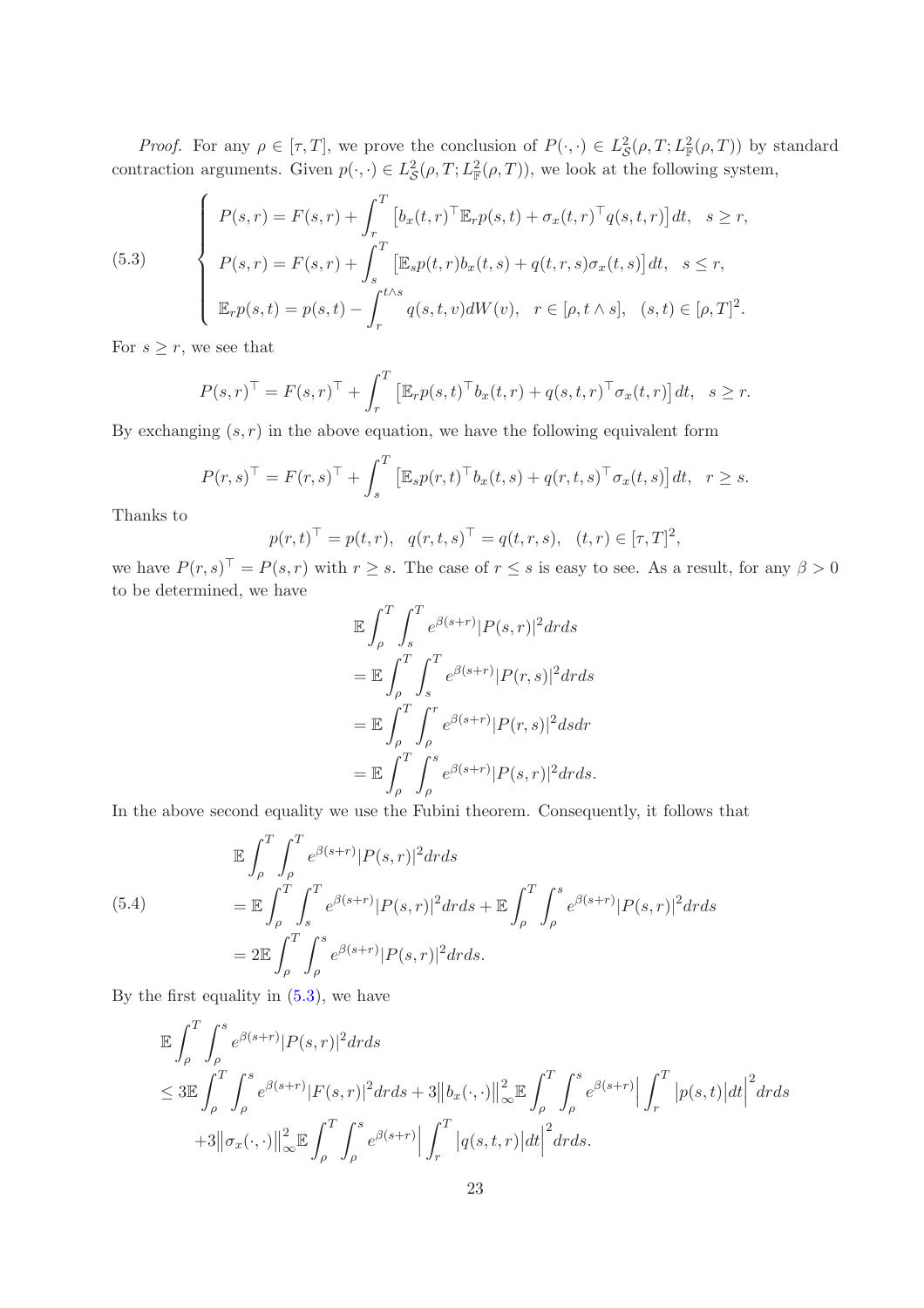For the second term on the right hand, we have

<span id="page-23-0"></span>
$$
\mathbb{E} \int_{\rho}^{T} \int_{\rho}^{s} e^{\beta(s+r)} \Big| \int_{r}^{T} |p(s,t)| dt \Big|^{2} dr ds
$$
\n
$$
\leq \mathbb{E} \int_{\rho}^{T} \int_{\rho}^{s} e^{\beta(s+r)} \Big[ \int_{r}^{T} e^{-\beta t} dt \Big] \Big[ \int_{r}^{T} e^{\beta t} |p(s,t)|^{2} dt \Big] dr ds
$$
\n
$$
\leq \frac{1}{\beta} \mathbb{E} \int_{\rho}^{T} \int_{\rho}^{s} e^{\beta s} \Big[ \int_{r}^{T} e^{\beta t} |p(s,t)|^{2} dt \Big] dr ds
$$
\n
$$
\leq \frac{T}{\beta} \mathbb{E} \int_{\rho}^{T} \int_{\rho}^{T} e^{\beta(s+t)} |p(s,t)|^{2} dt ds.
$$

For the third term on the right hand,

<span id="page-23-1"></span>
$$
\mathbb{E} \int_{\rho}^{T} \int_{\rho}^{s} e^{\beta(s+r)} \Big| \int_{r}^{T} \Big| q(s,t,r) \Big| dt \Big|^{2} dr ds
$$
\n
$$
\leq \mathbb{E} \int_{\rho}^{T} \int_{\rho}^{s} e^{\beta(s+r)} \Big[ \int_{r}^{T} e^{-\beta t} dt \Big] \Big[ \int_{r}^{T} e^{\beta t} \Big| q(s,t,r) \Big|^{2} dt \Big] dr ds
$$
\n
$$
\leq \frac{1}{\beta} \mathbb{E} \int_{\rho}^{T} \int_{\rho}^{s} \int_{r}^{T} e^{\beta(s+t)} \Big| q(s,t,r) \Big|^{2} dt dr ds
$$
\n
$$
= \frac{1}{\beta} \mathbb{E} \int_{\rho}^{T} \int_{\rho}^{T} \int_{\rho}^{t \wedge s} e^{\beta(s+t)} \Big| q(s,t,r) \Big|^{2} dr dt ds,
$$

where we use the fact that

$$
\mathbb{E} \int_{\rho}^{T} \int_{\rho}^{s} \Big[ \int_{r}^{T} e^{\beta(s+t)} |q(s,t,r)|^{2} dt \Big] dr ds \n= \mathbb{E} \Big\{ \int_{\rho}^{T} \int_{\rho}^{s} \int_{r}^{s} e^{\beta(s+t)} |q(s,t,r)|^{2} dt dr ds + \int_{\rho}^{T} \int_{\rho}^{s} \int_{s}^{T} e^{\beta(s+t)} |q(s,t,r)|^{2} dt dr ds \Big\} \n= \mathbb{E} \Big\{ \int_{\rho}^{T} \int_{\rho}^{s} \int_{\rho}^{t} e^{\beta(s+t)} |q(s,t,r)|^{2} dr dt ds + \mathbb{E} \int_{\rho}^{T} \int_{s}^{T} \int_{\rho}^{s} e^{\beta(s+t)} |q(s,t,r)|^{2} dr dt ds \Big\} \n= \mathbb{E} \int_{\rho}^{T} \int_{\rho}^{T} \int_{\rho}^{t \wedge s} e^{\beta(s+t)} |q(s,t,r)|^{2} dr dt ds.
$$

Recall that

$$
\mathbb{E}_r p(s,t) = p(s,t) - \int_r^{t \wedge s} q(s,t,v)dW(v), \quad r \in [\rho, t \wedge s], \quad (s,t) \in [\rho, T]^2.
$$

Consequently, we have

$$
\mathbb{E}\int_{\rho}^{t\wedge s} \left|q(s,t,r)\right|^2 dr = \mathbb{E}\left|\int_{\rho}^{t\wedge s} q(s,t,r)dW(r)\right|^2 \leq 2\mathbb{E}|p(s,t)|^2.
$$

As a result,

$$
\mathbb{E}\int_{\rho}^{T}\int_{\rho}^{s}e^{\beta(s+r)}\Big|\int_{r}^{T}\big|q(s,t,r)\big|dt\Big|^{2}drds\leq\frac{2}{\beta}\mathbb{E}\int_{\rho}^{T}\int_{\rho}^{T}e^{\beta(s+t)}|p(s,t)|^{2}dtds.
$$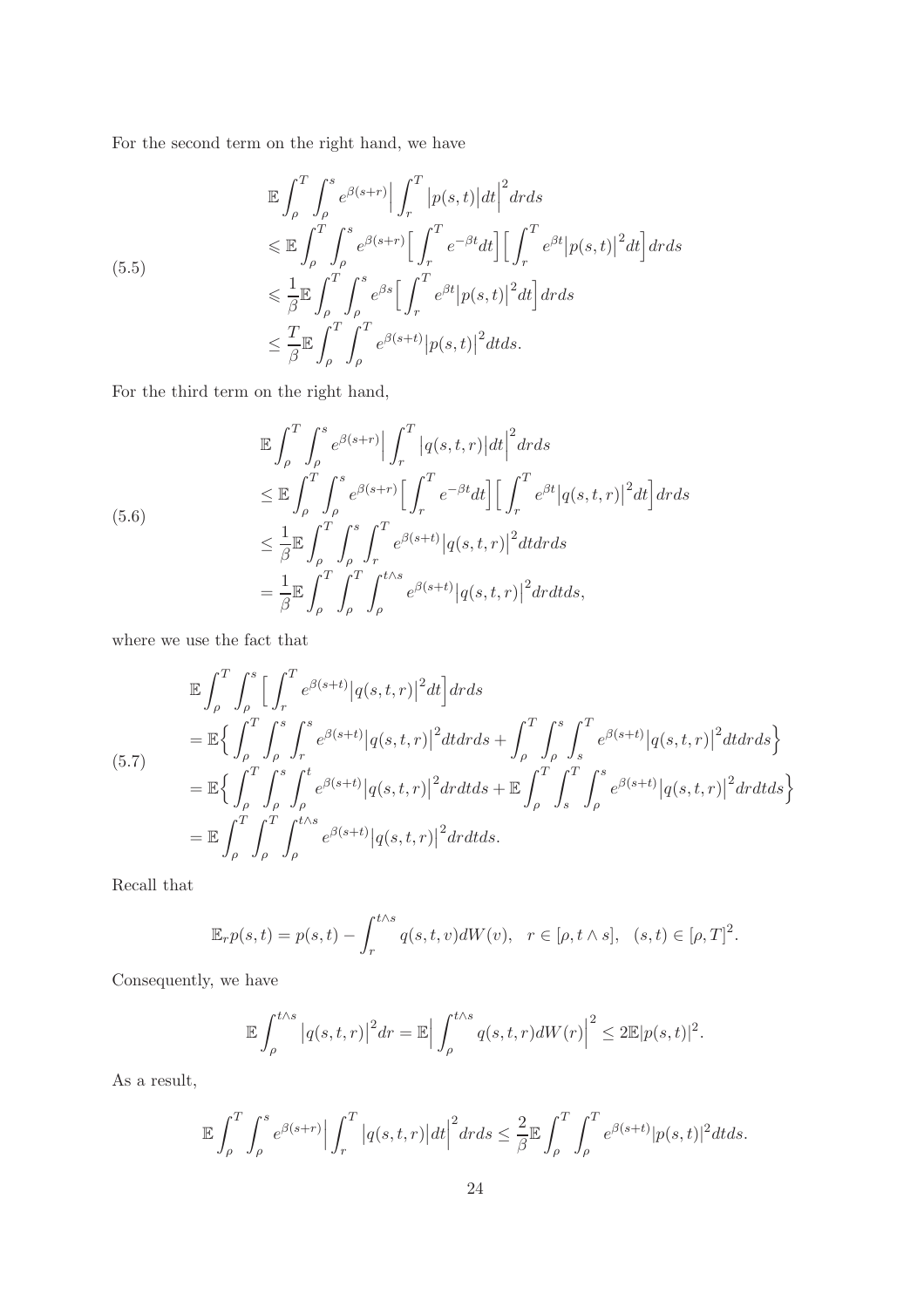To sum up the above arguments, with any  $\rho \in [\tau, T]$ , we have

<span id="page-24-4"></span>(5.8) 
$$
\mathbb{E} \int_{\rho}^{T} \int_{\rho}^{T} e^{\beta(s+r)} |P(s,r)|^2 dr ds
$$
  
 
$$
\leq 6 \mathbb{E} \int_{\rho}^{T} \int_{\rho}^{s} e^{\beta(s+r)} |F(s,r)|^2 dr ds + \frac{C_1}{\beta} \mathbb{E} \int_{\rho}^{T} \int_{\rho}^{T} e^{\beta(s+t)} |p(s,t)|^2 dt ds < \infty,
$$

with  $\mathcal{C}_1 := 12 \big\|\sigma_x(\cdot,\cdot)\big\|_{\circ}^2$  $\frac{2}{\infty}+6||b_x(\cdot,\cdot)||^2_{\circ}$  $\int_{-\infty}^2 T$ . This implies that  $P(\cdot, \cdot) \in L^2_{\mathcal{S}}(\rho, T; L^2_{\mathbb{F}}(\rho, T))$ , and one can define a map  $\Xi$  from  $L^2_{\mathcal{S}}(\rho, T; L^2_{\mathbb{F}}(\rho, T))$  to itself as  $\Xi(p) = P$ .

Suppose  $\bar{p}$ ,  $\tilde{p}$  are two elements in  $L^2_{\mathcal{S}}(\rho,T;L^2_{\mathbb{F}}(\rho,T))$ , and  $(\bar{q},\tilde{q})$  is defined similarly as the last equality in [\(5.3\)](#page-22-0). By the previous arguments, we have  $\overline{P} = \Xi(\overline{p})$ ,  $\widetilde{P} = \Xi(\widetilde{p})$ , and define  $\overline{Q}$ ,  $\widetilde{Q}$ accordingly. Also let

$$
\widehat{f} := \overline{f} - \widetilde{f}, \quad f := p, \quad q, \quad P, \quad Q.
$$

Then we have

<span id="page-24-0"></span>(5.9)  

$$
\begin{cases}\n\widehat{P}(s,r) = \int_r^T \left[ b_x(t,r)^\top \mathbb{E}_r \widehat{p}(s,t) + \sigma_x(t,r)^\top \widehat{q}(s,t,r) \right] dt, \quad s \ge r, \\
\widehat{P}(s,r) = \int_s^T \left[ \mathbb{E}_s \widehat{p}(t,r) b_x(t,s) + \widehat{q}(t,r,s) \sigma_x(t,s) \right] dt, \quad s \le r, \\
\mathbb{E}_r \widehat{p}(s,t) = \widehat{p}(s,t) - \int_r^{t \wedge s} \widehat{q}(s,t,v) dW(v), \quad r \in [\tau, t \wedge s], \quad (s,t) \in [\tau, T]^2.\n\end{cases}
$$

Similar as the above [\(5.4\)](#page-22-1),

<span id="page-24-1"></span>(5.10) 
$$
\mathbb{E}\int_{\rho}^{T}\int_{\rho}^{T}e^{\beta(s+r)}|\widehat{P}(s,r)|^{2}drds = 2\mathbb{E}\int_{\rho}^{T}\int_{\rho}^{s}e^{\beta(s+r)}|\widehat{P}(s,r)|^{2}drds.
$$

By the first equality in [\(5.9\)](#page-24-0),

<span id="page-24-2"></span>(5.11)  
\n
$$
\mathbb{E} \int_{\rho}^{T} \int_{\rho}^{s} e^{\beta(s+r)} |\widehat{P}(s,r)|^{2} dr ds
$$
\n
$$
\leq 2 \left\| b_{x}(\cdot, \cdot) \right\|_{\infty}^{2} \mathbb{E} \int_{\rho}^{T} \int_{\rho}^{s} e^{\beta(s+r)} \left| \int_{r}^{T} |\widehat{p}(s,t)| dt \right|^{2} dr ds
$$
\n
$$
+ 2 \left\| \sigma_{x}(\cdot, \cdot) \right\|_{\infty}^{2} \mathbb{E} \int_{\rho}^{T} \int_{\rho}^{s} e^{\beta(s+r)} \left| \int_{r}^{T} |\widehat{q}(s,t,r)| dt \right|^{2} dr ds.
$$

Similar as the above  $(5.5)$  and  $(5.6)$ , we have

(5.12) 
$$
\mathbb{E}\int_{\rho}^{T}\int_{\rho}^{s}e^{\beta(s+r)}\Big|\int_{r}^{T}\big|\widehat{p}(s,t)\big|dt\Big|^{2}drds\leq \frac{T}{\beta}\mathbb{E}\int_{\rho}^{T}\int_{\rho}^{T}e^{\beta(s+t)}\big|\widehat{p}(s,t)\big|^{2}dtds,
$$

and

<span id="page-24-3"></span>
$$
\mathbb{E}\int_{\rho}^T\int_{\rho}^s e^{\beta(s+r)}\Big|\int_r^T\big|\widehat{q}(s,t,r)\big|dt\Big|^2drds\leq \frac{1}{\beta}\mathbb{E}\int_{\rho}^T\int_{\rho}^T\int_{\rho}^{t\wedge s}e^{\beta(s+t)}\big|\widehat{q}(s,t,r)\big|^2drdtds.
$$

We observe that

$$
\mathbb{E}_r \widehat{p}(s,t) = \widehat{p}(s,t) - \int_r^{t \wedge s} \widehat{q}(s,t,v) dW(v), \quad r \in [\rho, t \wedge s], \quad (s,t) \in [\rho, T]^2.
$$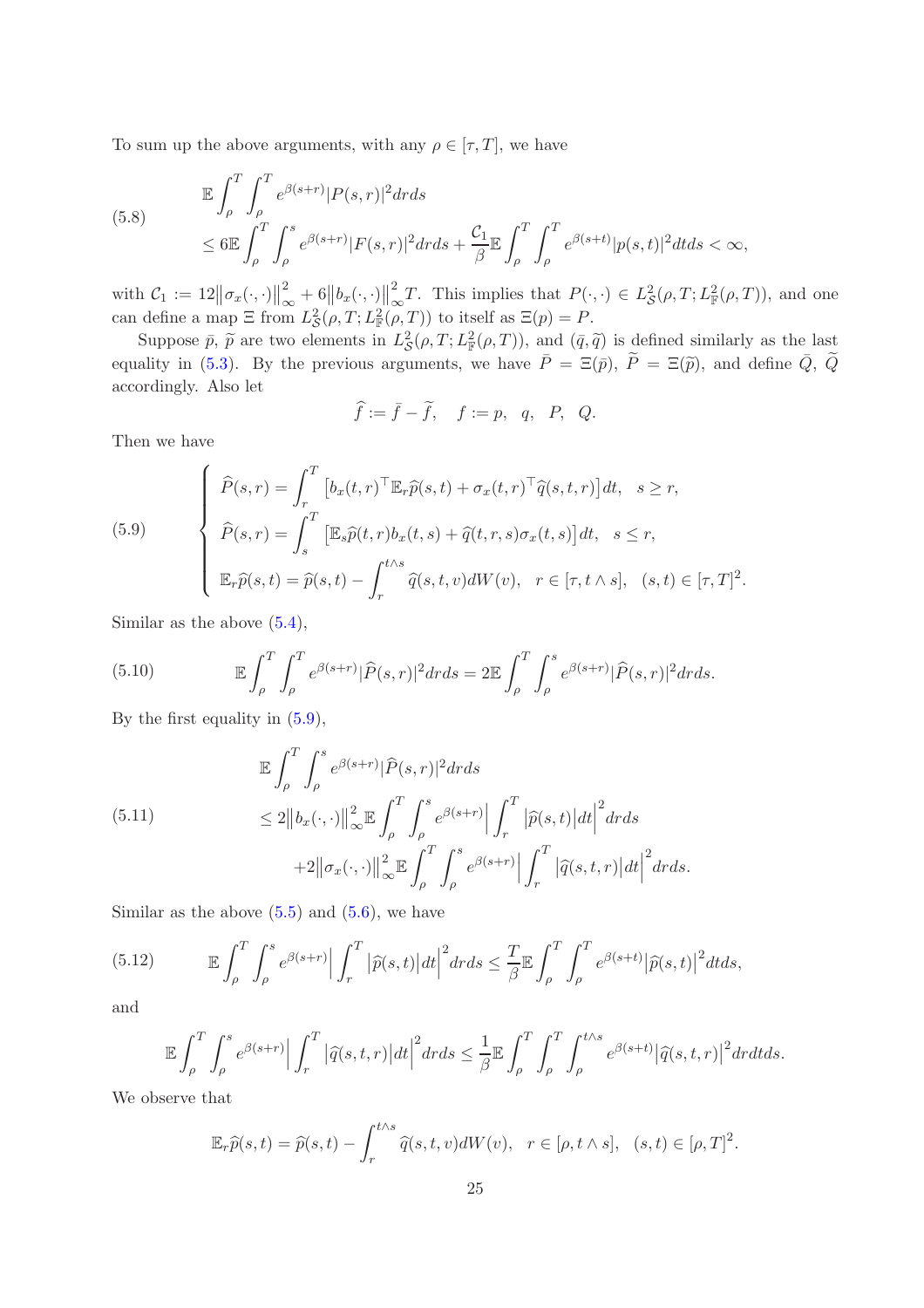Consequently, we have

$$
\mathbb{E}\int_{\rho}^{t\wedge s} \left|\widehat{q}(s,t,r)\right|^2 dr = \mathbb{E}\left|\int_{\rho}^{t\wedge s} \widehat{q}(s,t,r)dW(r)\right|^2 \leq 2\mathbb{E}|\widehat{p}(s,t)|^2.
$$

As a result,

(5.13) 
$$
\mathbb{E}\int_{\rho}^{T}\int_{\rho}^{s}e^{\beta(s+r)}\Big|\int_{r}^{T}\big|\widehat{q}(s,t,r)\big|dt\Big|^{2}drds \leq \frac{2}{\beta}\mathbb{E}\int_{\rho}^{T}\int_{\rho}^{T}e^{\beta(s+t)}|\widehat{p}(s,t)|^{2}dtds.
$$

It follows from [\(5.10\)](#page-24-1), [\(5.11\)](#page-24-2), [\(5.12\)](#page-24-3), [\(5.13\)](#page-25-0) that for any  $\rho \in [\tau, T]$ ,

<span id="page-25-0"></span>
$$
\mathbb{E}\int_{\rho}^{T}\int_{\rho}^{T}e^{\beta(s+r)}|\widehat{P}(s,r)|^{2}drds \leq \frac{\mathcal{C}_{2}}{\beta}\mathbb{E}\int_{\rho}^{T}\int_{\rho}^{T}e^{\beta(s+t)}|p(s,t)|^{2}dtds,
$$

with  $\mathcal{C}_2 := 8 \big\| \sigma_x(\cdot, \cdot) \big\|_{\infty}^2$  $\int_{-\infty}^{\infty} +4||b_x(\cdot,\cdot)||_{\infty}^2$  $\int_{-\infty}^{\infty} T$ . Therefore, by choosing the  $\beta = 2\mathcal{C}_2$ , we obtain the existence and uniqueness of P on  $[\rho, T]$ . In addition, by choosing  $\beta = 2C_1$  in the above [\(5.8\)](#page-24-4), we have

$$
\mathbb{E}\int_{\rho}^{T}\int_{\rho}^{T}e^{\beta(s+r)}|P(s,r)|^{2}drds \leq 12\mathbb{E}\int_{\rho}^{T}\int_{\rho}^{s}e^{\beta(s+r)}|F(s,r)|^{2}drds.
$$

 $\Box$ 

Therefore, the above conclusion [\(5.2\)](#page-21-2) holds naturally.

Now we return back to system [\(4.34\)](#page-20-0), the second-order adjoint system in our scenario.

<span id="page-25-1"></span>**Theorem 5.2.** Suppose (H1)-(H2) hold. Then  $(4.34)$  admits a unique  $(P_1, P_2, P_3, P_4)$  such that [\(4.35\)](#page-20-1) holds and  $(P_3, P_4) \in \mathcal{H}_{\mathcal{S}}^2(\tau, T)$ .

*Proof.*By standard BSVIEs theory  $([32])$  $([32])$  $([32])$ , the well-posedness in the spaces is easy to see

$$
(P_1, Q_1) \in L^2_{\mathbb{F}}(\Omega; C([\tau, T]; \mathbb{S}^n)) \times L^2_{\mathbb{F}}(\tau, T; \mathbb{S}^n),
$$
  

$$
(P_2, Q_2) \in L^2_{\mathbb{F}}(\tau, T; \mathbb{R}^{n \times n}) \times L^2(\tau, T; L^2_{\mathbb{F}}(\tau, T; \mathbb{R}^{n \times n})).
$$

We prove the well-posedness of  $(P_3, P_4)$ . Recall  $(4.4)$ , we see that  $H_{xx}(\cdot) \in L^2_{\mathbb{F}}(\tau, T; \mathbb{R}^{n \times n})$ . Notice that the equation of  $(P_3, P_4)$  in  $(4.34)$  can be rewritten as

(5.14)  
\n
$$
\begin{cases}\nP_3(s,r) = \mathbb{H}_1(s,r) + b_x(s,r)^\top \mathbb{E}_r P_4(s) + \sigma_x(s,r)^\top Q_4(s,r) \\
+ \int_r^T \left[ b_x(t,r)^\top \mathbb{E}_r P_3(s,t) + \sigma_x(t,r)^\top Q_3(s,t,r) \right] dt, \quad s \geq r, \\
P_3(s,r) = \mathbb{H}_1(r,s)^\top + \mathbb{E}_s P_4(r)^\top b_x(r,s) + Q_4(r,s)^\top \sigma_x(r,s) \\
+ \int_s^T \left[ \mathbb{E}_s P_3(t,r) b_x(t,s) + Q_3(t,r,s) \sigma_x(t,s) \right] dt, \quad s \leq r, \\
P_4(r) = \mathbb{H}_2(r) + \int_r^T \int_r^T \sigma_x(t,r)^\top \mathbb{E}_r P_3(s,t) \sigma_x(s,r) ds dt \\
+ \int_r^T \sigma_x(t,r)^\top \mathbb{E}_r P_4(t) \sigma_x(t,r) dt, \quad r \in [\tau, T],\n\end{cases}
$$

where

$$
\mathbb{H}_1(s,r) := b_x(T,r)^\top \mathbb{E}_r P_2(s)^\top + \sigma_x(T,r)^\top Q_2(s,r)^\top,
$$
  
\n
$$
\mathbb{H}_2(r) := H_{xx}(r) + \sigma_x(T,r)^\top P_1(r) \sigma_x(T,r)
$$
  
\n
$$
+ \mathbb{E}_r \int_r^T \left[ \sigma_x(s,r)^\top P_2(s) \sigma_x(T,r) + \sigma_x(T,r)^\top P_2(s)^\top \sigma_x(s,r) \right] ds,
$$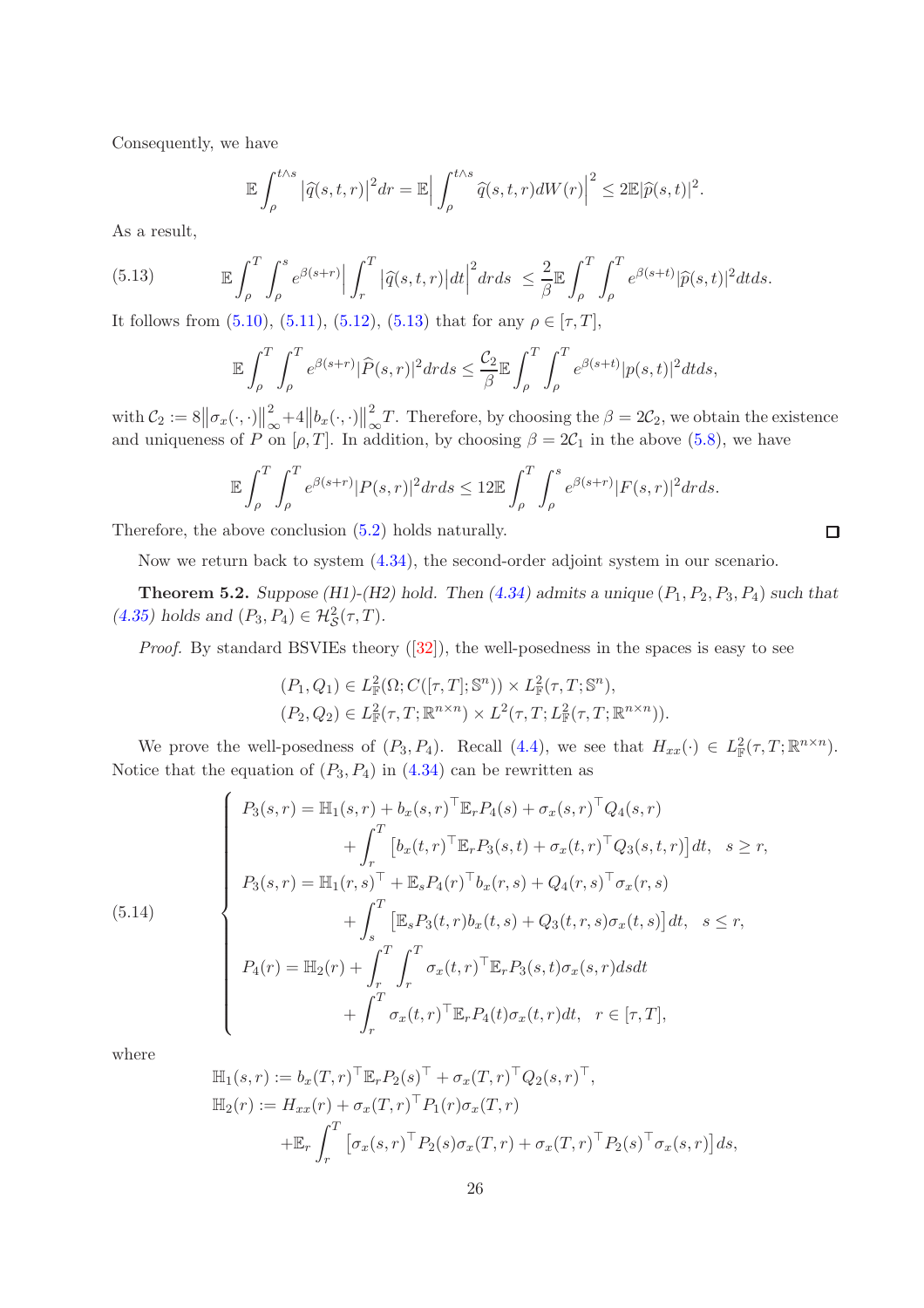For given  $p_3(\cdot) \in L^2_{\mathbb{F}}(0,T)$ , consider

<span id="page-26-0"></span>(5.15)  
\n
$$
\begin{cases}\nP_3(s,r) = \mathbb{H}_1(s,r) + b_x(s,r)^\top \mathbb{E}_r p_4(s) + \sigma_x(s,r)^\top q_4(s,r) \\
+ \int_r^T \left[ b_x(t,r)^\top \mathbb{E}_r P_3(s,t) + \sigma_x(t,r)^\top Q_3(s,t,r) \right] dt, \quad s \geq r, \\
P_3(s,r) = \mathbb{H}_1(r,s)^\top + \mathbb{E}_s p_4(r)^\top b_x(r,s) + q_4(r,s)^\top \sigma_x(r,s) \\
+ \int_s^T \left[ \mathbb{E}_s P_3(t,r) b_x(t,s) + Q_3(t,r,s) \sigma_x(t,s) \right] dt, \quad s \leq r, \\
\mathbb{E}_r P_3(s,t) = P_3(s,t) - \int_r^{t \wedge s} Q_3(s,t,v) dW(v), \quad r \in [\tau, t \wedge s], \quad (s,t) \in [\tau, T]^2, \\
P_4(r) = \mathbb{H}_2(r) + \int_r^T \int_r^T \sigma_x(t,r)^\top \mathbb{E}_r P_3(s,t) \sigma_x(s,r) ds dt \\
+ \int_r^T \sigma_x(t,r)^\top \mathbb{E}_r p_4(t) \sigma_x(t,r) dt, \quad r \in [\tau, T], \\
\mathbb{E}_r p_4(t) = p_4(t) - \int_r^t q_4(t,s) dW(s), \quad r \in [\tau, t].\n\end{cases}
$$

According to Lemma [5.1,](#page-21-3) the first two equations are solvable such that for any  $\rho \in [\tau, T]$ ,

$$
\mathbb{E} \int_{\rho}^{T} \int_{\rho}^{T} |P_3(s,r)|^2 dr ds
$$
  
\n
$$
\leq K \mathbb{E} \int_{\rho}^{T} \int_{\rho}^{s} |p_4(s)|^2 dr ds + K \mathbb{E} \int_{\tau}^{T} \int_{\tau}^{s} |q_4(s,r)|^2 dr ds
$$
  
\n
$$
\leq K \mathbb{E} \int_{\rho}^{T} |p_4(s)|^2 ds,
$$

where K does not depend on  $\rho$ . Therefore, for any given  $\beta > 0$ ,

$$
\mathbb{E} \int_{\tau}^{T} e^{\beta r} \Big| \int_{r}^{T} \int_{t}^{T} \sigma_{x}(t, r)^{\top} P_{3}(s, t) \sigma_{x}(s, r) ds dt \Big|^{2} dr
$$
\n
$$
\leq K T^{2} \mathbb{E} \int_{\tau}^{T} e^{\beta r} \Big[ \int_{r}^{T} \int_{t}^{T} |P_{3}(s, t)|^{2} ds dt \Big] dr
$$
\n
$$
\leq K T^{2} \mathbb{E} \int_{\tau}^{T} e^{\beta r} \int_{r}^{T} |p_{4}(s)|^{2} ds dr = K T^{2} \mathbb{E} \int_{\tau}^{T} \Big[ \int_{\tau}^{t} e^{\beta r} dr \Big] |p_{4}(t)|^{2} dt
$$
\n
$$
\leq \frac{K}{\beta} \mathbb{E} \int_{\tau}^{T} e^{\beta t} |p_{4}(t)|^{2} dt < \infty.
$$

For the equality of  $P_4(\cdot)$  in [\(5.15\)](#page-26-0), for any given  $\beta > 0$ , we have

$$
\mathbb{E} \int_{\tau}^{T} e^{\beta r} |P_4(r)|^2 dr
$$
\n
$$
\leq K \mathbb{E} \int_{\tau}^{T} e^{\beta r} |\mathbb{H}_2(r)|^2 dr + K \mathbb{E} \int_{\tau}^{T} e^{\beta r} \Big| \int_{r}^{T} \sigma_x(t, r)^\top p_4(t) \sigma_x(t, r) dt \Big|^2 dr
$$
\n
$$
+ K \mathbb{E} \int_{\tau}^{T} e^{\beta r} \Big| \int_{r}^{T} \int_{t}^{T} \sigma_x(t, r)^\top p_3(s, t) \sigma_x(s, r) ds dt \Big|^2 dr < \infty,
$$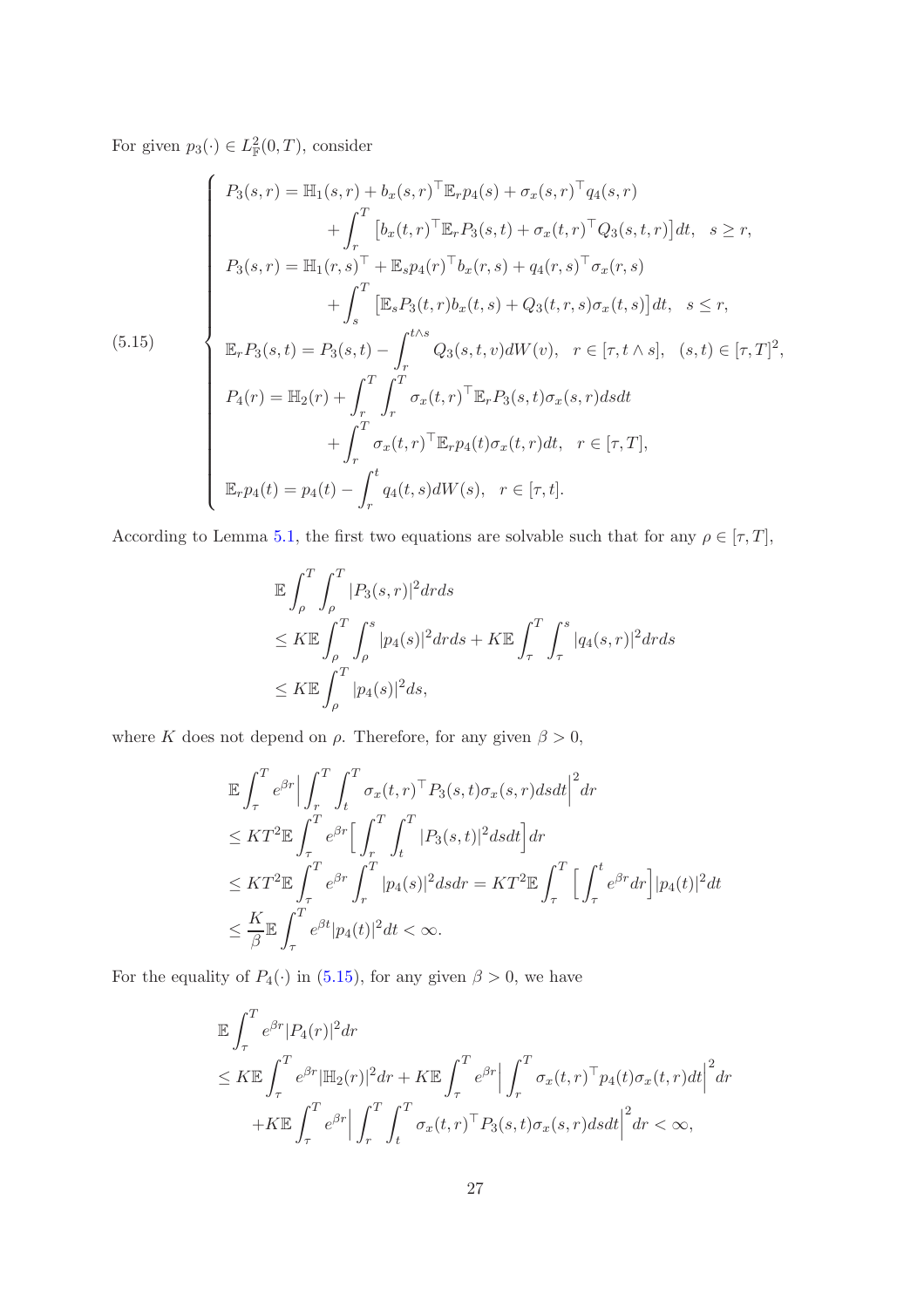where we use the fact that

$$
\mathbb{E} \int_{\tau}^{T} e^{\beta r} \Big| \int_{r}^{T} \sigma_x(t, r)^{\top} p_4(t) \sigma_x(t, r) dt \Big|^2 dr
$$
  
\n
$$
\leq K \mathbb{E} \int_{\tau}^{T} e^{\beta r} \Big[ \int_{r}^{T} |p_4(t)|^2 dt \Big] dr = K \mathbb{E} \int_{\tau}^{T} \Big[ \int_{\tau}^{t} e^{\beta r} dr \Big] |p_4(t)|^2 dt
$$
  
\n
$$
\leq \frac{K}{\beta} \mathbb{E} \int_{\tau}^{T} e^{\beta t} |p_4(t)|^2 dt < \infty.
$$

Eventually, we have  $P_4(\cdot) \in L^2_{\mathbb{F}}(0,T)$ . Therefore, we can define a map  $\Xi(p_4) = P_4$  in  $L^2_{\mathbb{F}}(0,T)$ .

Suppose  $\bar{p}_4$ ,  $\tilde{p}_4$  are two elements in  $L^2_{\mathbb{F}}(0,T)$ . We then have  $\Xi(\bar{p}_4) = \bar{P}_4$ ,  $\Xi(\tilde{p}_4) = \tilde{P}_4$ , and define  $\widehat{f} := \overline{f} - \widetilde{f},$   $f := p_4, P_4, P_3$ . Then for any  $t \in [\tau, T]$ , by the above [\(5.2\)](#page-21-2),

$$
\mathbb{E} \int_t^T \int_t^T |\widehat{P}_3(s,r)|^2 dr ds
$$
  
\n
$$
\leq K \mathbb{E} \int_t^T \int_t^s |\widehat{p}_4(s)|^2 dr ds + K \mathbb{E} \int_t^T \int_t^s |\widehat{q}_4(s,r)|^2 dr ds
$$
  
\n
$$
\leq K \mathbb{E} \int_t^T |\widehat{p}_4(s)|^2 ds,
$$

where  $K$  does not depend on  $t$ . This implies that

$$
\mathbb{E} \int_{\tau}^{T} e^{\beta r} \Big| \int_{r}^{T} \int_{t}^{T} \sigma_{x}(t, r)^{\top} \widehat{P}_{3}(s, t) \sigma_{x}(s, r) ds dt \Big|^{2} dr
$$
\n
$$
\leq K^{2} \mathbb{E} \int_{\tau}^{T} e^{\beta r} \Big[ \int_{r}^{T} \int_{t}^{T} |\widehat{P}_{3}(s, t)|^{2} ds dt \Big] dr
$$
\n
$$
\leq K \mathbb{E} \int_{\tau}^{T} e^{\beta r} \int_{r}^{T} |\widehat{p}_{4}(s)|^{2} ds dr \leq \frac{K}{\beta} \mathbb{E} \int_{\tau}^{T} e^{\beta t} |\widehat{p}_{4}(t)|^{2} dt.
$$

We have also

$$
\mathbb{E} \int_{\tau}^{T} e^{\beta r} \Big| \int_{r}^{T} \sigma_x(t, r)^{\top} \widehat{p}_4(t) \sigma_x(t, r) dt \Big|^2 dr \n\leq K \mathbb{E} \int_{\tau}^{T} e^{\beta r} \Big[ \int_{r}^{T} |\widehat{p}_4(t)|^2 dt \Big] dr \leq \frac{K}{\beta} \mathbb{E} \int_{\tau}^{T} e^{\beta t} |\widehat{p}_4(t)|^2 dt.
$$

Consequently, we arrive at

$$
\mathbb{E}\int_{\tau}^{T}e^{\beta r}|\widehat{P}_4(r)|^2dr \leq \frac{K}{\beta}\mathbb{E}\int_{\tau}^{T}e^{\beta t}|\widehat{p}_4(t)|^2dt.
$$

By choosing suitable  $\beta$ , we obtain the conclusion.

Remark 5.3. In the above two results, there are two crucial points, i.e., the introducing of equivalent β-norm of  $L^2_{\mathbb{F}}(\tau,T)$  and  $L^2_{\mathcal{S}}(\tau,T;L^2_{\mathbb{F}}(\tau,T))$ , and the subtle use of Lemma [5.1](#page-21-3) in Theorem [5.2.](#page-25-1) We point out that the similar  $\beta$ -arguments idea also appeared in the current literature (e.g.  $[23, 24, 29]$  $[23, 24, 29]$  $[23, 24, 29]$  $[23, 24, 29]$  $[23, 24, 29]$ .

 $\Box$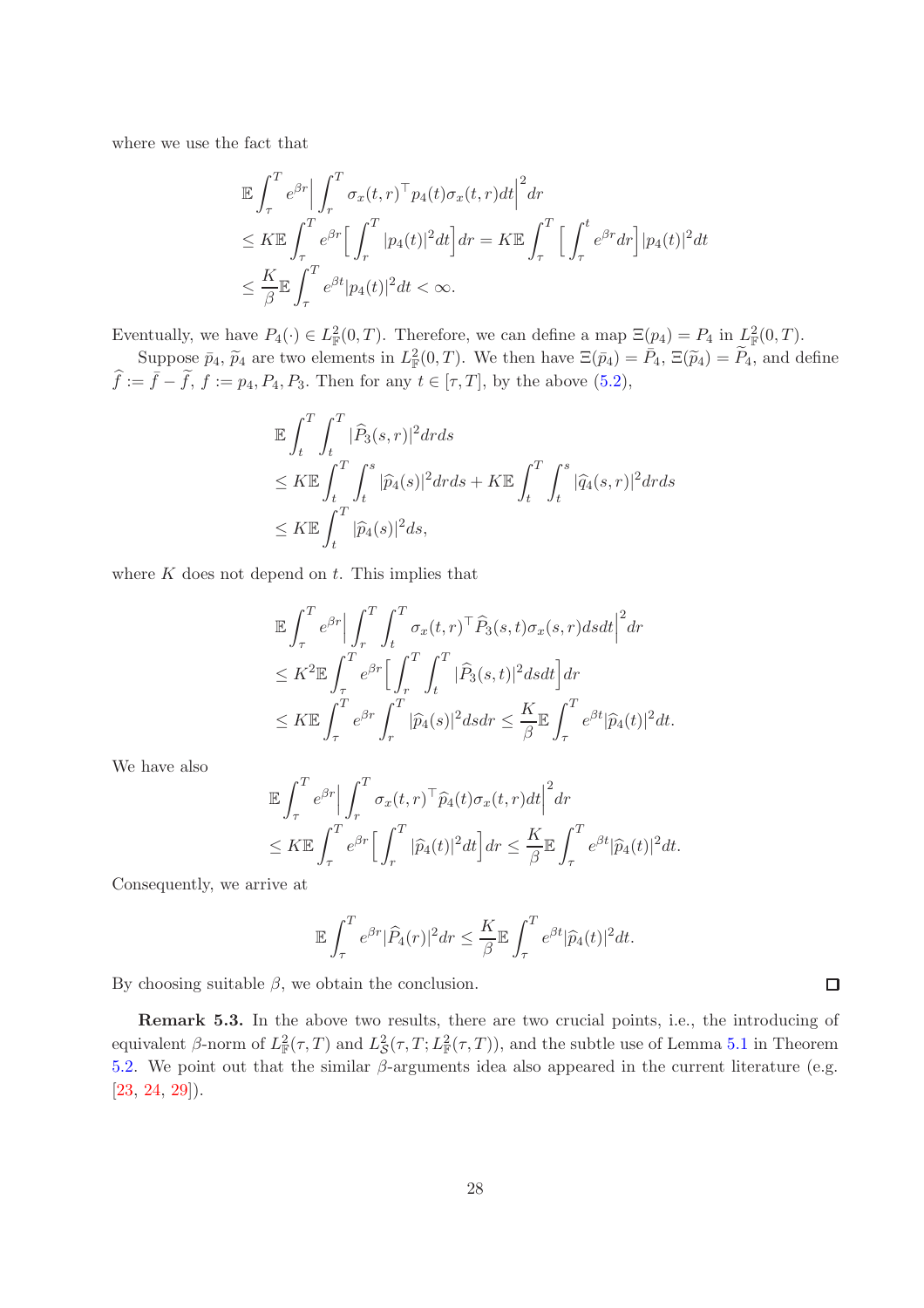## 6 The Pontryagin's Type Maximum Principles and Related Extensions

In this section, let us first give the main result of the paper, maximum principle of optimal controls  $\bar{u}(\cdot)$ . Then we present the result consistency with the maximum principle of FSDEs. At last we show the extension to multi-objective problem and multi-person differential games of FSVIEs.

**Theorem 6.1.** Suppose (H1), (H2) hold with optimal pair  $(\bar{X}, \bar{u})$ . Then

<span id="page-28-1"></span>
$$
H(\tau, \bar{X}(\tau), u, \eta(\tau), \zeta(\tau), Y(\cdot), Z(\cdot, \tau)) - H(\tau, \bar{X}(\tau), \bar{u}(\tau), \eta(\tau), \zeta(\tau), Y(\cdot), Z(\cdot, \tau))
$$
  
+ 
$$
\frac{1}{2} \Big\{ \delta \sigma(T, \tau)^{\top} P_1(\tau) \delta \sigma(T, \tau) + \int_{\tau}^{T} \delta \sigma(\theta, \tau)^{\top} P_4(\theta) \delta \sigma(\theta, \tau) d\theta
$$
  
(6.1)  
+ 
$$
\int_{\tau}^{T} \Big[ \delta \sigma(T, \tau)^{\top} P_2(\theta)^{\top} \delta \sigma(\theta, \tau) + \delta \sigma(\theta, \tau)^{\top} P_2(\theta) \delta \sigma(T, \tau) \Big] d\theta
$$
  
+ 
$$
\frac{1}{2} \int_{\tau}^{T} \int_{\tau}^{T} \delta \sigma(\theta, \tau)^{\top} \Big( P_3(\theta', \theta) + P_3(\theta, \theta') \Big) \delta \sigma(\theta', \tau) d\theta d\theta' \Big\} \ge 0,
$$

where  $u \in U$ , H is defined in [\(3.6\)](#page-6-2),  $(\bar{Y}, \bar{Z})$  satisfies BSVIE [\(3.5\)](#page-6-3), and (P<sub>1</sub>, P<sub>2</sub>, P<sub>3</sub>, P<sub>4</sub>) is the unique fourfold solution of [\(4.34\)](#page-20-0).

<span id="page-28-0"></span>Proof. Recall that

(6.2) 
$$
\delta \sigma^{\varepsilon}(t,s) := \left[\sigma(t,s,\bar{X}(s),u) - \sigma(t,s,\bar{X}(s),\bar{u}(s))\right] I_{[\tau,\tau+\varepsilon]}(s).
$$

Thanks to [\(6.2\)](#page-28-0) and Lebesgue differentiable theorem, for almost  $\tau \in [0, T]$ , from the above [\(4.36\)](#page-21-0), we have

(6.3)  
\n
$$
\lim_{\varepsilon \to 0} \frac{\mathscr{E}(\varepsilon)}{\varepsilon} = \mathbb{E} \Big\{ \delta \sigma(T, \tau)^{\top} P_1(\tau) \delta \sigma(T, \tau) + \int_{\tau}^{T} \delta \sigma(\theta, \tau)^{\top} P_4(\theta) \delta \sigma(\theta, \tau) d\theta \n+ \int_{\tau}^{T} \Big[ \delta \sigma(T, \tau)^{\top} P_2(\theta)^{\top} \delta \sigma(\theta, \tau) + \delta \sigma(\theta, \tau)^{\top} P_2(\theta) \delta \sigma(T, \tau) \Big] d\theta \n+ \frac{1}{2} \int_{\tau}^{T} \int_{\tau}^{T} \delta \sigma(\theta, \tau)^{\top} \Big( P_3(\theta', \theta) + P_3(\theta, \theta') \Big) \delta \sigma(\theta', \tau) d\theta d\theta' \Big\}.
$$

According to Theorem [3.1,](#page-6-4) Proposition [4.1](#page-21-4) and Theorem [5.2,](#page-25-1) by the optimality of  $\bar{u}(\cdot)$  and the arbitrariness of  $u \in U$ , we obtain the above maximum condition [\(6.1\)](#page-28-1) naturally.  $\Box$ 

### 6.1 The Particular SDEs case

In this subsection, we show that the above maximum principle reduces to the SDEs case in e.g. [\[21\]](#page-43-2), [\[33\]](#page-43-3), where  $b(t, s, x, u)$ ,  $\sigma(t, s, x, u)$  do not depend on t.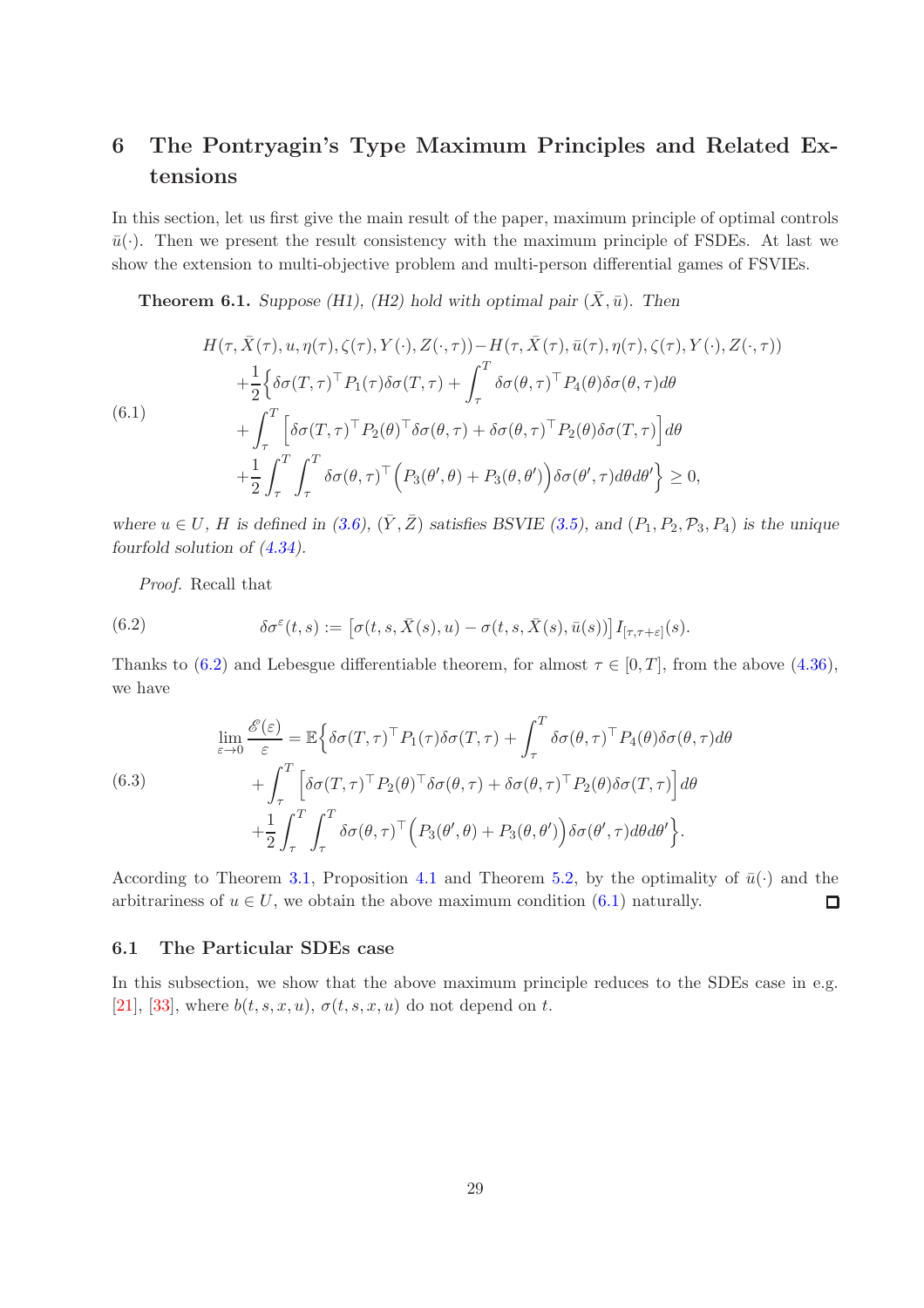First, let us look at the second-order adjoint system [\(4.34\)](#page-20-0) which becomes

<span id="page-29-0"></span>(6.4)  
\n
$$
\begin{cases}\nP_1(r) = h_{xx}(\bar{X}(T)) - \int_r^T Q_1(s)dW(s), \quad r \in [\tau, T], \\
P_2(r) = \mathcal{G}_2[P_1, Q_1, P_2, Q_2](r), \quad r \in [\tau, T], \\
\mathbb{E}_r P_2(s) = P_2(s) - \int_r^s Q_2(s, v)dW(v), \quad r \in [\tau, s], \quad s \le T, \\
P_3(s, r) = \mathcal{G}_3[P_2, Q_2, P_3, Q_3, P_4, Q_4](s, r), \quad s \ge r, \\
P_3(s, r) = \mathcal{G}_3[P_2, Q_2, P_3, Q_3, P_4, Q_4](r, s)^\top, \quad s \le r, \\
\mathbb{E}_r P_3(s, t) = P_3(s, t) - \int_r^{t \wedge s} Q_3(s, t, v)dW(v), \quad r \in [\tau, t \wedge s], \quad (s, t) \in [\tau, T]^2, \\
P_4(r) = H_{xx}(r) + \sigma_x(r)^\top \mathbb{E}_r \mathcal{G}(r) \sigma_x(r), \quad r \in [\tau, T], \\
\mathbb{E}_r P_4(t) = P_4(t) - \int_r^t Q_4(t, s)dW(s), \quad r \in [\tau, t],\n\end{cases}
$$

where

<span id="page-29-1"></span>
$$
G_2[P_1, Q_1, P_2, Q_2](r)
$$
  
\n
$$
:= b_x(r)^{\top} \Big\{ P_1(r) + \mathbb{E}_r \int_r^T P_2(s) ds \Big\} + \sigma_x(r)^{\top} \Big\{ Q_1(r) + \int_r^T Q_2(s, r) ds \Big\},
$$
  
\n
$$
G_3[P_2, Q_2, P_3, Q_3, P_4, Q_4](s, r)
$$
  
\n
$$
:= b_x(r)^{\top} \Big\{ \mathbb{E}_r P_2(s)^{\top} + \int_r^T \mathbb{E}_r P_3(s, t) dt + \mathbb{E}_r P_4(s) \Big\}
$$
  
\n
$$
+ \sigma_x(r)^{\top} \Big\{ Q_2(s, r)^{\top} + \int_r^T Q_3(s, t, r) dt + Q_4(s, r) \Big\},
$$
  
\n
$$
\mathcal{G}(r) := h_{xx}(\bar{X}(T)) + \int_r^T [P_2(s) + P_2(s)^{\top}] ds + \int_r^T \int_r^T P_3(s, t) ds dt + \int_r^T P_4(t) dt.
$$

For the equation of  $P_2$ , we have

$$
\int_{r}^{T} [P_2(s) + P_2(s)^\top] ds
$$
  
= 
$$
\int_{r}^{T} \left\{ b_x(s)^\top \left\{ P_1(s) + \int_{s}^{T} P_2(v, s) dv \right\} + \sigma_x(s)^\top \left\{ Q_1(s) + \int_{s}^{T} Q_2(v, s) dv \right\} + \left\{ P_1(s) + \int_{s}^{T} P_2(v, s) dv \right\}^\top b_x(s) + \left\{ Q_1(s) + \int_{s}^{T} Q_2(v, s) dv \right\}^\top \sigma_x(s) \right\} ds.
$$

For the equation of  $P_3$  in  $(6.4)$ , we have

(6.6) 
$$
\int_{r}^{T} \int_{t}^{T} P_{3}(s,t) ds dt
$$

$$
= \int_{r}^{T} \int_{t}^{T} \left[ b_{x}(t)^{\top} \left\{ \mathbb{E}_{t} P_{2}(s)^{\top} + \int_{t}^{T} \mathbb{E}_{t} P_{3}(s,r) dr + \mathbb{E}_{t} P_{4}(s) \right\} + \sigma_{x}(t)^{\top} \left\{ Q_{2}(s,t)^{\top} + \int_{t}^{T} Q_{3}(s,r,t) dr + Q_{4}(s,t) \right\} \right] ds dt,
$$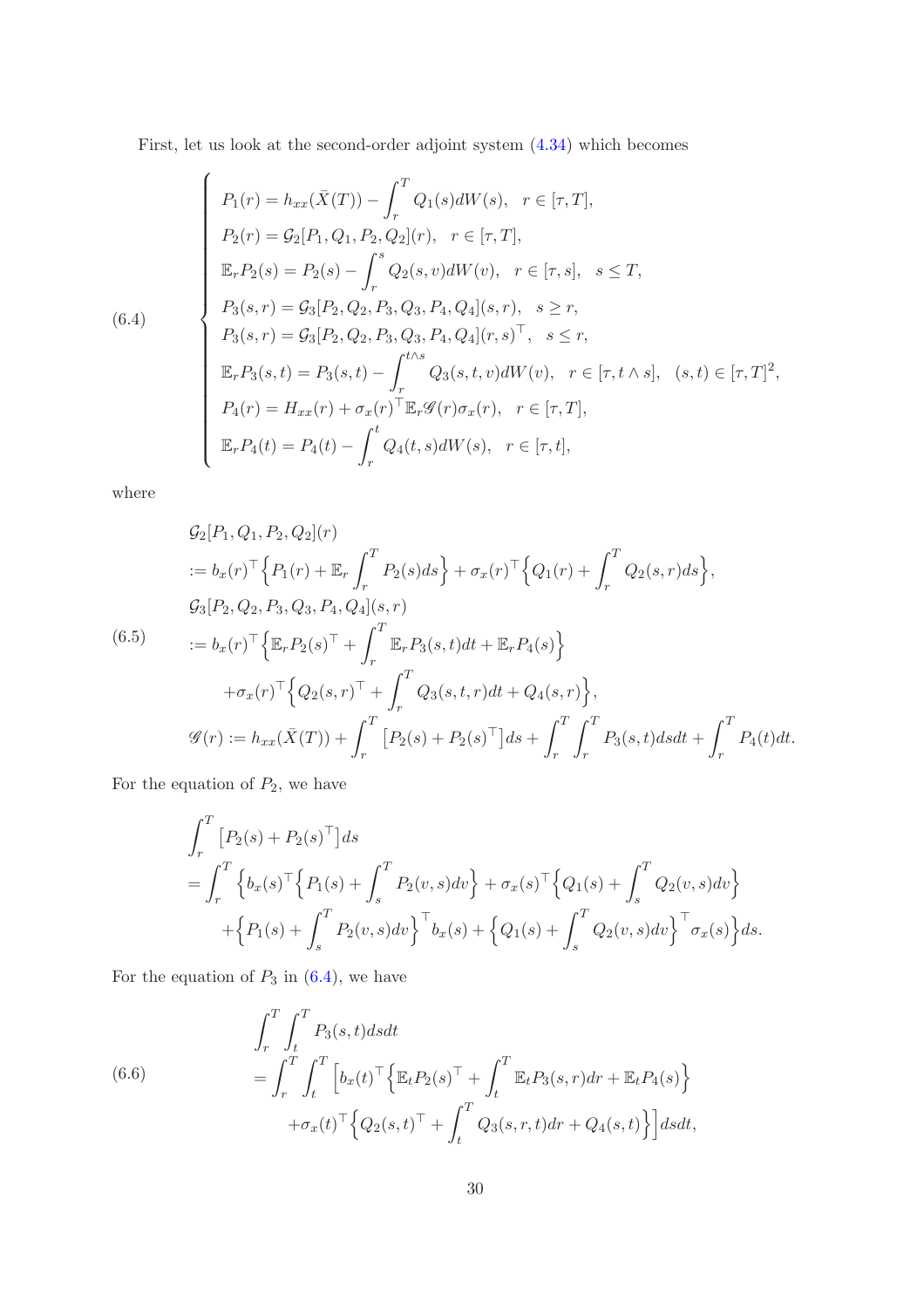and

(6.7) 
$$
\int_{r}^{T} \int_{r}^{t} P_{3}(s,t) ds dt = \int_{r}^{T} \int_{s}^{T} P_{3}(s,t) dt ds \n= \int_{r}^{T} \int_{s}^{T} \left\{ \left\{ \mathbb{E}_{s} P_{2}(t)^{\top} + \int_{s}^{T} \mathbb{E}_{s} P_{3}(t,v) dv + \mathbb{E}_{s} P_{4}(t) \right\}^{\top} b_{x}(s) + \left\{ Q_{2}(t,s)^{\top} + \int_{s}^{T} Q_{3}(t,v,s) dv + Q_{4}(t,s) \right\}^{\top} \sigma_{x}(s) \right\} dt ds.
$$

For the equation of  $P_4$  in [\(6.4\)](#page-29-0), we have

(6.8) 
$$
\int_r^T P_4(t)dt = \int_r^T H_{xx}(t)dt + \int_r^T \sigma_x(t)^{\top} \mathbb{E}_t \mathscr{G}(t) \sigma_x(t)dt.
$$

Therefore,

<span id="page-30-2"></span>
$$
\mathcal{G}(r) := h_{xx}(\bar{X}(T)) + \int_{r}^{T} \left\{ b_x(s)^\top \left\{ P_1(s) + \int_{s}^{T} P_2(v, s) dv \right\} \right\}
$$
  
\n
$$
+ \sigma_x(s)^\top \left\{ Q_1(s) + \int_{s}^{T} Q_2(v, s) dv \right\}
$$
  
\n
$$
+ \left\{ P_1(s) + \int_{s}^{T} P_2(v, s) dv \right\}^\top b_x(s) + \left\{ Q_1(s) + \int_{s}^{T} Q_2(v, s) dv \right\}^\top \sigma_x(s) \right\} ds
$$
  
\n
$$
+ \int_{r}^{T} \int_{s}^{T} \left\{ \left\{ \mathbb{E}_{s} P_2(t)^\top + \int_{s}^{T} \mathbb{E}_{s} P_3(t, v) dv + \mathbb{E}_{s} P_4(t) \right\}^\top b_x(s)
$$
  
\n(6.9)  
\n
$$
+ \left\{ Q_2(t, s)^\top + \int_{s}^{T} Q_3(t, v, s) dv + Q_4(t, s) \right\}^\top \sigma_x(s) \right\} dt ds
$$
  
\n
$$
+ \int_{r}^{T} \int_{s}^{T} \left[ b_x(s)^\top \left\{ \mathbb{E}_{s} P_2(t)^\top + \int_{s}^{T} \mathbb{E}_{s} P_3(t, r) dr + \mathbb{E}_{s} P_4(t) \right\} \right.
$$
  
\n
$$
+ \sigma_x(s)^\top \left\{ Q_2(t, s)^\top + \int_{s}^{T} Q_3(t, r, s) dr + Q_4(t, s) \right\} \right] dt ds
$$
  
\n
$$
+ \int_{r}^{T} H_{xx}(t) dt + \int_{r}^{T} \sigma_x(t)^\top \mathcal{M}(t) \sigma_x(t) dt
$$
  
\n
$$
= h_{xx}(\bar{X}(T)) + \int_{r}^{T} \left[ b_x(t)^\top \mathcal{M}(t) + \sigma_x(t)^\top \mathcal{M}(t) + \mathcal{M}(t) b_x(t) \right.
$$

where

<span id="page-30-1"></span>(6.10)  
\n
$$
\mathcal{M}(t) := \mathbb{E}_t \mathcal{G}(t),
$$
\n
$$
\mathcal{N}(t) := Q_1(t) + \int_t^T Q_2(v, t)^\top dv + \int_t^T Q_2(v, t) dv
$$
\n
$$
+ \int_t^T Q_4(r, t) dr + \int_t^T \int_t^T Q_3(s, v, t) dv ds.
$$

By the definition of  $\mathcal{Q}_1,~\mathcal{Q}_4,$  and Fubini theorem, we see that

<span id="page-30-0"></span>(6.11) 
$$
\int_{r}^{T} P_{2}(t)dt = \mathbb{E}_{r} \int_{r}^{T} P_{2}(t)dt + \int_{r}^{T} \int_{u}^{T} Q_{2}(t, u)dt dW(u),
$$

$$
\int_{r}^{T} P_{4}(t)dt = \mathbb{E}_{r} \int_{r}^{T} P_{4}(t)dt + \int_{r}^{T} \int_{u}^{T} Q_{4}(t, u)dt dW(u).
$$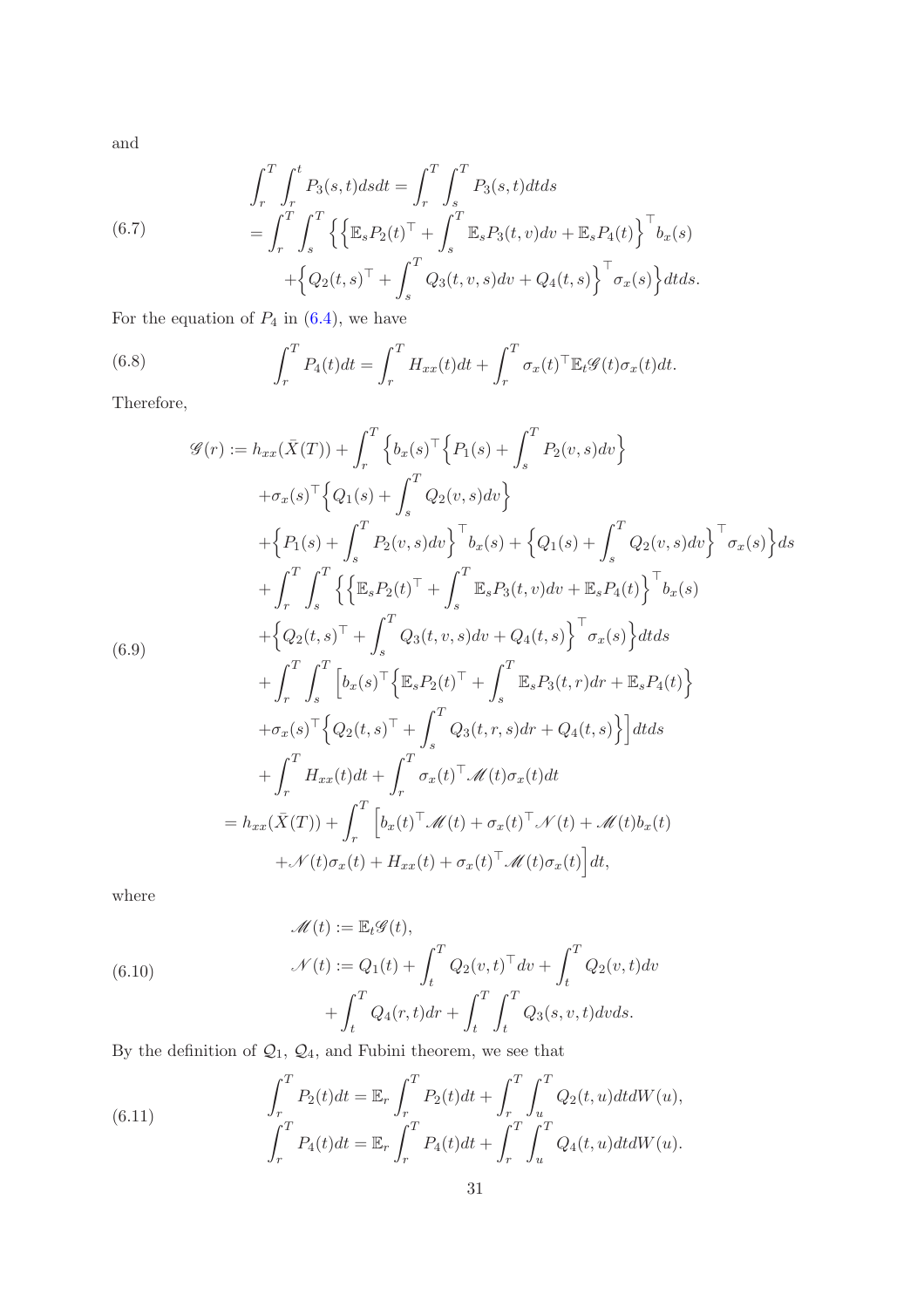Using Fubini theorem, we have

$$
\int_{r}^{T} \int_{r}^{t} \int_{r}^{s} Q_{3}(s, t, u) dW(u) ds dt = \int_{r}^{T} \int_{u}^{T} \int_{u}^{t} Q_{3}(s, t, u) ds dt dW(u),
$$
  

$$
\int_{r}^{T} \int_{t}^{T} \int_{r}^{t} Q_{3}(s, t, u) dW(u) ds dt = \int_{r}^{T} \int_{u}^{T} \int_{t}^{T} Q_{3}(s, t, u) ds dt dW(u).
$$

Therefore,

<span id="page-31-0"></span>(6.12)  
\n
$$
\int_{r}^{T} \int_{r}^{t} P_{3}(s,t) ds dt
$$
\n
$$
= \mathbb{E}_{r} \int_{r}^{T} \int_{r}^{t} P_{3}(s,t) ds dt + \int_{r}^{T} \Big[ \int_{u}^{T} \int_{u}^{t} Q_{3}(s,t,u) ds dt \Big] dW(u),
$$
\n
$$
\int_{r}^{T} \int_{t}^{T} P_{3}(s,t) ds dt
$$
\n
$$
= \mathbb{E}_{r} \int_{r}^{T} \int_{t}^{T} P_{3}(s,t) ds dt + \int_{r}^{T} \Big[ \int_{u}^{T} \int_{t}^{T} Q_{3}(s,t,u) ds dt \Big] dW(u).
$$

By  $(6.12)$  we have

<span id="page-31-1"></span>(6.13) 
$$
\int_{r}^{T} \int_{r}^{T} P_{3}(s, t) ds dt = \mathbb{E}_{r} \int_{r}^{T} \int_{r}^{T} P_{3}(s, t) ds dt + \int_{r}^{T} \left[ \int_{u}^{T} \int_{u}^{T} Q_{3}(s, t, u) ds dt \right] dW(u).
$$

Therefore, by combining [\(6.11\)](#page-30-0) and [\(6.13\)](#page-31-1), and recalling the notations of  $\mathscr{G}, \mathscr{M}, \mathscr{N}$  in [\(6.5\)](#page-29-1) and  $(6.10)$ , we have

$$
\mathscr{G}(r) = \mathscr{M}(r) + \int_r^T \mathscr{N}(u) dW(u).
$$

Therefore, by means of [\(6.9\)](#page-30-2), for  $r \in [0, T]$ , we have the following linear BSDE,

$$
\mathcal{M}(r) = h_{xx}(\bar{X}(T)) + \int_r^T \left[ b_x(t)^\top \mathcal{M}(t) + \sigma_x(t)^\top \mathcal{N}(t) + \mathcal{M}(t) b_x(t) + \mathcal{N}(t) \sigma_x(t) \right. \\ \left. + H_{xx}(t) + \sigma_x(t)^\top \mathcal{M}(t) \sigma_x(t) \right] dt - \int_r^T \mathcal{N}(u) dW(u).
$$

In other words, our [\(4.34\)](#page-20-0) reduces to the so-called second-order adjoint equation in optimal control problem of FSDEs.

We continue to look at the maximum conditions in  $(6.1)$ . First, we define

(6.14) 
$$
\mathcal{M}(t) := \eta(t) + \mathbb{E}_t \int_t^T Y(s)ds, \quad \mathcal{N}(t) := \zeta(t) + \int_t^T Z(s,t)ds, \quad t \in [0,T].
$$

Then from the above  $(3.5)$  we have

(6.15) 
$$
Y(t) = g_x(t)^\top + b_x(t)^\top \mathcal{M}(t) + \sigma_x(t)^\top \mathcal{N}(t), \quad t \in [0, T].
$$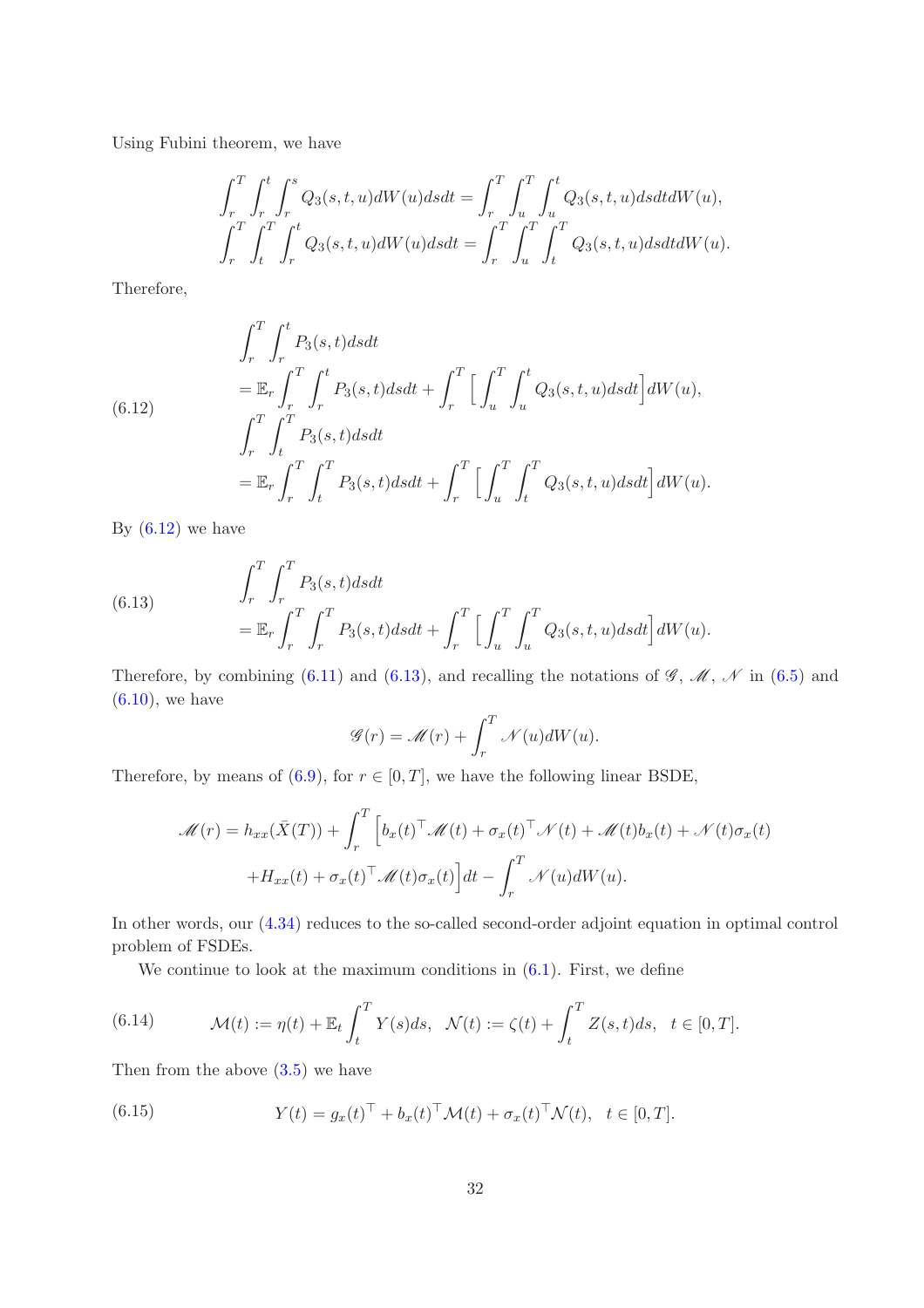Similar as the above arguments, e.g.  $(6.11)$ , we end up with a linear BSDE w.r.t.  $(\mathcal{M}, \mathcal{N})$  as follows,

(6.16) 
$$
\begin{cases} d\mathcal{M}(t) = -\left[g_x(t)^\top + b_x(t)^\top \mathcal{M}(t) + \sigma_x(t)^\top \mathcal{N}(t)\right]dt + \mathcal{N}(t)dW(t), & t \in [0, T],\\ \mathcal{M}(T) = h_x(\bar{X}(T))^\top. \end{cases}
$$

In this case, the Hamiltonian function in [\(3.6\)](#page-6-2) reduces to

(6.17) 
$$
H(s, x, u, \eta(s), \zeta(s), Y(\cdot), Z(\cdot, s))
$$

$$
= g(s, x, u) + b(s, x, u)^{\top} \mathcal{M}(s) + \sigma(s, x, u)^{\top} \mathcal{N}(s).
$$

Therefore, the above maximum condition [\(6.1\)](#page-28-1) becomes

(6.18) 
$$
g(\tau, \bar{X}(\tau), u) - g(t, \bar{X}(\tau), \bar{u}(\tau)) + \left[b(\tau, \bar{X}(\tau), u)^\top - b(t, \bar{X}(\tau), \bar{u}(\tau))^\top\right] \mathcal{M}(\tau) + \left[\sigma(t, \bar{X}(\tau), u)^\top - \sigma(t, \bar{X}(\tau), \bar{u}(\tau))^\top\right] \mathcal{N}(\tau) + \delta \sigma(\tau)^\top \mathcal{M}(\tau) \delta \sigma(\tau) \geq 0.
$$

This is the same as the traditional maximum condition for optimal control of FSDEs.

### 6.2 Multi-person differential games for FSVIEs

For integer  $N \geq 2$ , we consider a N-person differential game for forward stochastic Volterra integral equations. In this case, the cost functional is defined as in [\(1.2\)](#page-0-1) where  $h: \Omega \times \mathbb{R}^n \to \mathbb{R}^N$  g:  $[0,T] \times \Omega \times \mathbb{R}^n \times \mathbb{R}^m \to \mathbb{R}^N$  are vector-valued functions. For simplicity, we only discuss the noncooperative differential games, namely, the l-th paly in the game want to minimize his/her own cost functional  $J^l(u(\cdot))$ , regardless of other players' cost functional.

Let  $u(\cdot) = (u_1(\cdot), u_2(\cdot), \cdots, u_N(\cdot)),$  where  $u_l(\cdot) \in \mathcal{U}_{ad}^l$ ,  $\mathcal{U}_{ad}^l$  is defined associated with  $U_l \in \mathbb{R}^{m_l}$ . For notational simplicity, let

$$
(u_l^c, v) := (u_1, \cdots, u_{l-1}, v, u_{l+1}, \cdots, u_N), \quad 1 \le l \le N.
$$

Then player l selects  $u_l(\cdot) \in \mathcal{U}_{ad}^l$  to minimize the functional

$$
v(\cdot) \mapsto J^l(u_l^c(\cdot), v(\cdot)) \equiv J^l(u_1(\cdot), \cdots, u_{l-1}, v(\cdot), u_{l+1}, \cdots, u_N(\cdot)).
$$

Obviously,  $J^l(u(\cdot))$  not only depends on  $u_l(\cdot)$ , but also depends on  $u_k(\cdot)$ ,  $k \neq l$ . Therefore, the optimal control of Player  $l$  depends on the controls of the other players. We need the following notion.

**Definition 6.2.** An N-tuple  $\bar{u}(\cdot) = (\bar{u}_1(\cdot), \cdots, \bar{u}_N(\cdot)) \in \prod_{l=1}^N \mathcal{U}_{ad}^l$  is called an open-loop Nash equilibrium of the game if the following holds:

$$
J^{l}(\bar{u}(\cdot)) \leq J^{l}(\bar{u}_{l}^{c}(\cdot), v(\cdot)), \quad \forall v(\cdot) \in \mathcal{U}_{ad}^{l}, \quad 1 \leq l \leq N.
$$

We have the following Pontryagin type maximum principle for Nash equilibria of the N-person stochastic differential games. To this end, let  $(\eta^l, \zeta^l, Y^l, Z^l)$  be the solution of  $(3.5)$  associated with  $(h_x^l(\bar{X}(T)), g_x^l(\cdot))$ . Then we define  $H^l(\cdot)$  as in [\(3.6\)](#page-6-2) accordingly. Similarly, with  $(h_{xx}^l, H_{xx}^l)$ , let  $(P_1^l, P_2^l, P_3^l, P_4^l)$  be the solution of  $(4.34)$ .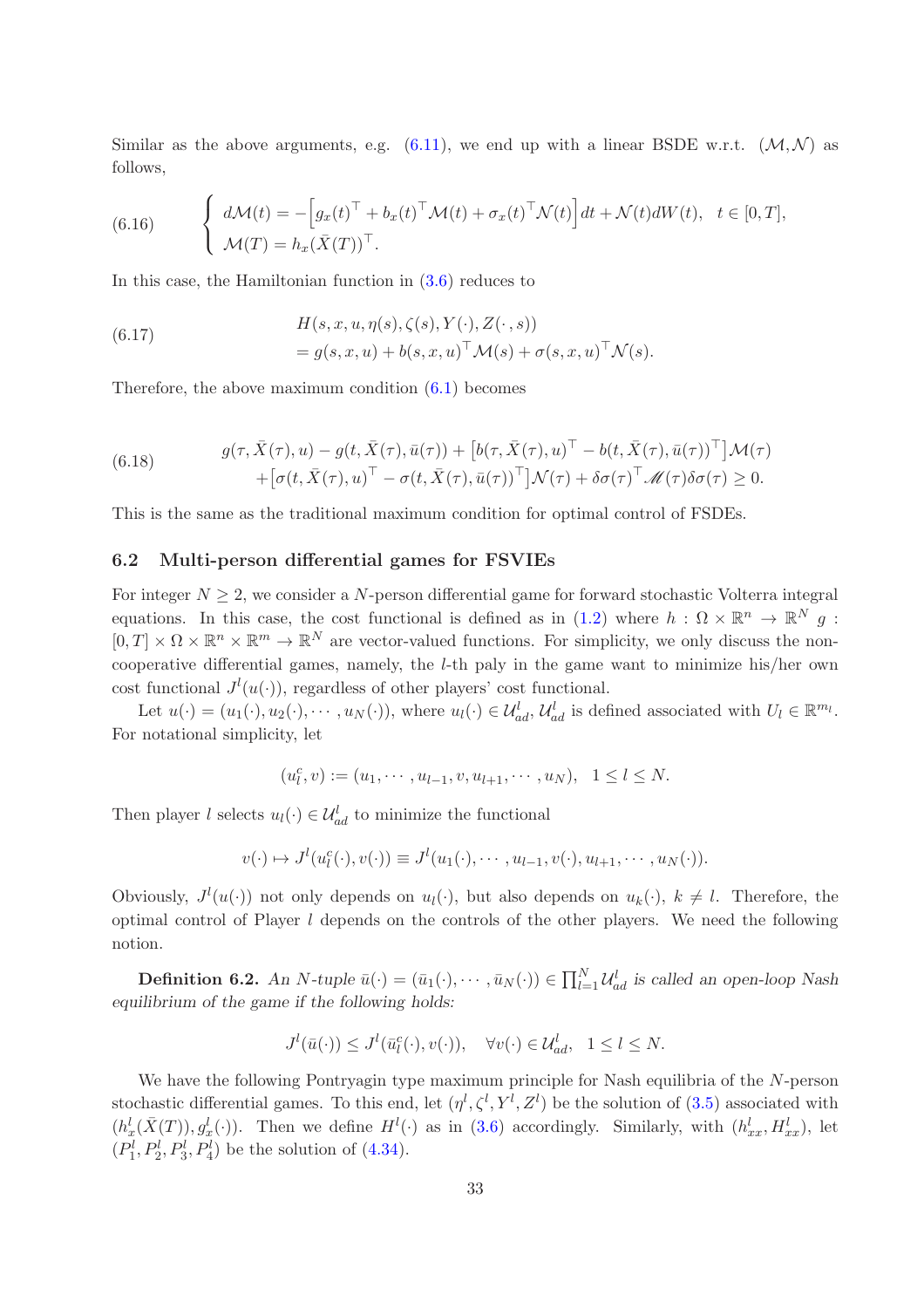**Theorem 6.3.** Let (H1), (H2) hold with g and h being  $\mathbb{R}^N$ -valued. Suppose  $\bar{u} = (\bar{u}_1(\cdot), \cdots, \bar{u}_N(\cdot)) \in$  $\prod_{l=1}^{N} \mathcal{U}_{ad}^{l}$  is the Nash equilibrium of the game. Then for any  $u \in U^{l}$ ,

$$
H^{l}(\tau, \bar{X}(\tau), \bar{u}_{l}^{c}(\tau), u, \eta^{l}(\tau), \zeta^{l}(\tau), Y^{l}(\cdot), Z^{l}(\cdot, \tau))
$$
  
\n
$$
-H(\tau, \bar{X}(\tau), \bar{u}(\tau), \eta^{l}(\tau), \zeta^{l}(\tau), Y^{l}(\cdot), Z^{l}(\cdot, \tau))
$$
  
\n
$$
+\frac{1}{2}\Big\{\delta\sigma(T, \tau)^{\top} P_{1}^{l}(\tau)\delta\sigma(T, \tau) + \int_{\tau}^{T} \delta\sigma(\theta, \tau)^{\top} P_{4}^{l}(\theta)\delta\sigma(\theta, \tau)d\theta
$$
  
\n
$$
+\int_{\tau}^{T} \Big[\delta\sigma(T, \tau)^{\top} P_{2}^{l}(\theta)^{\top}\delta\sigma(\theta, \tau) + \delta\sigma(\theta, \tau)^{\top} P_{2}^{l}(\theta)\delta\sigma(T, \tau)\Big]d\theta
$$
  
\n
$$
+\frac{1}{2}\int_{\tau}^{T} \int_{\tau}^{T} \delta\sigma(\theta, \tau)^{\top} (P_{3}^{l}(\theta', \theta) + P_{3}^{l}(\theta, \theta')) \delta\sigma(\theta', \tau)d\theta d\theta'\Big\} \geq 0.
$$

Let us continue to look at a special case: the two-person zero-sum differential games. In this case,  $N = 2$ , and  $J^1(\bar{u}(\cdot)) + J^2(\bar{u}(\cdot)) = 0$ . In this case, if  $(\bar{u}_1(\cdot), \bar{u}_2(\cdot)) \in \mathcal{U}_{ad}^1 \times \mathcal{U}_{ad}^2$  is a Nash equilibrium, then

$$
J^{1}(\bar{u}_{1}(\cdot), \bar{u}_{2}(\cdot)) \leq J^{1}(u_{1}(\cdot), \bar{u}_{2}(\cdot)), \quad \forall u_{1}(\cdot) \in \mathcal{U}_{ad}^{1},
$$
  

$$
J^{2}(\bar{u}_{1}(\cdot), \bar{u}_{2}(\cdot)) \leq J^{2}(\bar{u}_{1}(\cdot), u_{2}(\cdot)), \quad \forall u_{2}(\cdot) \in \mathcal{U}_{ad}^{2}.
$$

This also implies that (denoting  $\bar{J}(u(\cdot)) = J^1(u(\cdot)))$ 

$$
\bar{J}(\bar{u}_1(\cdot),u_2(\cdot))\leq \bar{J}(\bar{u}_1(\cdot),\bar{u}_2(\cdot))\leq \bar{J}(u_1(\cdot),\bar{u}_2(\cdot))
$$

Hence  $(\bar{u}_1(\cdot), \bar{u}_2(\cdot))$  is referred as a saddle point of the game. In this case, to state the maximum principle, let  $(\eta, \zeta, Y, Z, P_i)$  satisfies [\(3.5\)](#page-6-3), [\(4.34\)](#page-20-0) associated with  $(h^1, g^1)$ . We define

$$
\mathcal{H}(\tau, u_1, u_2) := H(\tau, \bar{X}(\tau), u_1, u_2, \eta(\tau), \zeta(\tau), Y(\cdot), Z(\cdot, \tau)) \n+ \frac{1}{2} \Big\{ \delta \sigma(T, \tau)^{\top} P_1(\tau) \delta \sigma(T, \tau) + \int_{\tau}^{T} \delta \sigma(\theta, \tau)^{\top} P_4(\theta) \delta \sigma(\theta, \tau) d\theta \n+ \int_{\tau}^{T} \Big[ \delta \sigma(T, \tau)^{\top} P_2(\theta)^{\top} \delta \sigma(\theta, \tau) + \delta \sigma(\theta, \tau)^{\top} P_2(\theta) \delta \sigma(T, \tau) \Big] d\theta \n+ \frac{1}{2} \int_{\tau}^{T} \int_{\tau}^{T} \delta \sigma(\theta, \tau)^{\top} \Big( P_3(\theta', \theta) + P_3(\theta, \theta') \Big) \delta \sigma(\theta', \tau) d\theta d\theta' \Big\}.
$$

**Theorem 6.4.** Let (H1), (H2) hold with g and h being  $\mathbb{R}^2$ -valued. Suppose  $(\bar{u}_1(\cdot), \bar{u}_2(\cdot)) \in$  $\prod_{l=1}^{2} \mathcal{U}_{ad}^{l}$  is the saddle point of the game. Then for any  $(u_1, u_2) \in U^1 \times U^2$ ,

$$
\mathscr{H}(\tau,\bar{u}_1(\tau),u_2) \leq \mathscr{H}(\tau,\bar{u}_1(\tau),\bar{u}_2) \leq \mathscr{H}(\tau,u_1(\tau),\bar{u}_2).
$$

The proof is straightforward. We refer it as the minimax condition.

#### Appendix.

Proof of Theorem 3.1. We would like to carry out the variations state in the theorem. The main idea is the same as that for SDEs (see [\[21,](#page-43-2) [33\]](#page-43-3)). Let us first look at the follwoing

$$
X^{\varepsilon}(t) - \bar{X}(t) = \int_0^t \left( b(t, s, X^{\varepsilon}(s), u^{\varepsilon}(s)) - b(t, s, \bar{X}(s), \bar{u}(s)) \right) ds
$$
  
+ 
$$
\int_0^t \sigma(t, s, X^{\varepsilon}(s), u^{\varepsilon}(s)) - \sigma(t, s, \bar{X}(s), \bar{u}(s)) \Big) dW(s), \qquad t \in [0, T].
$$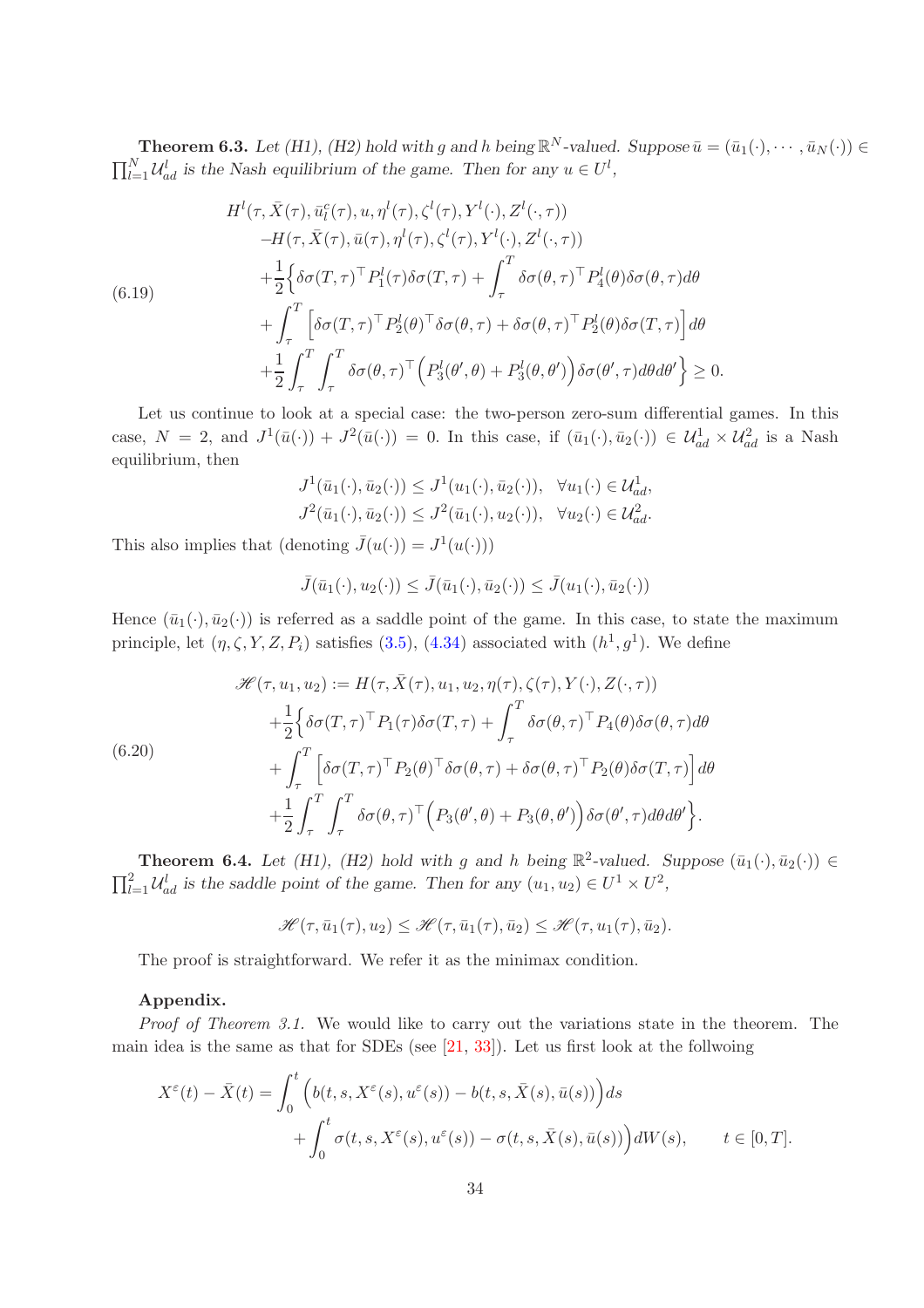By the stability estimate of FSVIE, for  $k\leq p,$  we have

$$
\sup_{t\in[0,T]} \mathbb{E}|X^{\varepsilon}(t) - \bar{X}(t)|^{k}
$$
\n
$$
\leq K \sup_{t\in[0,T]} \mathbb{E}\Big[\Big(\int_{0}^{t} |b(t,s,\bar{X}(s),u^{\varepsilon}(s)) - b(t,s,\bar{X}(s),\bar{u}(s))|ds\Big)^{k}
$$
\n
$$
+ \Big(\int_{0}^{t} |\sigma(t,s,\bar{X}(s),u^{\varepsilon}(s)) - \sigma(t,s,\bar{X}(s),\bar{u}(s))|^{2}ds\Big)^{\frac{k}{2}}\Big]
$$
\n
$$
\leq K \Big[\mathbb{E}\Big(\int_{\tau}^{\tau+\varepsilon} (1+|\bar{X}(s)|+|\bar{u}(s)|+|u|)ds\Big)^{k}
$$
\n
$$
+ \mathbb{E}\Big(\int_{\tau}^{\tau+\varepsilon} (1+|\bar{X}(s)|^{2}+|\bar{u}(s)|^{2}+|u|^{2})ds\Big)^{\frac{k}{2}}\Big]
$$
\n
$$
\leq K \Big(\varepsilon^{k-1} \int_{\tau}^{\tau+\varepsilon} (1+ \mathbb{E}|\bar{X}(s)|^{k} + \mathbb{E}|\bar{u}(s)|^{k} + |u|^{k})ds
$$
\n
$$
+ \varepsilon^{\frac{k-2}{2}} \int_{\tau}^{\tau+\varepsilon} (1+ \mathbb{E}|\bar{X}(s)|^{k} + \mathbb{E}|\bar{u}(s)|^{k} + |u|^{k})ds\Big)
$$
\n
$$
\leq K \Big[\varepsilon^{k} + \varepsilon^{\frac{k}{2}}\Big] \Big(1 + \sup_{s \in [0,T]} \mathbb{E}|\bar{X}(s)|^{k} + \sup_{s \in [0,T]} \mathbb{E}|\bar{u}(s)|^{k} + |u|^{k}\Big) \leq K \varepsilon^{\frac{k}{2}}.
$$

This gives the first relation in [\(3.7\)](#page-6-0). Next, we observe that

$$
b(t, s, X^{\varepsilon}(s), u^{\varepsilon}(s)) - b(t, s, \bar{X}(s), \bar{u}(s))
$$
  
= 
$$
\left(b(t, s, X^{\varepsilon}(s), u^{\varepsilon}(s)) - b(t, s, \bar{X}(s)u^{\varepsilon}(s)\right) + \left(b(t, s, \bar{X}(s), u) - b(t, s, \bar{X}(s), \bar{u}(s))\right)I_{[\tau, \tau + \varepsilon]}(s)
$$
  
= 
$$
\left(\int_{0}^{1} b_{x}\left(t, s, \bar{X}(s) + \alpha[X^{\varepsilon}(s) - \bar{X}(s)], u^{\varepsilon}(s)\right) d\alpha\right) [X^{\varepsilon}(s) - \bar{X}(s)] + \delta b(t, s)I_{[\tau, \tau + \varepsilon]}(s)
$$
  
= 
$$
b_{x}(t, s)[X^{\varepsilon}(s) - \bar{X}(s)] + \left(\delta b(t, s) + \Delta_{\varepsilon}^{1} b(t, s)[X^{\varepsilon}(s) - \bar{X}(s)]\right)I_{[\tau, \tau + \varepsilon]}(s),
$$

where  $b_x(t.s)$  and  $\delta b(t, s)$  as in  $(3.2)$ , and

$$
\Delta_{\varepsilon}^1 b(t,s) = \int_0^1 \Bigl( b_x(t,s,\bar{X}(s) + \alpha [X^{\varepsilon}(s) - \bar{X}(s)], u^{\varepsilon}(s)) - b_x(t,s) \Bigr) d\alpha, \quad t \in [0,T].
$$

Likewise,

$$
\sigma(t,s,X^{\varepsilon}(s),u^{\varepsilon}(s)) - \sigma(t,s,\bar{X}(s),\bar{u}(s))
$$
  
=  $\sigma_x(t,s)[X^{\varepsilon}(s) - \bar{X}(s)] + (\delta\sigma(t,s) + \Delta_{\varepsilon}^1 \sigma(t,s)[X^{\varepsilon}(s) - \bar{X}(s)])I_{\tau,\tau+\varepsilon]}(s),$ 

where  $\sigma_x(t, s)$  and  $\delta\sigma(t, s)$  as in [\(3.2\)](#page-5-1), and

$$
\Delta_{\varepsilon}^1 \sigma(t,s) = \int_0^1 \Big( \sigma_x(t,s,\bar{X}(s) + \alpha[X^{\varepsilon}(s) - \bar{X}(s)], u^{\varepsilon}(s)) - \sigma_x(t,s) \Big) d\alpha, \quad t \in [0,T].
$$

From the above, one has

$$
X^{\varepsilon}(t) - \bar{X}(t)
$$
\n
$$
= \int_{0}^{t} \left[ b_{x}(t,s)[X^{\varepsilon}(s) - \bar{X}(s)] + \left( \delta b(t,s) + \Delta_{\varepsilon}^{1} b(t,s)[X^{\varepsilon}(s) - \bar{X}(s)] \right) I_{[\tau,\tau+\varepsilon]}(s) \right] ds
$$
\n
$$
+ \int_{0}^{t} \left[ \sigma_{x}(t,s)[X^{\varepsilon}(s) - \bar{X}(s)] + \left( \delta \sigma(t,s) + \Delta_{\varepsilon}^{1} \sigma(t,s)[X^{\varepsilon}(s) - \bar{X}(s)] \right) I_{[\tau,\tau+\varepsilon]}(s) \right] dW(s).
$$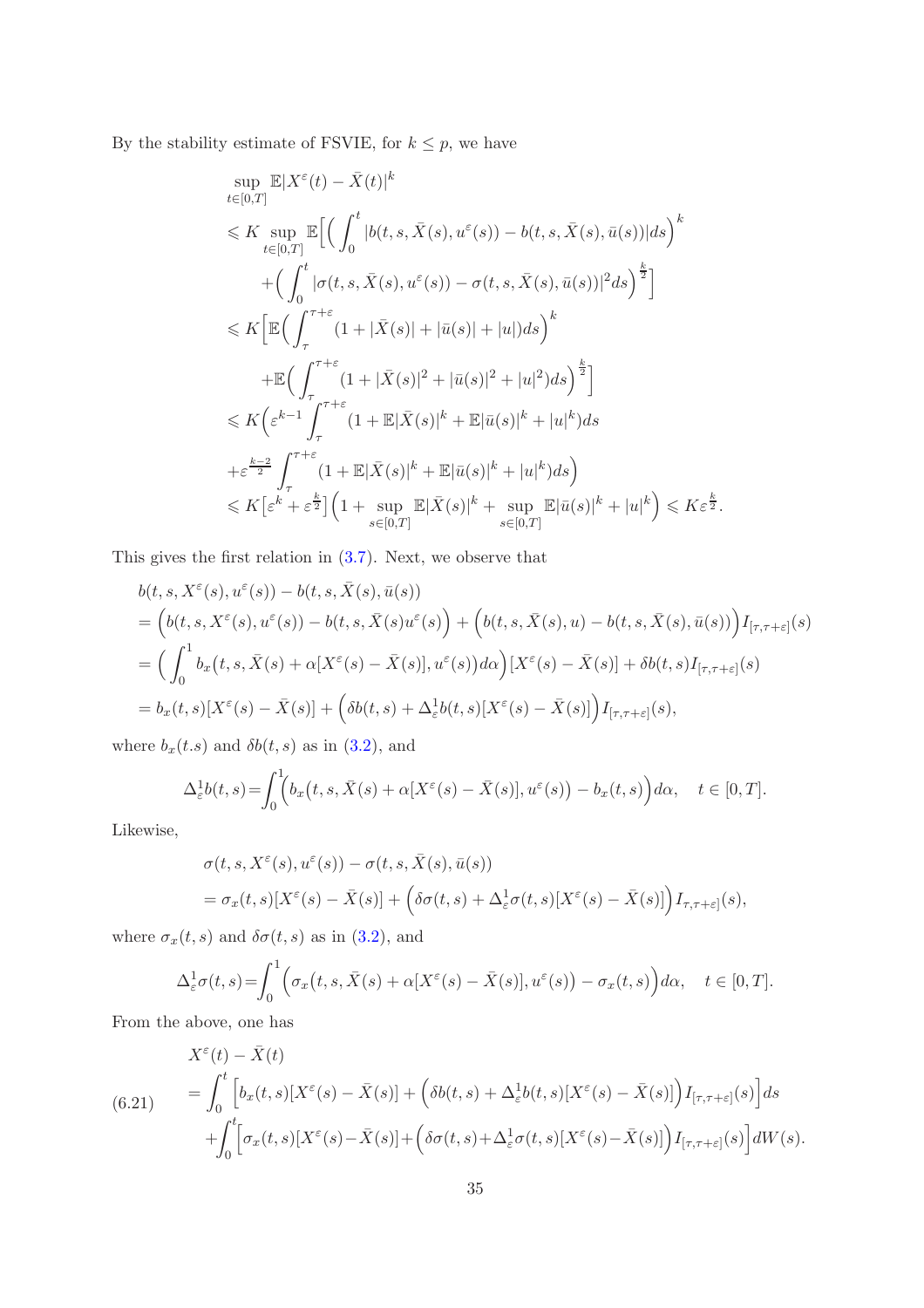We now let  $X_1(\cdot)$  be the solution of [\(3.3\)](#page-5-0). Then for any  $k \leq p$ ,

(6.22) 
$$
\sup_{t \in [0,T]} \mathbb{E}|X_1(t)|^k \leq K \sup_{t \in [0,T]} \mathbb{E}\Big(\int_0^t |\delta \sigma(t,s)|^2 I_{[\tau,\tau+\varepsilon]}(s) ds\Big)^{\frac{k}{2}} \leq K \mathbb{E}\Big(\int_\tau^{\tau+\varepsilon} \left(1+|\bar{X}(s)|^2+|\bar{u}(s)|^2+|u|^2\right) ds\Big)^{\frac{k}{2}} \leq K \varepsilon^{\frac{k}{2}},
$$

proving the second relation [\(3.7\)](#page-6-0). Moreover,

$$
X^{\varepsilon}(t) - \bar{X}(t) - X_1(t)
$$
\n
$$
= \int_0^t \left[ b_x(t,s)[X^{\varepsilon}(s) - \bar{X}(s) - X_1(s)] + (\delta b(t,s) + \Delta_{\varepsilon}^1 b(t,s)[X^{\varepsilon}(s) - \bar{X}(s)]] I_{[\tau,\tau+\varepsilon]}(s) \right] ds
$$
\n
$$
+ \int_0^t \left[ \sigma_x(t,s)[X^{\varepsilon}(s) - \bar{X}(s) - X_1(s)] + (\Delta_{\varepsilon}^1 \sigma(t,s)[X^{\varepsilon}(s) - \bar{X}(s)]] I_{[\tau,\tau+\varepsilon]}(s) \right] dW(s).
$$

This implies for  $k \leq p$ ,

$$
\sup_{t\in[0,T]} \mathbb{E}|X^{\varepsilon}(t) - \bar{X}(t) - X_{1}(t)|^{k}
$$
\n
$$
\leq K \sup_{t\in[0,T]} \mathbb{E}\Big[\Big(\int_{0}^{t} \big(|\delta b(t,s)| + |\Delta_{\varepsilon}^{1}b(t,s)| |X^{\varepsilon}(s) - \bar{X}(s)|\big)I_{[\tau,\tau+\varepsilon]}(s)ds\Big)^{k}
$$
\n
$$
+ \Big(\int_{0}^{t} |\Delta_{\varepsilon}^{1}\sigma(t,s)|^{2} |X^{\varepsilon}(s) - \bar{X}(s)|^{2}I_{[\tau,\tau+\varepsilon]}(s)ds\Big)^{\frac{k}{2}}\Big]
$$
\n
$$
\leq K \mathbb{E}\Big[\Big(\int_{\tau}^{\tau+\varepsilon} (1 + |\bar{X}(s)| + |\bar{u}(s)| + |u| + |X^{\varepsilon}(s) - \bar{X}(s)|)ds\Big)^{k}
$$
\n(6.24)\n
$$
+ \Big(\int_{\tau}^{\tau+\varepsilon} |X^{\varepsilon}(s) - \bar{X}(s)|^{2}ds\Big)^{\frac{k}{2}}\Big]
$$
\n
$$
\leq K \Big[\varepsilon^{k-1} \int_{\tau}^{\tau+\varepsilon} (1 + |\bar{X}(s)| + |\bar{u}(s)| + |u| + \mathbb{E}|X^{\varepsilon}(s) - \bar{X}(s)|^{k}\Big)ds
$$
\n
$$
+ \varepsilon^{\frac{k-2}{2}} \int_{\tau}^{\tau+\varepsilon} \mathbb{E}|X^{\varepsilon}(s) - \bar{X}(s)|^{k}ds\Big]
$$
\n
$$
\leq K \Big[\varepsilon^{k} (1 + \sup_{t\in[0,T]} \mathbb{E}|\bar{X}(t)|^{k} + \sup_{t\in[0,T] \mathbb{E}|\bar{u}(t)|^{k} + |u|^{k}} + \sup_{t\in[0,T]} \mathbb{E}|X^{\varepsilon}(t) - \bar{X}(t)|^{k}\Big)
$$
\n
$$
+ \varepsilon^{\frac{k}{2}} \sup_{t\in[0,T]} \mathbb{E}|X^{\varepsilon}(t) - \bar{X}(t)|^{k}\Big] \leq K\varepsilon^{k}.
$$

Hence, the third relation in [\(3.7\)](#page-6-0) holds. Next, for  $1 \leq i \leq n$ ,

$$
\int_{0}^{1} b_{x}^{i}(t,s,\bar{X}(s) + \alpha[X^{\varepsilon}(s) - \bar{X}(s)], u^{\varepsilon}(s)) d\alpha
$$
\n=
$$
\int_{0}^{1} \left( b_{x}^{i}(t,s,\bar{X}(s) + \alpha[X^{\varepsilon}(s) - \bar{X}(s)], u^{\varepsilon}(s)) - b_{x}(t,s,\bar{X}(s),u^{\varepsilon}(s)) \right) d\alpha
$$
\n
$$
+ b_{x}^{i}(t,s,\bar{X}(s),\bar{u}(s)) + [b_{x}^{i}(t,s,\bar{X}(s),u) - b_{x}^{i}(t,s,\bar{X}(s),\bar{u}(s))] I_{[\tau,\tau+\varepsilon]}(s)
$$
\n=
$$
\Big(\int_{0}^{1} \int_{0}^{1} \alpha b_{xx}^{i}(t,s,\bar{X}(s) + \alpha\beta[X^{\varepsilon}(s) - \bar{X}(s)], u^{\varepsilon}(s)) d\beta d\alpha \Big)[X^{\varepsilon}(s) - \bar{X}(s)]
$$
\n
$$
+ b_{x}^{i}(t,s) + \delta b_{x}^{i}(t,s) I_{[\tau,\tau+\varepsilon]}(s)
$$
\n=
$$
\Big[\frac{1}{2}b_{xx}^{i}(t,s) + \frac{1}{2}\delta b_{xx}^{i}(t,s)_{[\tau,\tau+\varepsilon]}(s) + \Delta_{\varepsilon}^{2}b_{xx}^{i}(t,s)\Big][X^{\varepsilon}(s) - \bar{X}(s)]
$$
\n
$$
+ b_{x}^{i}(t,s) + \delta b_{x}^{i}(t,s) I_{[\tau,\tau+\varepsilon]}(s),
$$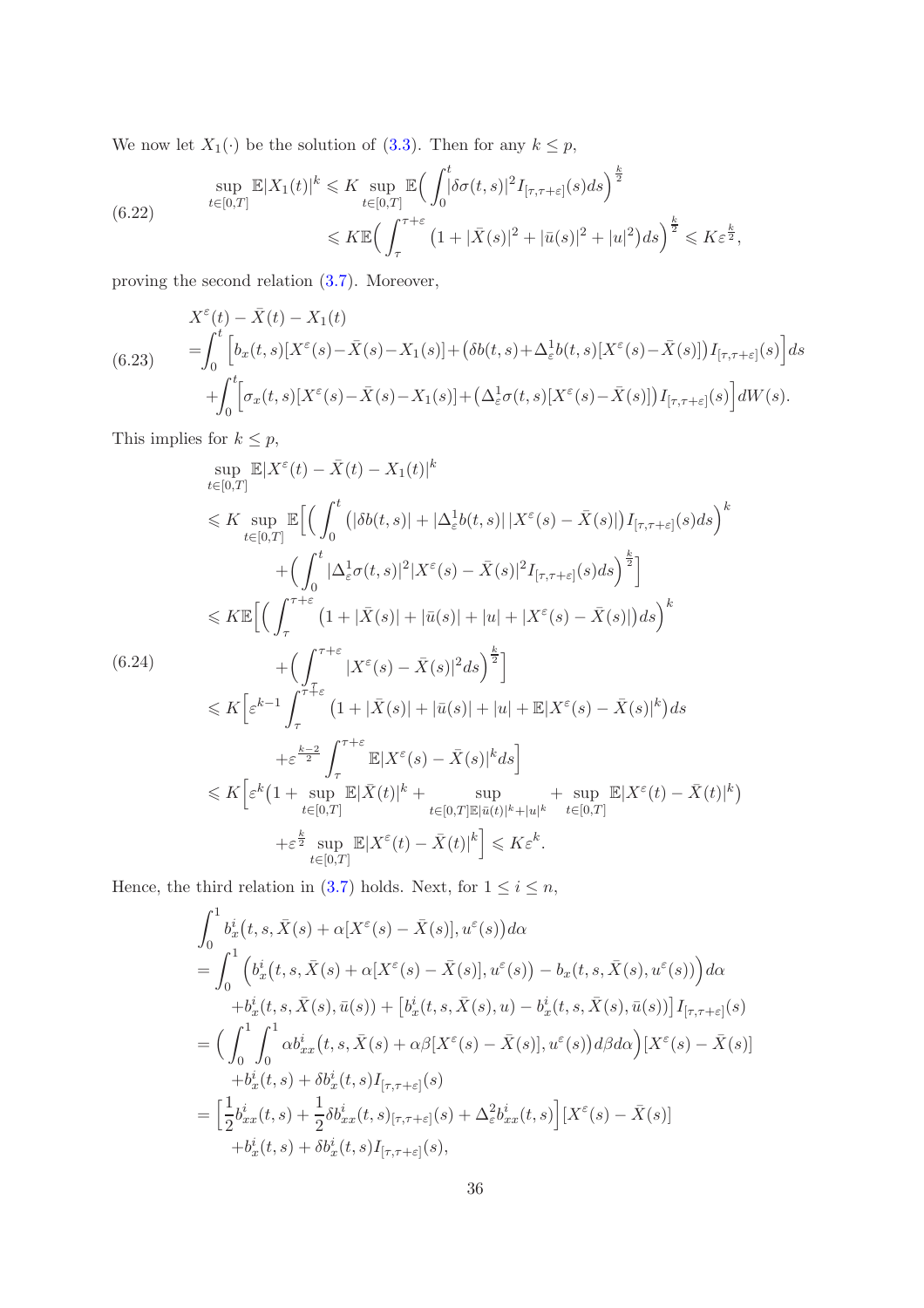where  $b_{xx}(t, s)$  and  $\delta b_x(t, s)$  are as in [\(3.2\)](#page-5-1), and

$$
\Delta_{\varepsilon}^{2}b_{xx}^{i}(t,s) = \int_{0}^{1} \int_{0}^{1} \alpha \Big[ b_{xx}^{i}(t,s,\bar{X}(s) + \alpha\beta [X^{\varepsilon}(s) - \bar{X}(s)], u^{\varepsilon}(s)) - b_{xx}^{i}(t,s,\bar{X}(s),u^{\varepsilon}(s)) \Big] d\beta d\alpha.
$$

Combining the above, we see that

$$
b(t,s,X^{\varepsilon}(s),u^{\varepsilon}(s)) - b(t,s,\bar{X}(s),\bar{u}(s))
$$
  
\n
$$
= b_x(t,s)[X^{\varepsilon}(s) - \bar{X}(s)] + \frac{1}{2}b_{xx}(t,s)[X^{\varepsilon}(s) - \bar{X}(s)]^2 + \delta b(t,s)I_{[\tau,\tau+\varepsilon]}(s)
$$
  
\n
$$
+ \left(\delta b_x(t,s)[X^{\varepsilon}(s) - \bar{X}(s)] + \frac{1}{2}\delta b_{xx}(t,s)[X^{\varepsilon}(s) - \bar{X}(s)]^2\right)I_{[\tau,\tau+\varepsilon]}(s)
$$
  
\n
$$
+ \Delta_{\varepsilon}^2 b_{xx}(t,s)[X^{\varepsilon}(s) - \bar{X}(s)]^2
$$
  
\n
$$
\equiv b_x(t,s)[X^{\varepsilon}(s) - \bar{X}(s)] + \frac{1}{2}b_{xx}(t,s)[X^{\varepsilon}(s) - \bar{X}(s)]^2 + \delta b(t,s)I_{[\tau,\tau+\varepsilon]}(s) + R_{\varepsilon}^b(t,s),
$$

where

$$
b_{xx}(t,s) = \begin{pmatrix} [X^{\varepsilon}(s) - \bar{X}(s)]^{\top} b_{xx}^{1}(t,s) [X^{\varepsilon}(s) - \bar{X}(s)] \\ \vdots \\ [X^{\varepsilon}(s) - \bar{X}(s)]^{\top} b_{xx}^{n}(t,s) [X^{\varepsilon}(s) - \bar{X}(s)] \end{pmatrix}
$$

.

The terms  $\delta b_{xx}(t,s)[X^{\varepsilon}(s) - \bar{X}(s)]^2$  and  $\Delta_{\varepsilon}^2 b_{xx}(t,s)[X^{\varepsilon}(s) - \bar{X}(s)]^2$  are defined similarly, and we have denoted

$$
R_{\varepsilon}^{b}(t,s) = \left( \delta b_{x}(t,s)[X^{\varepsilon}(s) - \bar{X}(s)] + \frac{1}{2} \delta b_{xx}(t,s)[X^{\varepsilon}(s) - \bar{X}(s)]^{2} \right) I_{[\tau,\tau+\varepsilon]}(s) + \Delta_{\varepsilon}^{2} b_{xx}(t,s)[X^{\varepsilon}(s) - \bar{X}(s)]^{2}.
$$

Now let us take a careful look at the last term in  $R^b_{\varepsilon}(t, s)$ . For the given  $p > 4$ ,

$$
\sup_{t \in [0,T]} \mathbb{E} \Big( \int_0^t |\Delta_{\varepsilon}^2 b_{xx}(t,s)|X^{\varepsilon}(s) - \bar{X}(s)|^2|ds \Big)^2
$$
\n
$$
\leq K \sup_{t \in [0,T]} \int_0^t \mathbb{E} \big[ |\Delta_{\varepsilon}^2 b_{xx}(t,s)|^2 |X^{\varepsilon}(s) - \bar{X}(s)|^4 \big] ds
$$
\n
$$
\leq K \sup_{s \in [0,T]} \Big[ \mathbb{E} |X^{\varepsilon}(s) - \bar{X}(s)|^p \Big]^{\frac{4}{p}} \sup_{t \in [0,T]} \Big[ \int_0^t \mathbb{E} |\Delta_{\varepsilon}^2 b_{xx}(t,s)|^{\frac{2p}{p-4}} ds \Big]^{\frac{p-4}{p}}
$$

Notice that

$$
\left|\Delta_{\varepsilon}^{2}b_{xx}(t,s)\right| \leq K \wedge \rho(|X^{\varepsilon}(s) - \bar{X}(s)|).
$$

Therefore, by dominated convergence theorem,

$$
\sup_{t\in[0,T]}\int_0^t\mathbb{E}|\Delta_{\varepsilon}^2b_{xx}(t,s)|^{\frac{2p}{p-4}}ds\leq \mathbb{E}\int_0^T\Big\{K\wedge\rho(|X^{\varepsilon}(s)-\bar{X}(s)|)\Big\}ds\to 0.
$$

Recall the first relation in [\(3.7\)](#page-6-0), we see that

$$
\sup_{t\in[0,T]}\mathbb{E}\Big(\int_0^t |\Delta_{\varepsilon}^2 b_{xx}(t,s)|X^{\varepsilon}(s)-\bar{X}(s)|^2|ds\Big)^2=o(\varepsilon^2).
$$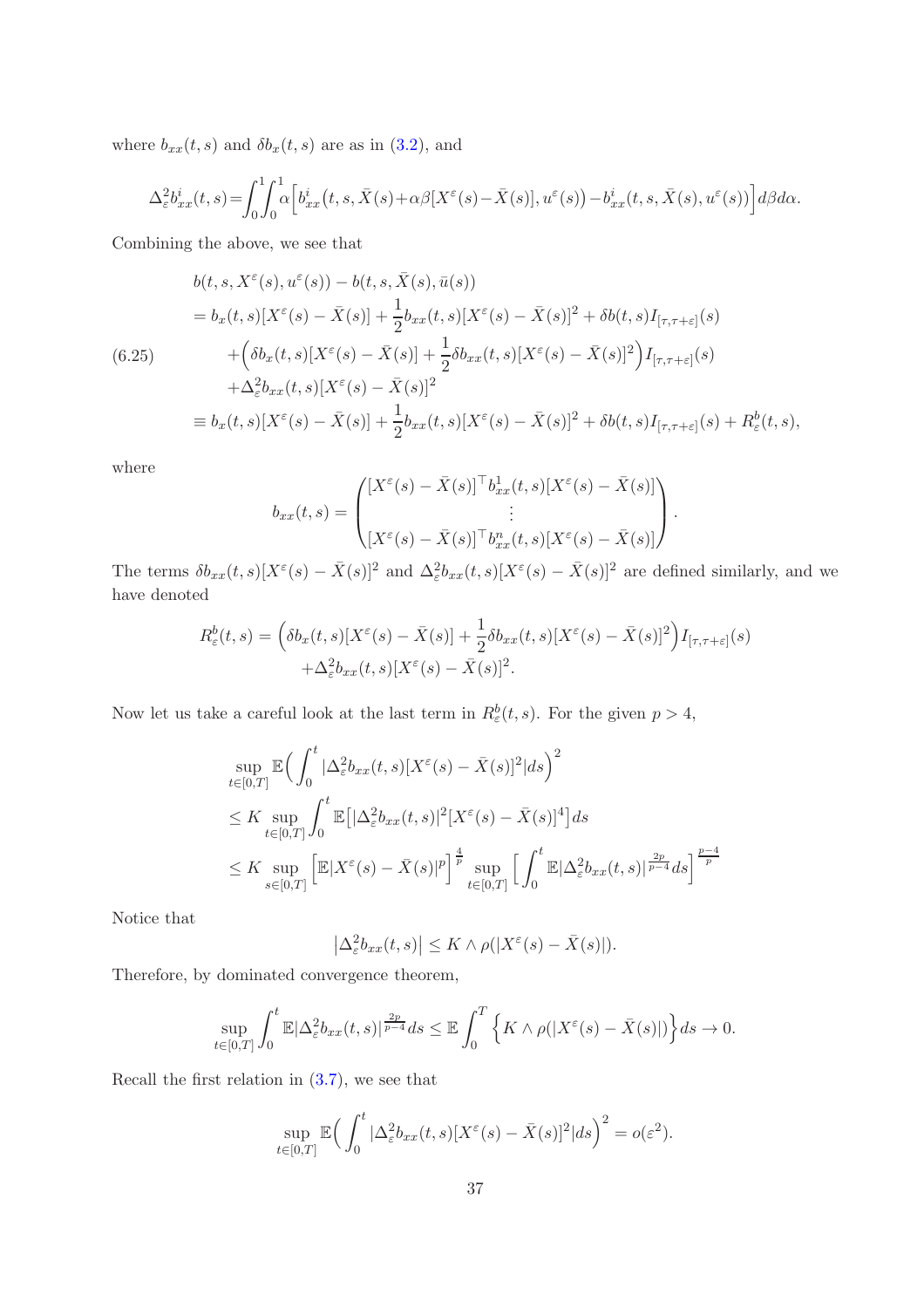For the first two terms in  $R^b_{\varepsilon}$ , we have

$$
\sup_{t \in [0,T]} \mathbb{E} \Big( \int_{\tau}^{t \wedge (\tau + \varepsilon)} |\delta b_x(t,s)[X^{\varepsilon}(s) - \bar{X}(s)] + \frac{1}{2} \delta b_{xx}(t,s)[X^{\varepsilon}(s) - \bar{X}(s)]^2|ds \Big)^2
$$
  

$$
\leq K \mathbb{E} \Big\{ \Big[ \int_{\tau}^{\tau + \varepsilon} \Big( |X^{\varepsilon}(s) - \bar{X}(s)| + |X^{\varepsilon}(s) - \bar{X}(s)|^2 \Big) ds \Big]^2 = o(\varepsilon^2).
$$
  

$$
\sup_{t \in [0,T]} \mathbb{E} \Big( \int_0^t |R^b_{\varepsilon}(t,s)|ds \Big)^2 = o(\varepsilon^2).
$$

Likewise, we have

$$
\sigma(t, s, X^{\varepsilon}(s), u^{\varepsilon}(s)) - \sigma(t, s, \bar{X}(s), \bar{u}(s))
$$
\n
$$
= \sigma_x(t, s)[X^{\varepsilon}(s) - \bar{X}(s)] + \frac{1}{2}\sigma_{xx}(t, s)[X^{\varepsilon}(s) - \bar{X}(s)]^2
$$
\n
$$
+ \left(\delta\sigma(t, s) + \delta\sigma_x(t, s)[X^{\varepsilon}(s) - \bar{X}(s)]\right)I_{[\tau, \tau + \varepsilon]}(s)
$$
\n(6.26)\n
$$
+ \frac{1}{2}\delta\sigma_{xx}(t, s)[X^{\varepsilon}(s) - \bar{X}(s)]^2I_{[\tau, \tau + \varepsilon]}(s) + \Delta_{\varepsilon}^2\sigma_{xx}(t, s)[X^{\varepsilon}(s) - \bar{X}(s)]^2
$$
\n
$$
\equiv \sigma_x(t, s)[X^{\varepsilon}(s) - \bar{X}(s)] + \frac{1}{2}\sigma_{xx}(t, s)[X^{\varepsilon}(s) - \bar{X}(s)]^2
$$
\n
$$
+ \left(\delta\sigma(t, s) + \delta\sigma_x(t, s)[X^{\varepsilon}(s) - \bar{X}(s)]\right)I_{[\tau, \tau + \varepsilon]}(s) + R_{\varepsilon}^{\sigma}(t, s),
$$

where  $\sigma_{xx}(t,s)[X^{\varepsilon}(s) - \bar{X}(s)]^2$  and so on are similarly defined as above, and

$$
R_{\varepsilon}^{\sigma}(t,s) = \frac{1}{2}\delta\sigma_{xx}(t,s)[X^{\varepsilon}(s) - \bar{X}(s)]^{2}I_{[\tau,\tau+\varepsilon]}(s) + \Delta_{\varepsilon}^{2}\sigma_{xx}(t,s)[X^{\varepsilon}(s) - \bar{X}(s)]^{2}.
$$

Also, we have

$$
\sup_{t\in[0,T]}\mathbb{E}\Big(\int_0^t |R_{\varepsilon}^{\sigma}(t,s)|^2 ds\Big) = o(\varepsilon^2).
$$

Hence, we may also write

$$
X^{\varepsilon}(t) - \bar{X}(t) = \int_0^t \left( b_x(t,s)[X^{\varepsilon}(s) - \bar{X}(s)] + \frac{1}{2}b_{xx}(t,s)[X^{\varepsilon}(s) - \bar{X}(s)]^2 \right. \\ \left. + \delta b(t,s)I_{[\tau,\tau+\varepsilon]}(s) + R^b_{\varepsilon}(t,s)\right)ds \\ + \int_0^t \left( \sigma_x(t,s)[X^{\varepsilon}(s) - \bar{X}(s)] + \frac{1}{2}\sigma_{xx}(t,s)[X^{\varepsilon}(s) - \bar{X}(s)]^2 \right. \\ \left. + \left( \delta \sigma(t,s) + \delta \sigma_x(t,s)[X^{\varepsilon}(s) - \bar{X}(s)] \right) I_{[\tau,\tau+\varepsilon]}(s) + R^{\sigma}_{\varepsilon}(t,s) \right) dW(s).
$$

Therefore,

<span id="page-37-0"></span>
$$
X^{\varepsilon}(t) - \bar{X}(t) - X_1(t)
$$
  
= 
$$
\int_0^t \left( b_x(t,s)[X^{\varepsilon}(s) - \bar{X}(s) - X_1(s)] + \frac{1}{2}b_{xx}(t,s)[X^{\varepsilon}(s) - \bar{X}(s)]^2 + \delta b(t,s)I_{[\tau,\tau+\varepsilon]}(s) + R^b_{\varepsilon}(t,s) \right) ds
$$
  
+ 
$$
\int_0^t \left( \sigma_x(t,s)[X^{\varepsilon}(s) - \bar{X}(s) - X_1(s)] + \frac{1}{2} \sigma_{xx}(t,s)[X^{\varepsilon}(s) - \bar{X}(s)]^2 + \delta \sigma_x(t,s)[X^{\varepsilon}(s) - \bar{X}(s)]I_{[\tau,\tau+\varepsilon]}(s) + R^{\sigma}_{\varepsilon}(t,s) \right) dW(s).
$$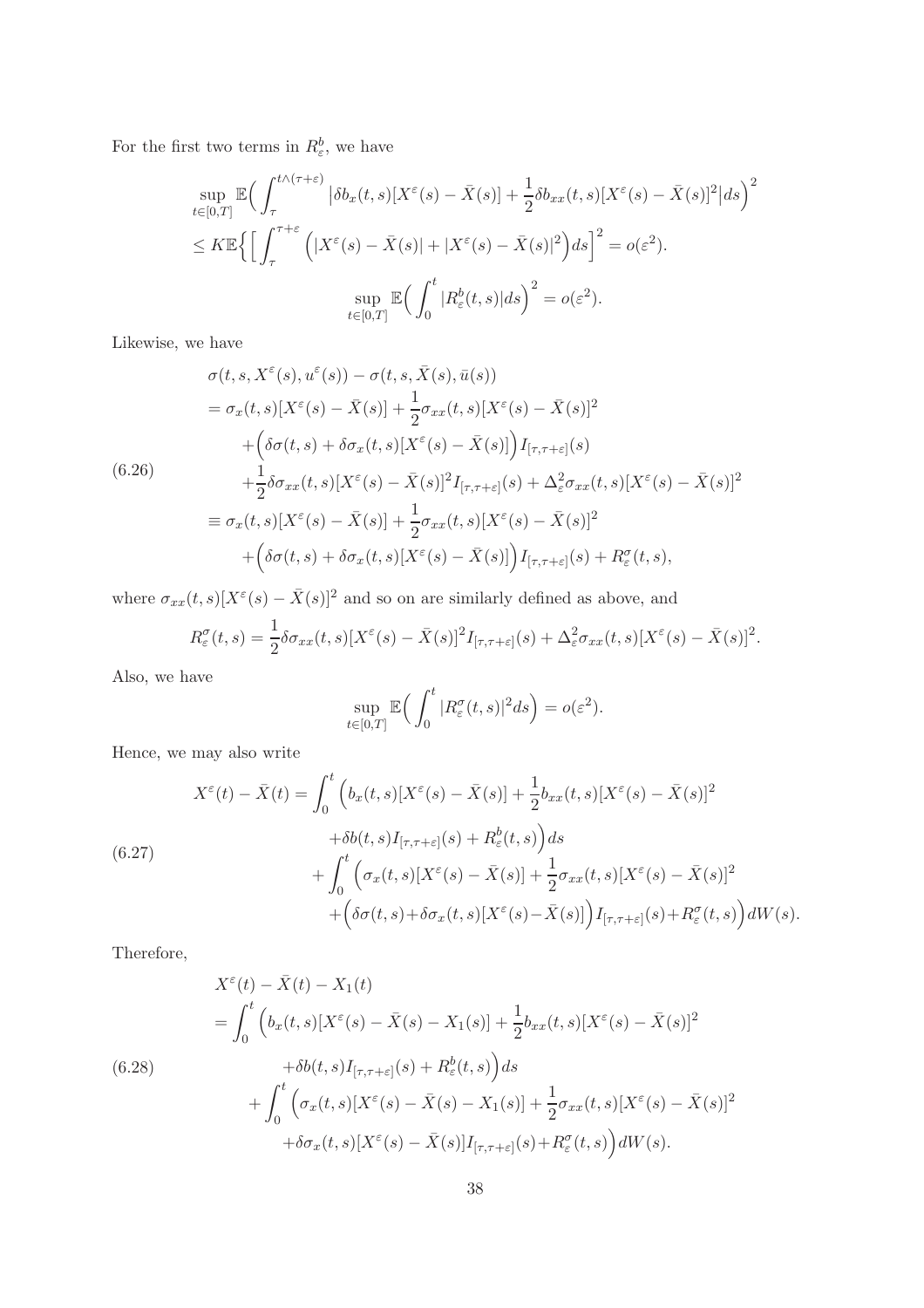We now let  $X_2(\cdot)$  be the strong solutioon to  $(3.4)$ . Then for  $2 \le k \le p$ ,

$$
\sup_{t\in[0,T]}\mathbb{E}|X_2(t)|^k
$$
\n
$$
\leqslant K\mathbb{E}\Big[\Big(\int_0^T |X_1(s)|^2 ds\Big)^k + \Big(\int_\tau^{\tau+\varepsilon} \left[1+|\bar{X}(s)|+|\bar{u}(s)|+|u|\right]ds\Big)^k
$$
\n
$$
+ \Big(\int_0^T |X_1(s)|^4 ds\Big)^{\frac{k}{2}} + \Big(\int_\tau^{\tau+\varepsilon} |X_1(s)|^2 ds\Big)^{\frac{k}{2}}\Big]
$$
\n
$$
\leqslant K\mathbb{E}\Big[\int_0^T |X_1(s)|^{2k} ds + \varepsilon^k + \varepsilon^{\frac{k-2}{2}} \int_\tau^{\tau+\varepsilon} |X_1(s)|^p ds + \int_0^T |X_1(s)|^{2k} ds\Big] \leqslant K\varepsilon^k.
$$

This proves the forth relation in  $(3.7)$ . By  $(6.28)$  and  $(3.4)$ , we have

$$
X^{\varepsilon}(t) - \bar{X}(t) - X_1(t) - X_2(t) = \int_0^t \left[ b_x(t, s) [X^{\varepsilon}(s) - \bar{X}(s) - X_1(s) - X_2(s)] + \frac{1}{2} b_{xx}(t, s) \left( [X^{\varepsilon}(s) - \bar{X}(s)]^2 - X_1(s)^2 \right) + R^b_{\varepsilon}(t, s) \right] ds
$$
  
+ 
$$
\int_0^t \left[ \sigma_x(t, s) [X^{\varepsilon}(s) - \bar{X}(s) - X_1(s) - X_2(s)] + \frac{1}{2} \sigma_{xx}(t, s) \left( [X^{\varepsilon}(s) - \bar{X}(s)]^2 - X_1(s)^2 \right) + \delta \sigma_x(t, s) [X^{\varepsilon}(s) - \bar{X}(s) - X_1(s)] I_{[\tau, \tau + \varepsilon]}(s) + R^{\sigma}_{\varepsilon}(t, s) \right] dW(s).
$$

Note that

$$
\sup_{t \in [0,T]} \mathbb{E} \int_0^t \left| b_{xx}(t,s) \left( [X^{\varepsilon}(s) - \bar{X}(s)]^2 - X_1(s)^2 \right) \right|^2 ds
$$
\n
$$
= \sup_{t \in [0,T]} \int_0^t \left( \sum_{i=1}^n \left\{ [X^{\varepsilon}(s) - \bar{X}(s)]^\top b_{xx}^i(t,s) [X^{\varepsilon}(s) - \bar{X}(s)] - X_1(s)^\top b_{xx}^i(t,s) X_1(s) \right\}^2 \right) ds
$$
\n
$$
\leq K \sup_{s \in [0,T]} \mathbb{E} \left( |X^{\varepsilon}(s) - \bar{X}(s) - X_1(s)| |X^{\varepsilon}(s) - \bar{X}(s) + X_1(s)| \right)^2 \leq K \varepsilon^3.
$$

Likewise,

$$
\sup_{t\in[0,T]}\mathbb{E}\Big[\int_0^t\big|\sigma_{xx}(t,s)\big(\big[X^{\varepsilon}(s)-\bar{X}(s)\big]^2-X_1(s)^2\big)\big|^2ds\Big]\leqslant K\varepsilon^3.
$$

Also,

$$
\sup_{t \in [0,T]} \mathbb{E} \Big( \int_0^t \big| \delta \sigma_x(t,s) [X^{\varepsilon}(s) - \bar{X}(s) - X_1(s)] \big|^2 I_{[\tau,\tau+\varepsilon]}(s) ds \Big)
$$
  
\$\leqslant K \int\_{\tau}^{\tau+\varepsilon} \mathbb{E} |X^{\varepsilon}(s) - \bar{X}(s) - X\_1(s)|^2 ds \leqslant K \varepsilon^3.

Then the last relation in [\(3.7\)](#page-6-0) holds. This implies that

(6.29) 
$$
X^{\varepsilon}(s) - \bar{X}(s) = X_1(s) + X_2(s) + o(\varepsilon), \quad \text{in } L^2(\Omega) \text{ uniformly in } s \in [0, T].
$$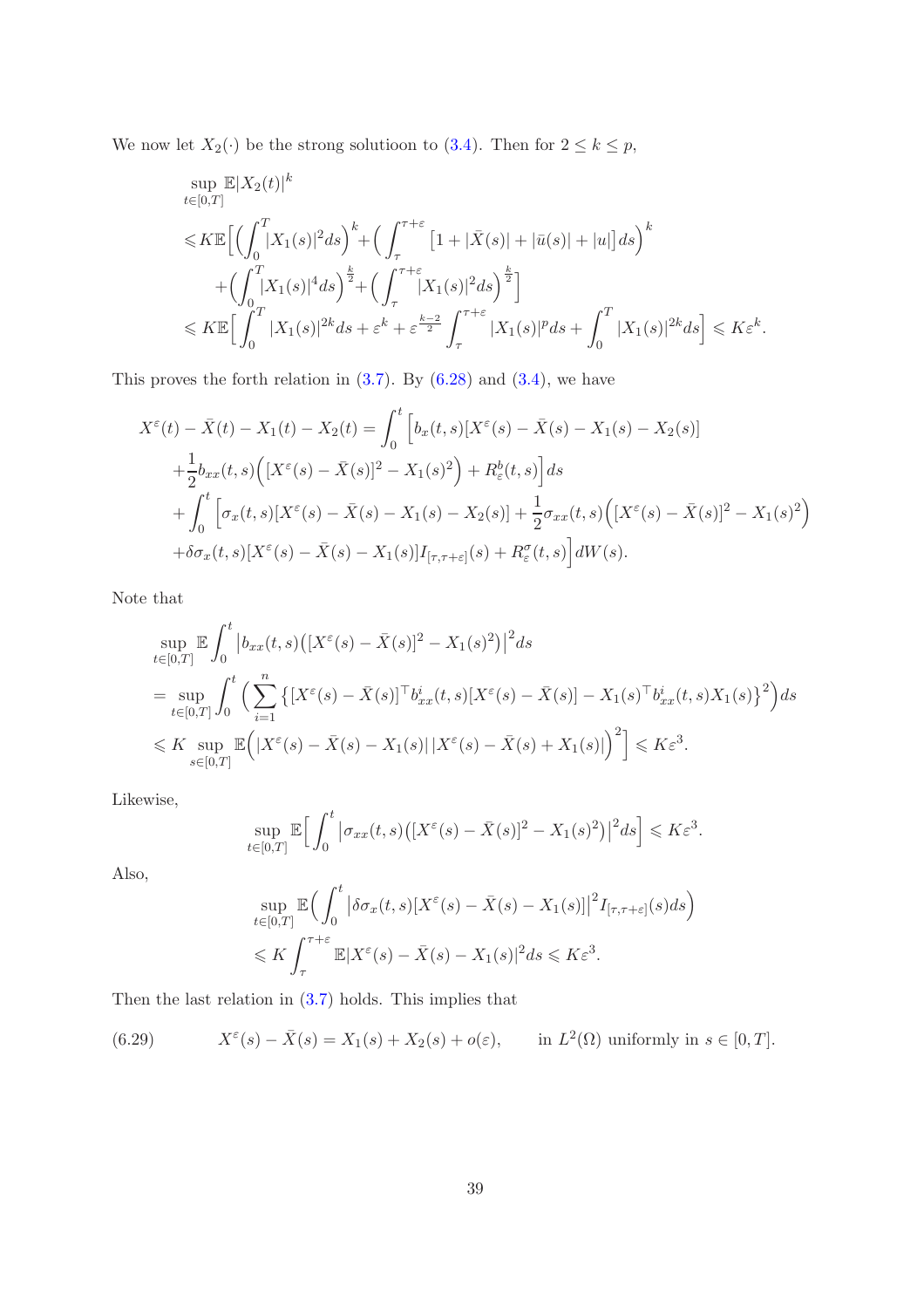We now look at the variation of the cost functional. Similar to the above calculation, we have

$$
J(u^{\varepsilon}(\cdot) - J(\bar{u}(\cdot))
$$
  
\n
$$
= \mathbb{E}\Big[h(X^{\varepsilon}(T)) - h(\bar{X}(T)) + \int_{0}^{T}\Big(g(s,X^{\varepsilon}(s),u^{\varepsilon}(s)) - g(s,\bar{X}(s),\bar{u}(s))\Big)ds\Big]
$$
  
\n
$$
= \mathbb{E}\Big[h_{x}[X^{\varepsilon}(T) - \bar{X}(T)] + \frac{1}{2}h_{xx}[X^{\varepsilon}(T) - \bar{X}(T)]^{2} + \Delta_{\varepsilon}^{2}h_{xx}(T)[X^{\varepsilon}(T) - \bar{X}(T)]^{2}
$$
  
\n
$$
+ \int_{0}^{T}\Big(g_{x}(s)[X^{\varepsilon}(s) - \bar{X}(s)] + \frac{1}{2}g_{xx}(s)[X^{\varepsilon}(s) - \bar{X}(s)]^{2}
$$
  
\n
$$
+ (\delta g(s) + \delta g_{x}(s)[X^{\varepsilon}(s) - \bar{X}(s)] + \frac{1}{2}\delta g_{xx}(s)[X^{\varepsilon}(s) - \bar{X}(s)]^{2}\Big)I_{[\tau,\tau+\varepsilon]}(s)
$$
  
\n
$$
+ \Delta_{\varepsilon}^{2}g_{xx}(s)[X^{\varepsilon}(s) - \bar{X}(s)]^{2}\Big)ds\Big]
$$
  
\n
$$
= \mathbb{E}\Big[h_{x}[X_{1}(T) + X_{2}(T)] + \int_{0}^{T}\int_{x}g_{x}(s)[X_{1}(s) + X_{2}(s)]ds
$$
  
\n
$$
+ \frac{1}{2}X_{1}(T)^{\top}h_{xx}X_{1}(T) + \int_{0}^{T}\Big(\frac{1}{2}X_{1}(s)^{\top}g_{xx}(s)X_{1}(s) + \delta g(s)I_{[\tau,\tau+\varepsilon]}(s)\Big)ds\Big] + o(\varepsilon).
$$

Note

<span id="page-39-0"></span>
$$
X_1(t) + X_2(t)
$$
  
=  $\int_0^t \left(\frac{1}{2}b_{xx}(t,s)X_1(s)^2 + \delta b(t,s)I_{[\tau,\tau+\varepsilon]}(s)\right)ds$   
(6.31)  
 $+ \int_0^t \left(\frac{1}{2}\sigma_{xx}(t,s)X_1(s)^2 + [\delta\sigma(t,s) + \delta\sigma_x(t,s)X_1(s)]I_{[\tau,\tau+\varepsilon]}(s)\right)dW(s)$   
 $+ \int_0^t b_x(t,s)[X_1(s) + X_2(s)]ds + \int_0^t \sigma_x(t,s)[X_1(s) + X_2(s)]dW(s), \quad t \in [0,T].$ 

Next we let  $(h_x^{\top}, \zeta(\cdot))$  satisfy the first equation in  $(3.5)$ , and  $(Y(\cdot), Z(\cdot, \cdot))$  be the adapted M-solution of the second equation in [\(3.5\)](#page-6-3), for which

$$
Y(t) = \mathbb{E}Y(t) + \int_0^t Z(t, s)dW(s), \qquad (t, s) \in \Delta_*[0, T].
$$

Then by the duality between  $(6.31)$  and the second equation in  $(3.5)$ , as in  $[32,$  Theorem 5.1], one has

$$
\mathbb{E} \int_0^T \langle X_1(t) + X_2(t), g_x(t)^\top + b_x(T, t)^\top h_x^\top + \sigma_x(T, t)^\top \zeta(t) \rangle dt \n= \mathbb{E} \int_0^T \langle Y(t), \int_0^t \left( \frac{1}{2} b_{xx}(t, s) X_1(s)^2 + \delta b(t, s) I_{[\tau, \tau + \varepsilon]}(s) \right) ds \n+ \int_0^t \left( \frac{1}{2} \sigma_{xx}(t, s) X_1(s)^2 + \left[ \delta \sigma(t, s) + \delta \sigma_x(t, s) X_1(s) \right] I_{[\tau, \tau + \varepsilon]}(s) \right) dW(s) \rangle dt \n= \mathbb{E} \int_0^T \int_s^T \langle Y(t), \left( \frac{1}{2} b_{xx}(t, s) X_1(s)^2 + \delta b(t, s) I_{[\tau, \tau + \varepsilon]}(s) \right) \rangle dt ds \n+ \mathbb{E} \int_0^T \int_s^T \langle Z(t, s), \left( \frac{1}{2} \sigma_{xx}(t, s) X_1(s)^2 + \left[ \delta \sigma(t, s) + \delta \sigma_x(t, s) X_1(s) \right] I_{[\tau, \tau + \varepsilon]}(s) \right) \rangle dt ds.
$$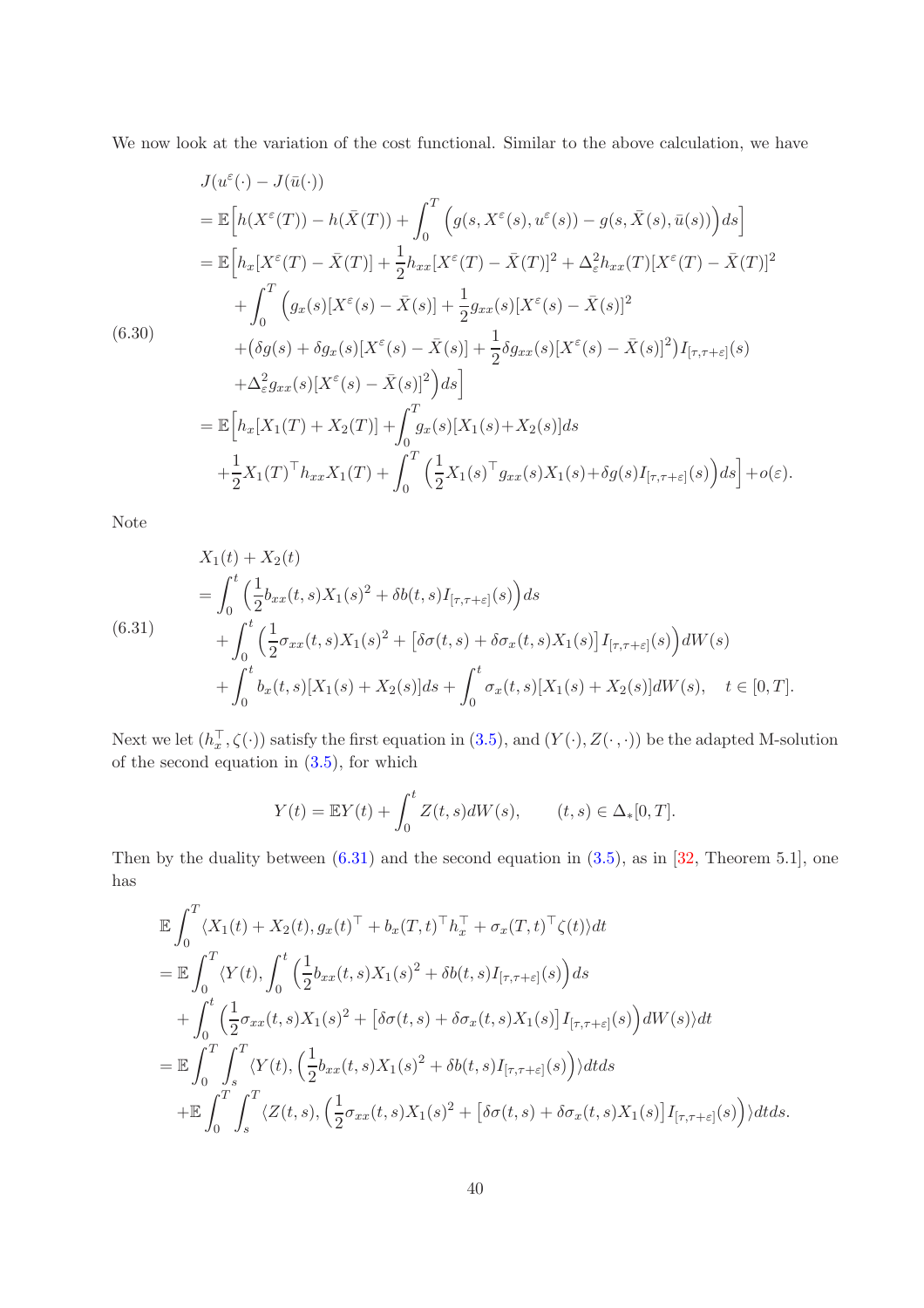Also, by [\(6.31\)](#page-39-0) and the first equation in [\(3.5\)](#page-6-3),

$$
\mathbb{E}\Big(h_{x}[X_{1}(T) + X_{2}(T)]\Big) \n= \mathbb{E}\Big[\int_{0}^{T} h_{x}\Big(b_{x}(T,s)[X_{1}(s) + X_{2}(s)] + \frac{1}{2}b_{xx}(T,s)X_{1}(s)^{2} + \delta b(T,s)I_{[\tau,\tau+\varepsilon]}(s)\Big)ds \n+ \int_{0}^{T} \zeta(s)^{\top}\Big(\sigma_{x}(T,s)[X_{1}(s) + X_{2}(s)] + \frac{1}{2}\sigma_{xx}(T,s)X_{1}(s)^{2} \n+ (\delta\sigma(T,s) + \delta\sigma_{x}(T,s)X_{1}(s))I_{[\tau,\tau+\varepsilon]}(s)\Big)ds\Big] \n= \mathbb{E}\int_{0}^{T}\Big[\langle b_{x}(T,s)^{\top}h_{x}^{\top} + \sigma_{x}(T,s)^{\top}\zeta(s), X_{1}(s) + X_{2}(s)\rangle \n+ \frac{1}{2}h_{x}b_{xx}(T,s)X_{1}(s)^{2} + \frac{1}{2}\zeta(s)^{\top}\sigma_{xx}(T,s)X_{1}(s)^{2} \n+ (h_{x}\delta b(T,s) + \zeta(s)^{\top}(\delta\sigma(T,s) + \delta\sigma_{x}(T,s)X_{1}(s))\Big)I_{[\tau,\tau+\varepsilon]}(s)\Big]ds.
$$

Thus,

$$
\mathbb{E}\Big(h_x[X_1(T) + X_2(T)] + \int_0^T g_x(t)[X_1(t) + X_2(t)]dt\Big)
$$
\n
$$
= \mathbb{E}\int_0^T \int_s^T \langle Y(t), \left(\frac{1}{2}b_{xx}(t,s)X_1(s)^2 + \delta b(t,s)I_{[\tau,\tau+\varepsilon]}(s)\right) \rangle dt ds
$$
\n
$$
+ \mathbb{E}\int_0^T \int_s^T \langle Z(t,s), \left(\frac{1}{2}\sigma_{xx}(t,s)X_1(s)^2 + \left[\delta\sigma(t,s) + \delta\sigma_x(t,s)X_1(s)\right]I_{[\tau,\tau+\varepsilon]}(s)\right) \rangle dt ds
$$
\n
$$
+ \int_0^T \left[\frac{1}{2}h_x b_{xx}(T,s)X_1(s)^2 + \frac{1}{2}\zeta(s)^\top \sigma_{xx}(T,s)X_1(s)^2 + (h_x\delta b(T,s) + \zeta(s)^\top (\delta\sigma(T,s) + \delta\sigma_x(T,s)X_1(s)))\right]I_{[\tau,\tau+\varepsilon]}(s)\Big] ds
$$
\n
$$
= \mathbb{E}\Big\{\int_0^T \int_s^T \left[\frac{1}{2}\Big(\langle Y(t), b_{xx}(t,s)X_1(s)^2 \rangle + \langle Z(t,s), \sigma_{xx}(t,s)X_1(s)^2 \rangle + (\langle Y(t), \delta b(t,s) \rangle + \langle Z(t,s), \delta\sigma(t,s) + \delta\sigma_x(t,s)X_1(s) \rangle\Big)I_{[\tau,\tau+\varepsilon]}(s)dt ds\Big] + \int_0^T \left[\frac{1}{2}\Big(\langle h_x^\top, b_{xx}(T,s)X_1(s)^2 \rangle + \langle \zeta(s), \sigma_{xx}(T,s)X_1(s)^2 \rangle\Big) + (\langle h_x^\top, \delta b(T,s) \rangle + \langle \zeta(s), \delta\sigma(T,s) + \delta\sigma_x(T,s)X_1(s) \rangle\Big)I_{[\tau,\tau+\varepsilon]}(s)\Big] ds\Big\}
$$

$$
= \mathbb{E}\Big\{\int_0^T \frac{1}{2}\Big[\langle h_x^\top, b_{xx}(T,s)X_1(s)^2\rangle + \langle \zeta(s), \sigma_{xx}(T,s)X_1(s)^2\rangle \Big\}+ \int_s^T \Big(\langle Y(t), b_{xx}(t,s)X_1(s)^2\rangle + \langle Z(t,s), \sigma_{xx}(t,s)X_1(s)^2\rangle\Big)dt\Big]ds+ \int_0^T \Big[\Big(\langle h_x^\top, \delta b(T,s)\rangle + \langle \zeta(s), \delta \sigma(T,s)\rangle \Big)+ \int_s^T \Big(\langle Y(t), \delta b(t,s)\rangle + \langle Z(t,s), \delta \sigma(t,s)\rangle\Big)dt\Big]I_{[\tau,\tau+\varepsilon]}(s)ds+ \int_0^T \Big(\langle \zeta(s), \delta \sigma_x(T,s)X_1(s)\rangle + \int_s^T \langle Z(t,s), \delta \sigma_x(t,s)X_1(s)\rangle dt\Big)I_{[\tau,\tau+\varepsilon]}(s)ds\Big\}.
$$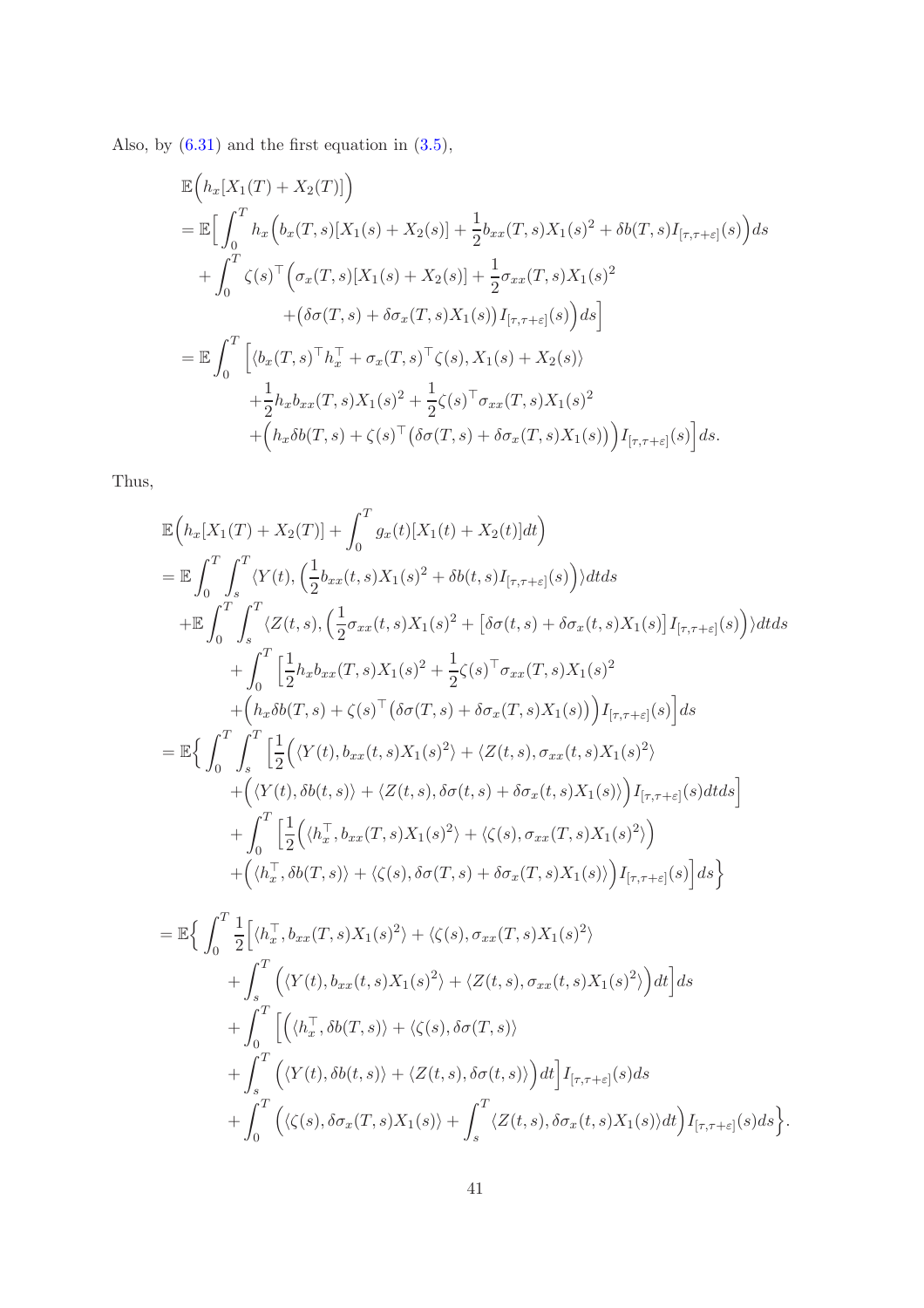Note that

$$
\mathbb{E}\Big|\int_{0}^{T}\Big(\langle\zeta(s),\delta\sigma_{x}(T,s)X_{1}(s)\rangle+\int_{s}^{T}\langle Z(t,s),\delta\sigma_{x}(t,s)X_{1}(s)\rangle dt\Big)I_{[\tau,\tau+\varepsilon]}(s)ds\Big|
$$
  
\n
$$
\leqslant K\mathbb{E}\int_{\tau}^{\tau+\varepsilon}\Big(|\zeta(s)|+\int_{s}^{T}|Z(t,s)|dt\Big)|X_{1}(s)|ds
$$
  
\n
$$
\leqslant K\int_{\tau}^{\tau+\varepsilon}\Big[\mathbb{E}\Big(|\zeta(s)|+\int_{s}^{T}|Z(t,s)|dt\Big)^{2}\Big]^{\frac{1}{2}}\Big(\mathbb{E}|X_{1}(s)|^{2}\Big)^{\frac{1}{2}}ds
$$
  
\n
$$
\leqslant K\Big[\int_{\tau}^{\tau+\varepsilon}\mathbb{E}\Big(|\zeta(s)|+\int_{s}^{T}|Z(t,s)|dt\Big)^{2}ds\Big]^{\frac{1}{2}}\Big[\int_{\tau}^{\tau+\varepsilon}\mathbb{E}|X_{1}(s)|^{2}ds\Big]^{\frac{1}{2}}
$$
  
\n
$$
\leqslant K\varepsilon\Big[\int_{\tau}^{\tau+\varepsilon}\mathbb{E}\Big(|\zeta(s)|+\int_{s}^{T}|Z(t,s)|dt\Big)^{2}ds\Big]^{\frac{1}{2}}=o(\varepsilon).
$$

Hence,

$$
J(u^{\varepsilon}(\cdot)) - J(\bar{u}(\cdot))
$$
  
\n
$$
= \mathbb{E}\Big[h_{x}[X_{1}(T) + X_{2}(T)] + \int_{0}^{T} g_{x}(s)[X_{1}(s) + X_{2}(s)]ds
$$
  
\n
$$
+ \frac{1}{2}X_{1}(T)^{\top}h_{xx}X_{1}(T) + \int_{0}^{T}\Big(\frac{1}{2}X_{1}(s)^{\top} g_{xx}(s)X_{1}(s) + \delta g(s)I_{[\tau,\tau+\varepsilon]}(s)\Big)ds\Big] + o(\varepsilon)
$$
  
\n
$$
= \frac{1}{2}\mathbb{E}\Big\{h_{xx}(\bar{X}(T))X_{1}(T)^{2} + \int_{0}^{T}\Big[\langle h_{x}(\bar{X}(T))^{\top}, b_{xx}(T, s, \bar{X}(s), \bar{u}(s))X_{1}(s)^{2}\rangle
$$
  
\n
$$
+ \langle \zeta(s), \sigma_{xx}(T, s, \bar{X}(s), \bar{u}(s))X_{1}(s)^{2}\rangle + g_{xx}(s, \bar{X}(s), \bar{u}(s))X_{1}(s)^{2}
$$
  
\n
$$
+ \int_{s}^{T}\Big(\langle Y(t), b_{xx}(t, s, \bar{X}(s), \bar{u}(s))X_{1}(s)^{2}\rangle\Big)dt\Big]ds\Big\}
$$
  
\n
$$
+ \mathbb{E}\int_{\tau}^{\tau+\varepsilon}\Big[\Big(\langle h_{x}(\bar{X}(T))^{\top}, b(T, s, \bar{X}(s), u) - b(T, s, \bar{X}(s), \bar{u}(s))\rangle
$$
  
\n
$$
+ \langle \zeta(s), \sigma(T, s, \bar{X}(s), u) - \sigma(T, s, \bar{X}(s), \bar{u}(s))\rangle
$$
  
\n
$$
+ g(s, \bar{X}(s), u) - g(s, \bar{X}(s), \bar{u}(s))\Big)
$$
  
\n
$$
+ \int_{s}^{T}\Big(\langle Y(t), b(t, s, \bar{X}(s), u) - b(t, s, \bar{X}(s), \bar{u}(s))\rangle\Big)dt\Big]ds + o(\varepsilon).
$$

By defining the Hamiltonian  $H(\cdot)$  as in [\(3.6\)](#page-6-2), we obtain [\(3.8\)](#page-6-5).

## $\Box$

## <span id="page-41-2"></span>References

- [1] N. Agram and B. Øksendal, Malliavin calculus and optimal control of stochastic Volterra equations, J. Optim. Theory Appl., 167 (2015), 1070–1094.
- <span id="page-41-1"></span>[2] S. A. Belbas, A reduction method for optimal control of Volterra integral equations, Appl. Math. Computation, 197 (2008), 80–890.
- <span id="page-41-0"></span>[3] R. Bellman and K. L. Cooke, Differential-Difference Equations, Academic Press, New York, 1963.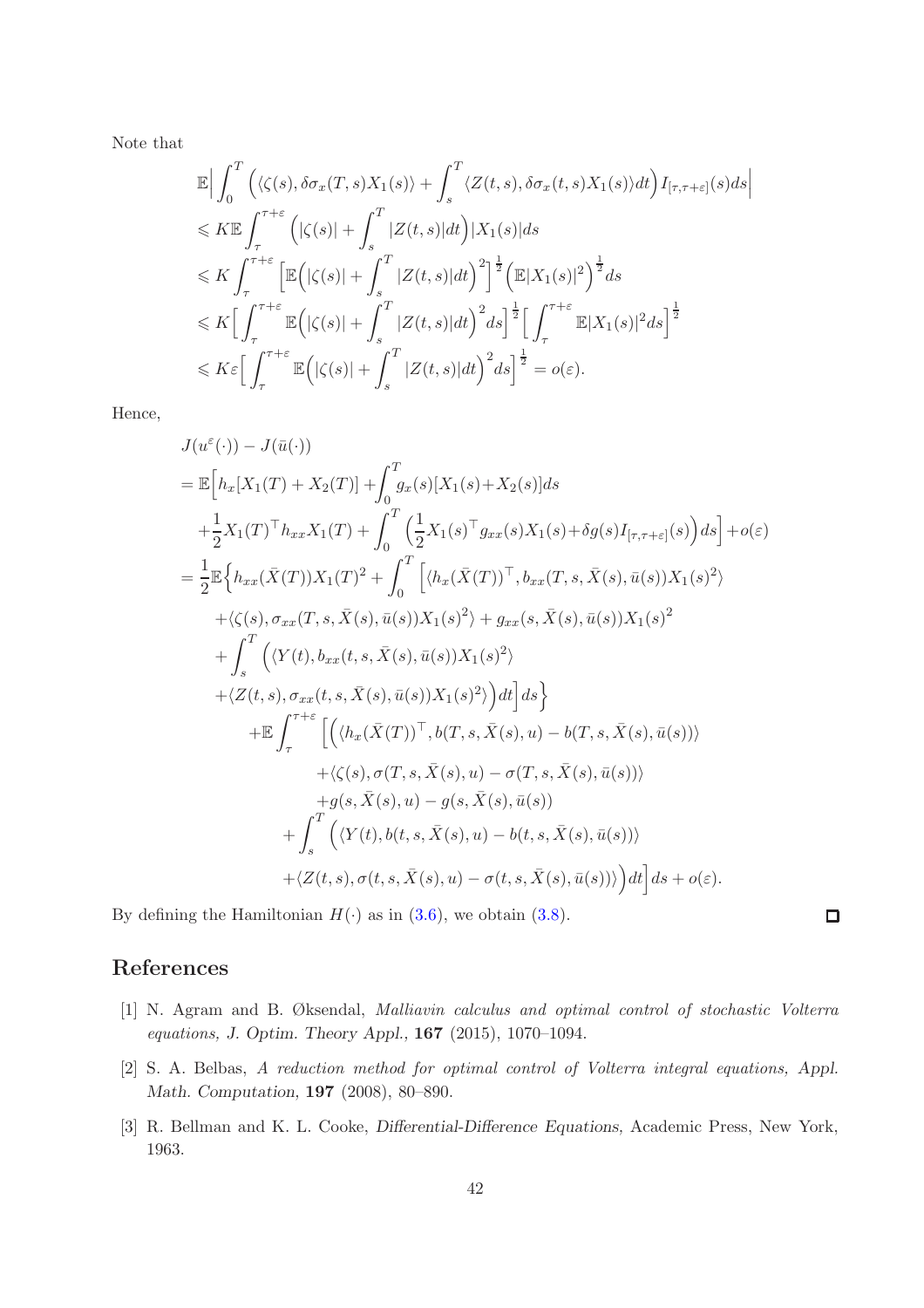- <span id="page-42-5"></span><span id="page-42-3"></span>[4] A. Bensoussan, Lecture on Stochastc Control, Lecture Notes in Math., Vol. 972, Springer-Verlag, Berlin, 1981.
- <span id="page-42-6"></span>[5] J.-M. Bismut, An introductory approach to duality in optimal stochastic control, SIAM Rev. 20 (1978), 62–78.
- <span id="page-42-0"></span>[6] M. Bocher, An introduction to the study of integral equations, Cambridge Tracts in Mathematics and Mathematical Physics, No. 10. Cambridge Univ. Press, 1909.
- [7] V. G. Boltyanskii, R. V. Gamkreldze, and L. S. Pontryagin, On the theory of optimal processes, Dokl. Akad. Nauk SSSR (N.S.), 110, (1956), 7–10. (in Russian)
- [8] J. F. Bonnans, C. de la Vega. and X. Dupuis, First- and second-order optimality conditions for optimal control problems of state constrained ing=tegral equations, J. Optim Theory Appl., 159 (2013), 1–40.
- <span id="page-42-8"></span>[9] H. Brunner, Volterra Integral Equations, An Introduction to Theory and Applications, Cambridge Monographs on Applied and Computational Mathematics, 30, Cambridge University Press, Cambridge, 2017.
- <span id="page-42-9"></span><span id="page-42-7"></span>[10] A. Friedman, Optimal control for hereditary processes, Arch. Rat. Mech. Anal. 15 (1964) 396–416.
- <span id="page-42-4"></span>[11] I. C. Gohberg and M. G. Krein, Theory and Applications of Volterra Operators in Hilbert Space, Translations of Mathematical Monograghs, ReprintedEdition, AMS, 2004.
- <span id="page-42-10"></span>[12] U. G. Haussmann, General necessary conditions for optimal control of stochastc systems, Math. Prog. Study, 6 (1976), 34–48.
- <span id="page-42-1"></span>[13] M. I. Kamien and E. Muller, Optimal contro with integral state equations, The Review Econ. Studies, 43 (1976), 469–473.
- <span id="page-42-2"></span>[14] H. Kushner, On the stochastic maximum principle: Fixed time of control, J. Math. Anal. Appl., 11 (1965), 78–92.
- <span id="page-42-13"></span>[15] H. Kushner, Necessary conditions for continuous parameter stochastic optimization problems, SIAM J. Control, 10 (1972), 550–565.
- <span id="page-42-12"></span>[16] J. Lin, Adapted solution of a backward stochastic nonlinear Volterra integral equation, Stochastic Anal. Appl., 20 (2002), 165–183.
- <span id="page-42-11"></span>[17] P. Lin and J. Yong, Controlled singular Volterra integral equations and Pontryagin maximum principle, SIAM J. Control Optim. 58 (2020), 136–164.
- <span id="page-42-14"></span>[18] N. G. Medhin, Optimal processes gpvern byinteral equations, J. Math. Anal. Appl., 120 (1986) 1–12.
- [19] L. Mou and J. Yong, A variational formula for stochastic controls and some applications, Pure Appl. Math. Quarterly, 3 (2007), 539–567.